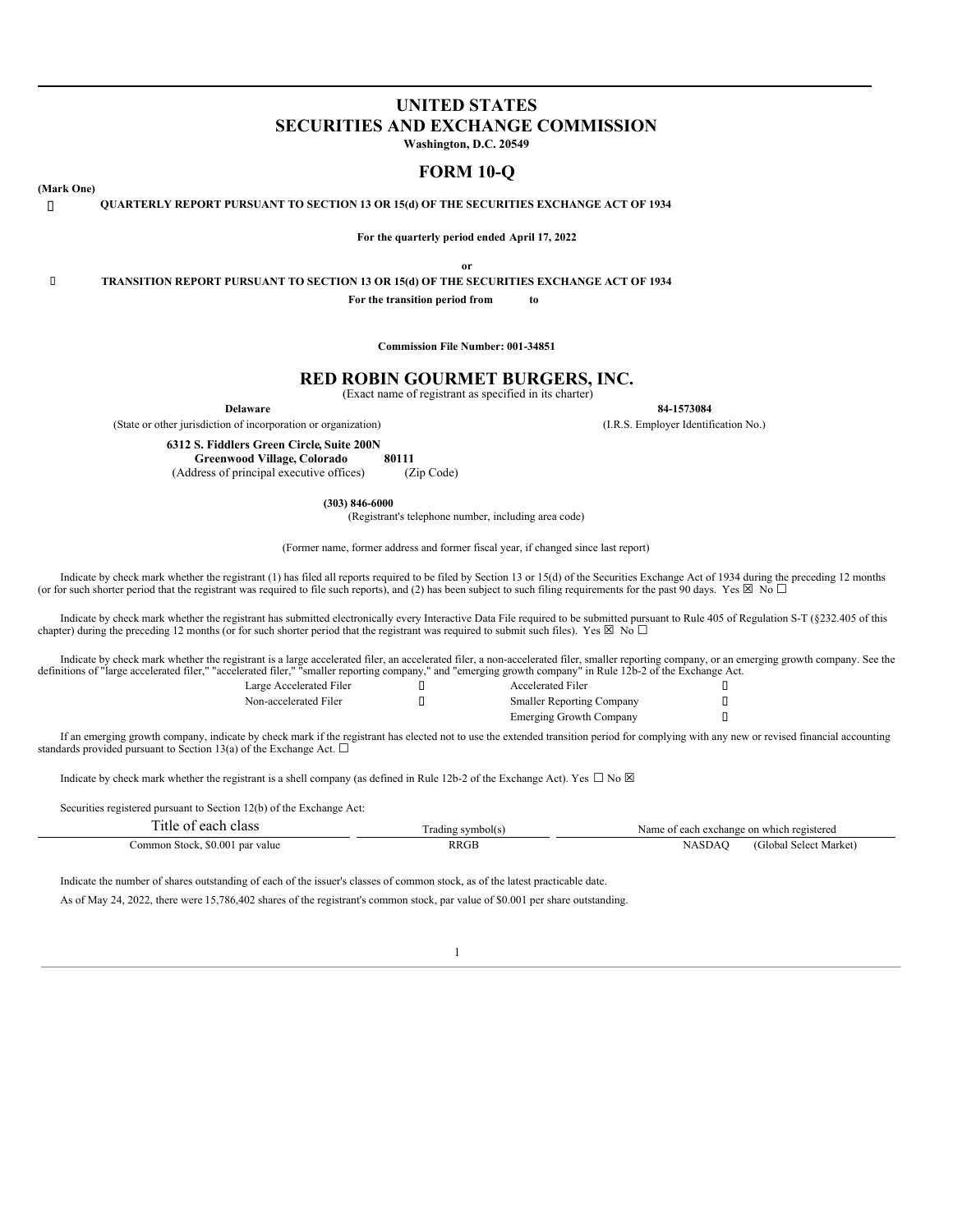# **TABLE OF CONTENTS**

<span id="page-1-0"></span>

|          |                                                                                       | Page           |
|----------|---------------------------------------------------------------------------------------|----------------|
|          | <b>PART I - FINANCIAL INFORMATION</b>                                                 |                |
| Item 1.  | <b>Financial Statements (unaudited)</b>                                               |                |
|          | <b>Condensed Consolidated Balance Sheets</b>                                          |                |
|          | Condensed Consolidated Statements of Operations and Comprehensive Loss                |                |
|          | <b>Condensed Consolidated Statements of Stockholders' Equity</b>                      |                |
|          | <b>Condensed Consolidated Statements of Cash Flows</b>                                |                |
|          | <b>Notes to Condensed Consolidated Financial Statements</b>                           |                |
| Item 2.  | Management's Discussion and Analysis of Financial Condition and Results of Operations | <u> 13</u>     |
| Item 3.  | Quantitative and Qualitative Disclosures About Market Risk                            | 25             |
| Item 4.  | <b>Controls and Procedures</b>                                                        | 25             |
|          | <b>PART II - OTHER INFORMATION</b>                                                    |                |
| Item 1.  | <b>Legal Proceedings</b>                                                              | $\frac{26}{5}$ |
| Item 1A. | <b>Risk Factors</b>                                                                   | $\frac{26}{5}$ |
| Item 2.  | Unregistered Sales of Equity Securities and Use of Proceeds                           | $\frac{26}{5}$ |
| Item 6.  | <b>Exhibits</b>                                                                       | 27             |
|          | <b>Signature</b>                                                                      | 28             |
|          |                                                                                       |                |
|          |                                                                                       |                |

i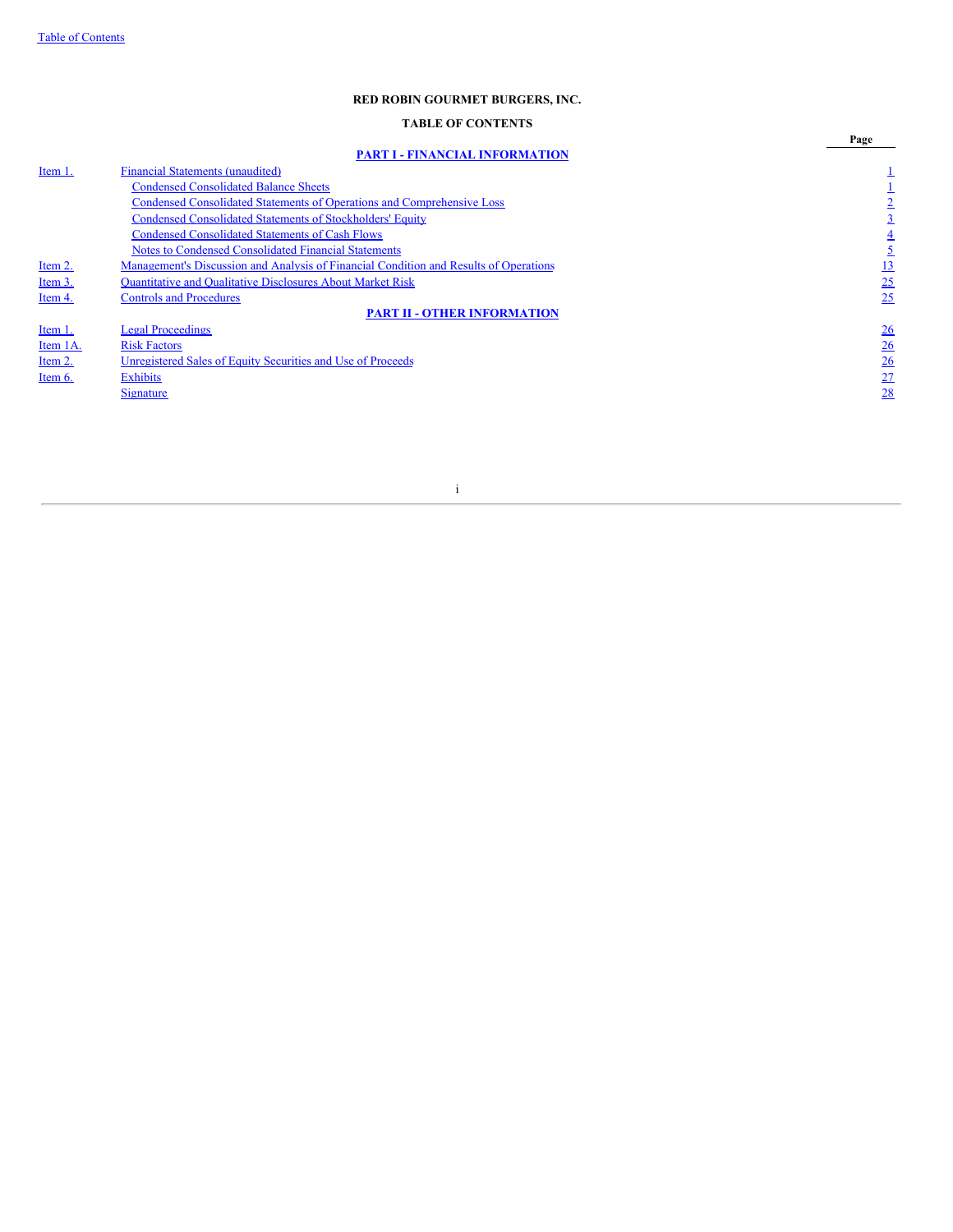# **PART I — FINANCIAL INFORMATION**

# <span id="page-2-1"></span><span id="page-2-0"></span>**ITEM 1. Financial Statements (unaudited)**

# **RED ROBIN GOURMET BURGERS, INC. CONDENSED CONSOLIDATED BALANCE SHEETS**

**(Unaudited)**

| (in thousands, except for per share amounts)                                                                                                                        |              | April 17, 2022 |               | December 26, 2021 |
|---------------------------------------------------------------------------------------------------------------------------------------------------------------------|--------------|----------------|---------------|-------------------|
| Assets:                                                                                                                                                             |              |                |               |                   |
| Current assets:                                                                                                                                                     |              |                |               |                   |
| Cash and cash equivalents                                                                                                                                           | $\mathbb{S}$ | 33,772 \$      |               | 22,750            |
| Accounts receivable, net                                                                                                                                            |              | 12,551         |               | 21,400            |
| Inventories                                                                                                                                                         |              | 25,232         |               | 25,219            |
| Income tax receivable                                                                                                                                               |              | 13,245         |               | 15,824            |
| Prepaid expenses and other current assets                                                                                                                           |              | 15,080         |               | 16,963            |
| Restricted cash                                                                                                                                                     |              | 8,151          |               |                   |
| Total current assets                                                                                                                                                |              | 108,031        |               | 102,156           |
| Property and equipment, net                                                                                                                                         |              | 371,840        |               | 386,336           |
| Operating lease assets, net                                                                                                                                         |              | 389,983        |               | 400,825           |
| Intangible assets, net                                                                                                                                              |              | 20,472         |               | 21,292            |
| Other assets, net                                                                                                                                                   |              | 16,210         |               | 18,389            |
| Total assets                                                                                                                                                        | \$           | 906,536        | - \$          | 928,998           |
| Liabilities and stockholders' equity:                                                                                                                               |              |                |               |                   |
| Current liabilities:                                                                                                                                                |              |                |               |                   |
| Accounts payable                                                                                                                                                    | $\mathbb{S}$ | 31,572         | $^{\circ}$    | 32,510            |
| Accrued payroll and payroll-related liabilities                                                                                                                     |              | 34,727         |               | 32,584            |
| Unearned revenue                                                                                                                                                    |              | 37,986         |               | 54,214            |
| Current portion of operating lease obligations                                                                                                                      |              | 48,297         |               | 48,842            |
| Current portion of long-term debt                                                                                                                                   |              | 2,000          |               | 9,692             |
| Accrued liabilities and other                                                                                                                                       |              | 47,514         |               | 45,458            |
| Total current liabilities                                                                                                                                           |              | 202,096        |               | 223,300           |
| Long-term debt                                                                                                                                                      |              | 192,426        |               | 167,263           |
| Long-term portion of operating lease obligations                                                                                                                    |              | 420,648        |               | 435,136           |
| Other non-current liabilities                                                                                                                                       |              | 14,509         |               | 26,325            |
| <b>Total liabilities</b>                                                                                                                                            |              | 829,679        |               | 852,024           |
| Commitments and contingencies (see note 8)                                                                                                                          |              |                |               |                   |
| Stockholders' equity:                                                                                                                                               |              |                |               |                   |
| Common stock; \$0.001 par value: 45,000 shares authorized; 20,449 shares issued; 15,786 and 15,722 shares outstanding as<br>of April 17, 2022 and December 26, 2021 |              | 20             |               | 20                |
| Preferred stock, \$0.001 par value: 3,000 shares authorized; no shares issued and outstanding as of April 17, 2022 and<br>December 26, 2021                         |              |                |               |                   |
| Treasury stock 4,663 and 4,727 shares, at cost, as of April 17, 2022 and December 26, 2021                                                                          |              | (190, 022)     |               | (192, 803)        |
| Paid-in capital                                                                                                                                                     |              | 242,756        |               | 242,560           |
| Accumulated other comprehensive income, net of tax                                                                                                                  |              | 12             |               | -1                |
| Retained earnings                                                                                                                                                   |              | 24,091         |               | 27,196            |
| Total stockholders' equity                                                                                                                                          |              | 76,857         |               | 76,974            |
| Total liabilities and stockholders' equity                                                                                                                          | $\mathbf S$  | 906,536        | <sup>\$</sup> | 928.998           |

<span id="page-2-2"></span>See Notes to Condensed Consolidated Financial Statements.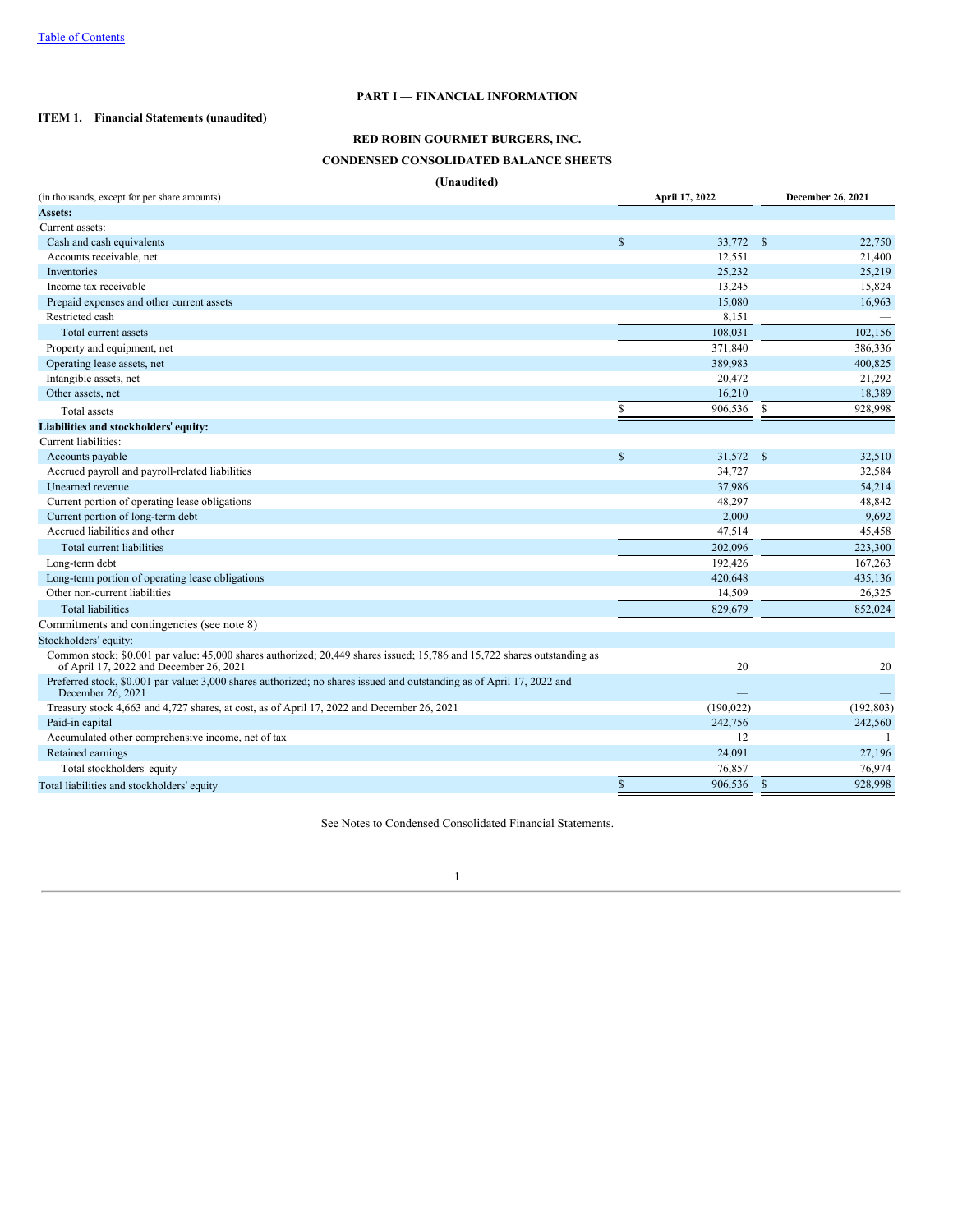# **CONDENSED CONSOLIDATED STATEMENTS OF OPERATIONS AND COMPREHENSIVE LOSS**

**(Unaudited)**

|                                                                                              |              | <b>Sixteen Weeks Ended</b> |                         |  |  |  |  |  |  |
|----------------------------------------------------------------------------------------------|--------------|----------------------------|-------------------------|--|--|--|--|--|--|
| (in thousands, except for per share amounts)                                                 |              | April 17, 2022             | April 18, 2021          |  |  |  |  |  |  |
| Revenues:                                                                                    |              |                            |                         |  |  |  |  |  |  |
| Restaurant revenue                                                                           | \$           | 380,612 \$                 | 318,677                 |  |  |  |  |  |  |
| Franchise and other revenues                                                                 |              | 14,938                     | 7,598                   |  |  |  |  |  |  |
| Total revenues                                                                               |              | 395,550                    | 326,275                 |  |  |  |  |  |  |
| Costs and expenses:                                                                          |              |                            |                         |  |  |  |  |  |  |
| Restaurant operating costs (excluding depreciation and amortization shown separately below): |              |                            |                         |  |  |  |  |  |  |
| Cost of sales                                                                                |              | 90,941                     | 69,166                  |  |  |  |  |  |  |
| Labor                                                                                        |              | 138,108                    | 111,659                 |  |  |  |  |  |  |
| Other operating                                                                              |              | 67,864                     | 57,712                  |  |  |  |  |  |  |
| Occupancy                                                                                    |              | 30,599                     | 30,100                  |  |  |  |  |  |  |
| Depreciation and amortization                                                                |              | 23,919                     | 25,888                  |  |  |  |  |  |  |
| Selling, general and administrative expenses                                                 |              | 34,380                     | 30,610                  |  |  |  |  |  |  |
| Pre-opening costs                                                                            |              | 62                         |                         |  |  |  |  |  |  |
| Other charges, net                                                                           |              | 5,307                      | 5,471                   |  |  |  |  |  |  |
| Total costs and expenses                                                                     |              | 391,180                    | 330,606                 |  |  |  |  |  |  |
|                                                                                              |              |                            |                         |  |  |  |  |  |  |
| Income (loss) from operations                                                                |              | 4,370                      | (4, 331)                |  |  |  |  |  |  |
| Other expense:                                                                               |              |                            |                         |  |  |  |  |  |  |
| Interest expense, net and other                                                              |              | 7,413                      | 4,330                   |  |  |  |  |  |  |
| Loss before income taxes                                                                     |              | (3,043)                    | (8,661)                 |  |  |  |  |  |  |
| Income tax provision                                                                         |              | 62                         | 52                      |  |  |  |  |  |  |
| Net loss                                                                                     | \$.          | (3,105)                    | $\mathbb{S}$<br>(8,713) |  |  |  |  |  |  |
| Loss per share:                                                                              |              |                            |                         |  |  |  |  |  |  |
| Basic                                                                                        |              | (0.20)                     | -S<br>(0.56)            |  |  |  |  |  |  |
| Diluted                                                                                      |              | (0.20)                     | (0.56)<br><sup>\$</sup> |  |  |  |  |  |  |
| Weighted average shares outstanding:                                                         |              |                            |                         |  |  |  |  |  |  |
| <b>Basic</b>                                                                                 |              | 15,748                     | 15,579                  |  |  |  |  |  |  |
| Diluted                                                                                      |              | 15,748                     | 15,579                  |  |  |  |  |  |  |
|                                                                                              |              |                            |                         |  |  |  |  |  |  |
| Other comprehensive loss:                                                                    |              |                            |                         |  |  |  |  |  |  |
| Foreign currency translation adjustment                                                      | $\mathbb{S}$ | 11                         | $\mathbb{S}$<br>21      |  |  |  |  |  |  |
| Other comprehensive income, net of tax                                                       |              | 11                         | 21                      |  |  |  |  |  |  |
| Total comprehensive loss                                                                     | \$           | $(3,094)$ \$               | (8,692)                 |  |  |  |  |  |  |

<span id="page-3-0"></span>See Notes to Condensed Consolidated Financial Statements.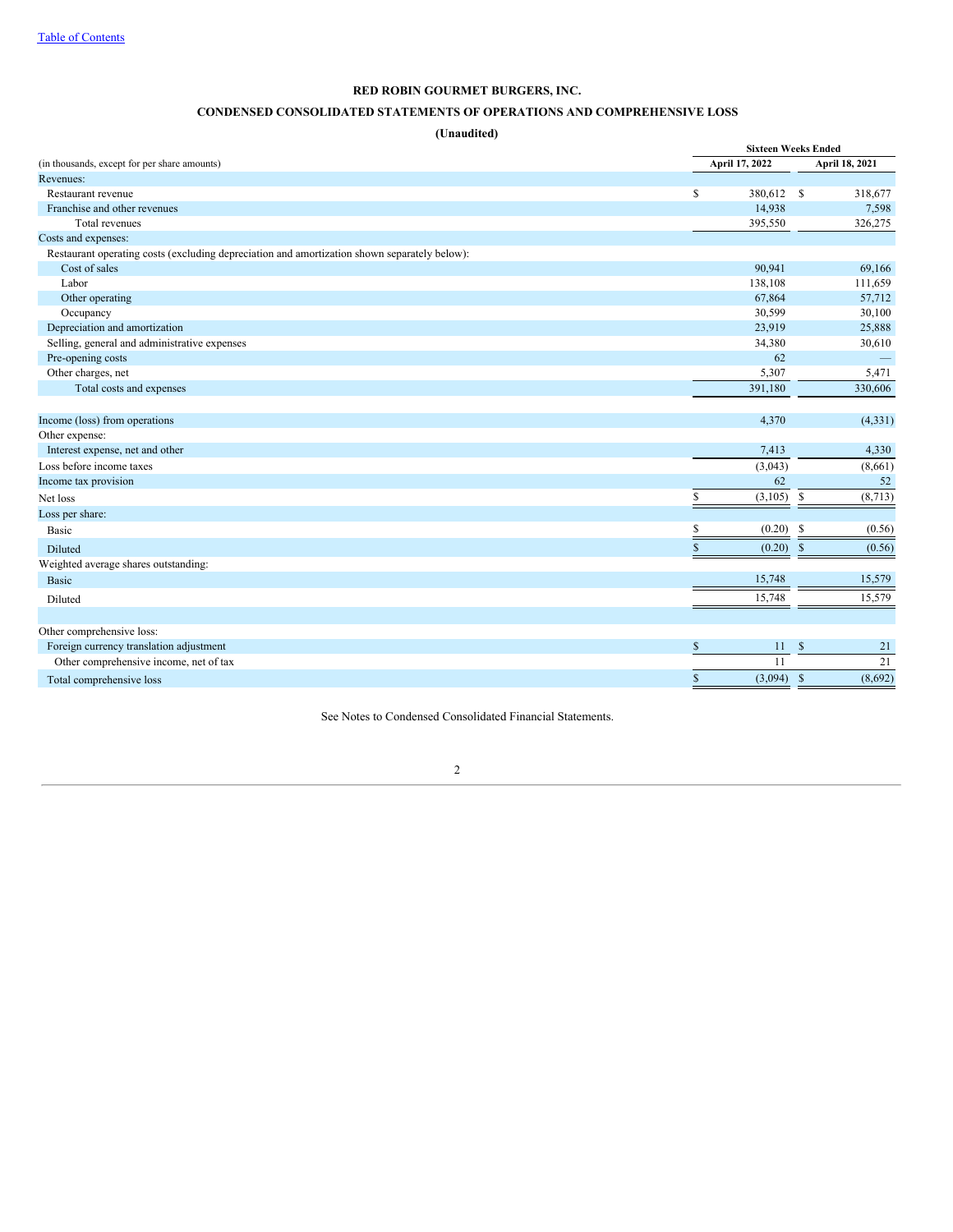# **CONDENSED CONSOLIDATED STATEMENTS OF STOCKHOLDERS**' **EQUITY**

**(Unaudited)**

|                                                                                                                                                          | <b>Common Stock</b> |  | <b>Treasury Stock</b> |                         |  |            |                    |            | Accumulated<br>Other<br>Comprehensive |    |                      |         |                      |         |
|----------------------------------------------------------------------------------------------------------------------------------------------------------|---------------------|--|-----------------------|-------------------------|--|------------|--------------------|------------|---------------------------------------|----|----------------------|---------|----------------------|---------|
| (in thousands)                                                                                                                                           | <b>Shares</b>       |  | Amount                | <b>Shares</b><br>Amount |  |            | Paid-in<br>Capital |            | (Loss) Income,<br>net of tax          |    | Retained<br>Earnings |         |                      | Total   |
| <b>Balance, December 26, 2021</b>                                                                                                                        | 20,449              |  | 20                    | 4,727                   |  | (192, 803) | <sup>8</sup>       | 242,560 \$ |                                       |    |                      | 27,196  | $\sim$ $\mathcal{S}$ | 76,974  |
| Exercise of options, issuance of restricted<br>stock, shares exchanged for exercise and<br>tax, and stock issued through employee<br>stock purchase plan |                     |  |                       | (64)                    |  | 2,781      |                    | (2, 846)   |                                       |    |                      |         |                      | (65)    |
| Non-cash stock compensation                                                                                                                              |                     |  |                       |                         |  |            |                    | 3,042      |                                       |    |                      |         |                      | 3,042   |
| Net loss                                                                                                                                                 |                     |  |                       |                         |  |            |                    |            |                                       |    |                      | (3,105) |                      | (3,105) |
| Other comprehensive income                                                                                                                               |                     |  |                       |                         |  |            |                    | _          |                                       | 11 |                      | _       |                      | 11      |
| Balance, April 17, 2022                                                                                                                                  | 20,449              |  | 20                    | 4,663                   |  | (190, 022) |                    | 242,756    |                                       | 12 |                      | 24,091  |                      | 76,857  |

<span id="page-4-0"></span>

|                                                                                                                                                          | Common Stock<br><b>Treasury Stock</b> |  |        |               |  | Accumulated<br>Other<br>Comprehensive |      |                          |  |                     |  |                      |         |
|----------------------------------------------------------------------------------------------------------------------------------------------------------|---------------------------------------|--|--------|---------------|--|---------------------------------------|------|--------------------------|--|---------------------|--|----------------------|---------|
| (in thousands)                                                                                                                                           | <b>Shares</b>                         |  | Amount | <b>Shares</b> |  | Amount                                |      | Paid-in<br>Capital       |  | Loss,<br>net of tax |  | Retained<br>Earnings | Total   |
| Balance, December 27, 2020                                                                                                                               | 20,449                                |  | 20     | 4,901         |  | (199,908)                             |      | 243,407 \$               |  | (4)                 |  | 77,198               | 120,713 |
| Exercise of options, issuance of restricted<br>stock, shares exchanged for exercise and<br>tax, and stock issued through employee<br>stock purchase plan |                                       |  |        | (74)          |  | 3,025                                 |      | (3,640)                  |  |                     |  |                      | (615)   |
| Non-cash stock compensation                                                                                                                              |                                       |  |        |               |  | _                                     |      | 880                      |  |                     |  |                      | 880     |
| Net loss                                                                                                                                                 |                                       |  |        |               |  |                                       |      | $\overline{\phantom{a}}$ |  | _                   |  | (8,713)              | (8,713) |
| Other comprehensive income                                                                                                                               |                                       |  |        |               |  |                                       |      |                          |  | 21                  |  |                      | 21      |
| Balance, April 18, 2021                                                                                                                                  | 20,449                                |  | 20     | 4,827         |  | (196, 883)                            | - 85 | 240,647                  |  | 17                  |  | 68.485               | 112,286 |
|                                                                                                                                                          |                                       |  |        |               |  |                                       |      |                          |  |                     |  |                      |         |

See Notes to Condensed Consolidated Financial Statements.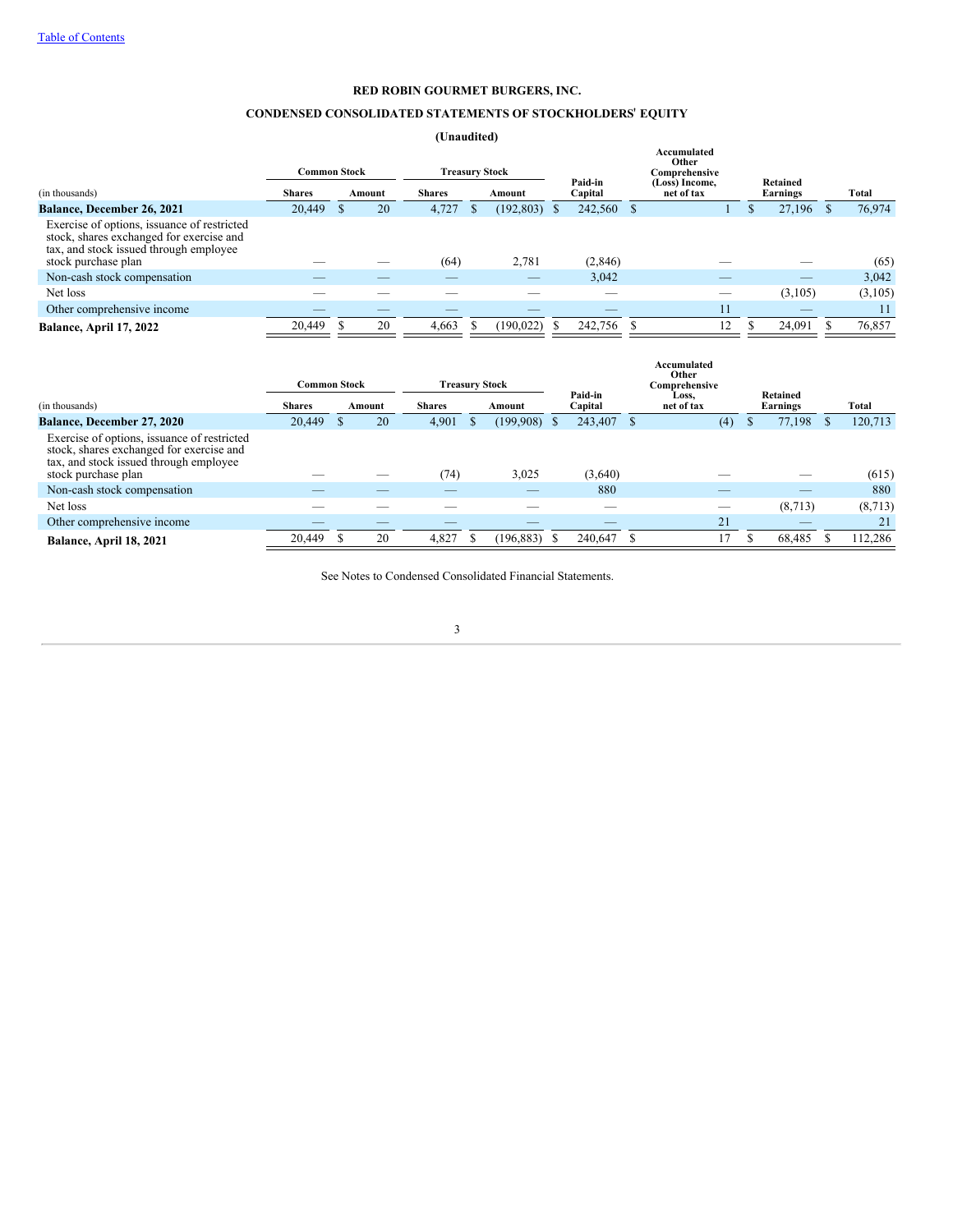# **CONDENSED CONSOLIDATED STATEMENTS OF CASH FLOWS**

# **(Unaudited)**

|                                                                                                      |                       | <b>Sixteen Weeks Ended</b> |                |  |  |  |  |  |
|------------------------------------------------------------------------------------------------------|-----------------------|----------------------------|----------------|--|--|--|--|--|
| (in thousands)                                                                                       | April 17, 2022        |                            | April 18, 2021 |  |  |  |  |  |
| Cash flows from operating activities:                                                                |                       |                            |                |  |  |  |  |  |
| Net loss                                                                                             | \$<br>$(3,105)$ \$    |                            | (8,713)        |  |  |  |  |  |
| Adjustments to reconcile net loss to net cash provided by operating activities:                      |                       |                            |                |  |  |  |  |  |
| Depreciation and amortization                                                                        | 23,919                |                            | 25,888         |  |  |  |  |  |
| Gift card breakage                                                                                   | (7, 819)              |                            | (2,293)        |  |  |  |  |  |
| Restaurant asset impairment                                                                          | 2,122                 |                            | 1,242          |  |  |  |  |  |
| Non-cash other charges, net                                                                          | (191)                 |                            | 516            |  |  |  |  |  |
| Stock-based compensation expense                                                                     | 3,042                 |                            | 880            |  |  |  |  |  |
| Other, net                                                                                           | 2,266                 |                            | 1,528          |  |  |  |  |  |
| Changes in operating assets and liabilities:                                                         |                       |                            |                |  |  |  |  |  |
| Accounts receivable                                                                                  | 8,852                 |                            | 5,567          |  |  |  |  |  |
| Income tax receivable                                                                                | 2,581                 |                            | 510            |  |  |  |  |  |
| Inventories                                                                                          | (162)                 |                            | (41)           |  |  |  |  |  |
| Prepaid expenses and other current assets                                                            | 1,883                 |                            | 975            |  |  |  |  |  |
| Operating lease assets, net of liabilities                                                           | (4,623)               |                            | (6,678)        |  |  |  |  |  |
| Trade accounts payable and accrued liabilities                                                       | 3,288                 |                            | 12,413         |  |  |  |  |  |
| Unearned revenue                                                                                     | (8, 408)              |                            | (4, 849)       |  |  |  |  |  |
| Other operating assets and liabilities, net                                                          | (10, 349)             |                            | (8,013)        |  |  |  |  |  |
| Net cash provided by operating activities                                                            | 13,296                |                            | 18,932         |  |  |  |  |  |
| Cash flows from investing activities:                                                                |                       |                            |                |  |  |  |  |  |
| Purchases of property, equipment, and intangible assets                                              | (9,716)               |                            | (5,400)        |  |  |  |  |  |
| Proceeds from sales of real estate and property, plant, and equipment and other investing activities | 168                   |                            |                |  |  |  |  |  |
| Net cash used in investing activities                                                                | (9, 548)              |                            | (5,400)        |  |  |  |  |  |
| Cash flows from financing activities:                                                                |                       |                            |                |  |  |  |  |  |
| Borrowings of long-term debt                                                                         | 282.151               |                            | 35,300         |  |  |  |  |  |
| Payments of long-term debt and finance leases                                                        | (261, 800)            |                            | (42, 322)      |  |  |  |  |  |
| Debt issuance costs                                                                                  | (4,869)               |                            | (616)          |  |  |  |  |  |
| (Uses) proceeds from other financing activities, net                                                 | (65)                  |                            | 245            |  |  |  |  |  |
| Net cash provided by (used in) financing activities                                                  | 15,417                |                            | (7, 393)       |  |  |  |  |  |
| Effect of exchange rate changes on cash                                                              |                       | 8                          | 29             |  |  |  |  |  |
| Net change in cash and cash equivalents, and restricted cash                                         | 19,173                |                            | 6,168          |  |  |  |  |  |
| Cash and cash equivalents, beginning of period                                                       | 22,750                |                            | 16,116         |  |  |  |  |  |
| Cash and cash equivalents, and restricted cash, end of period                                        | $\mathbb S$<br>41,923 | -\$                        | 22,284         |  |  |  |  |  |
|                                                                                                      |                       |                            |                |  |  |  |  |  |
| Supplemental disclosure of cash flow information                                                     |                       |                            |                |  |  |  |  |  |
| Income tax refunds received, net                                                                     | s<br>$(2,519)$ \$     |                            | (473)          |  |  |  |  |  |
| Interest paid, net of amounts capitalized                                                            | $\mathbf S$<br>3,374  | - \$                       | 3,182          |  |  |  |  |  |

<span id="page-5-0"></span>See Notes to Condensed Consolidated Financial Statements.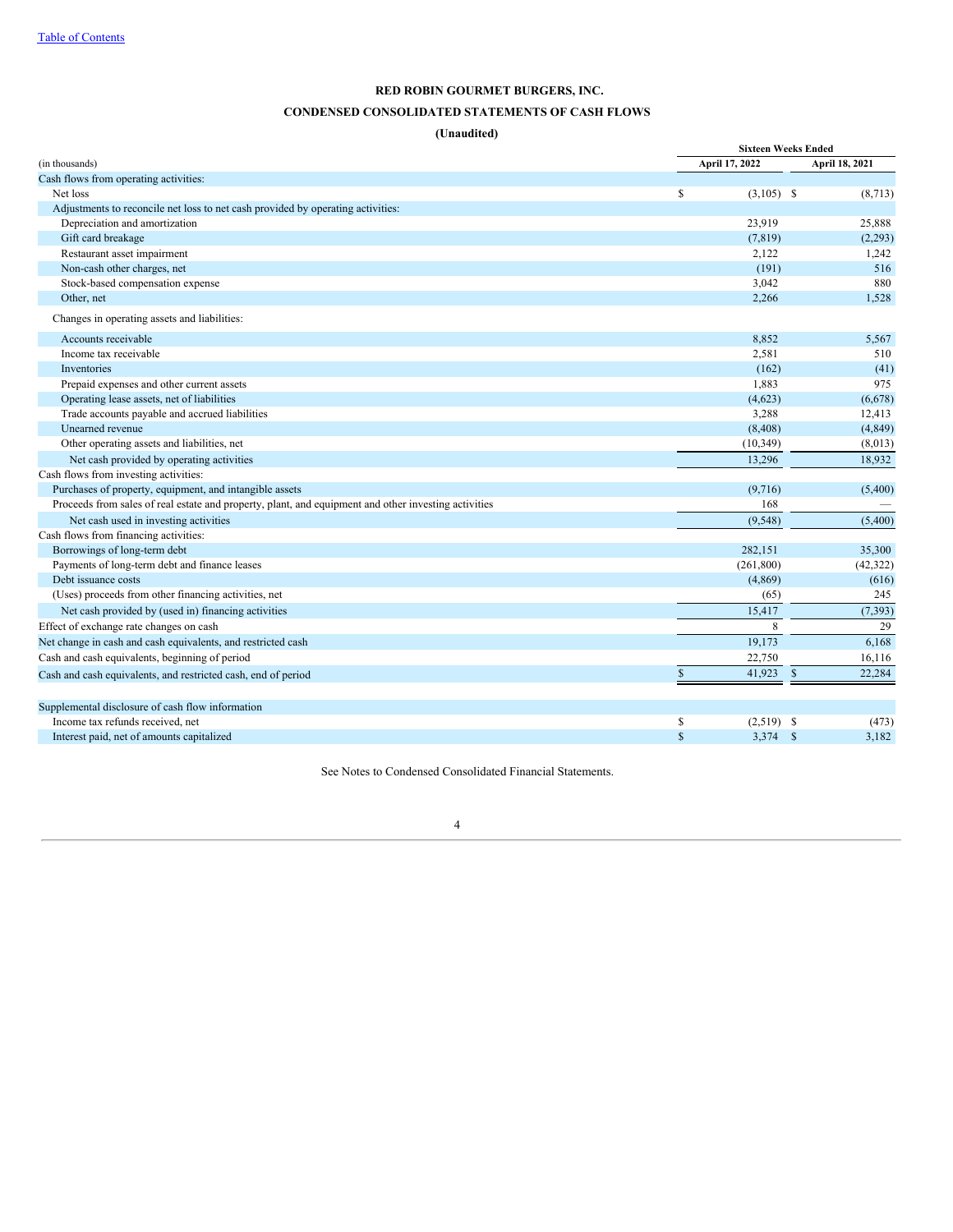# **NOTES TO CONDENSED CONSOLIDATED FINANCIAL STATEMENTS**

## **(Unaudited)**

## **1. Basis of Presentation and Recent Accounting Pronouncements**

Red Robin Gourmet Burgers, Inc., a Delaware corporation, together with its subsidiaries ("Red Robin" or the "Company"), primarily operates, franchises, and develops full-service restaurants in North America. As of April 17, 2022, the Company owned and operated 426 restaurants located in 38 states. The Company also had 101 franchised full-service restaurants in 16 states and one Canadian province. The Company operates its business asone operating and one reportable segment.

## **Basis of Presentation**

The accompanying unaudited Condensed Consolidated Financial Statements include the accounts of Red Robin and its wholly owned subsidiaries. All intercompany accounts and transactions have been eliminated in consolidation. The Company's financial statements have been prepared in accordance with accounting principles generally accepted in the United States of America ("GAAP") for interim financial information. In the opinion of management, all adjustments (consisting of normal recurring adjustments) considered necessary for a fair presentation have been included. The preparation of financial statements in conformity with GAAP requires management to make estimates and assumptions that affect the reported amounts of assets and liabilities and disclosure of contingent assets and liabilities at the date of the financial statements and the reported amounts of revenues and expenses during the reporting period. The results of operations for any interim period are not necessarily indicative of results for the full year.

The accompanying Condensed Consolidated Financial Statements of Red Robin have been prepared pursuant to the rules and regulations of the Securities and Exchange Commission (the "SEC"), including the instructions to Form 10-Q and Article 10 of Regulation S-X. Certain information and footnote disclosures normally included in the Company's annual consolidated financial statements on Form 10-K have been condensed or omitted. The condensed Consolidated Balance Sheet as of December 26, 2021 has been derived from the audited consolidated financial statements as of that date, but does not include all disclosures required for audited annual financial statements. For further information, please refer to and read these interim Condensed Consolidated Financial Statements in conjunction with the Company's audited consolidated financial statements included in the Company's Annual Report on Form 10-K for the fiscal year ended December 26, 2021 filed with the SEC on March 10, 2022.

Our current, prior, and upcoming year periods, period end dates, and number of weeks included in the period are summarized in the table below:

| Periods                            | <b>Period End Date</b> | <b>Number of Weeks in Period</b> |
|------------------------------------|------------------------|----------------------------------|
| Current and Prior Fiscal Quarters: |                        |                                  |
| First Quarter 2022                 | April 17, 2022         | 16                               |
| First Quarter 2021                 | April 18, 2021         | 16                               |
| Current and Prior Fiscal Years:    |                        |                                  |
| Fiscal Year 2022                   | December 25, 2022      | 52                               |
| Fiscal Year 2021                   | December 26, 2021      | 52                               |
| Upcoming fiscal year:              |                        |                                  |
| Fiscal Year 2023                   | December 31, 2023      | 53                               |
|                                    |                        |                                  |

#### **Reclassifications**

Certain amounts presented have been reclassified within the April 18, 2021 Condensed Consolidated Statement of Cash Flows to conform with the current period presentation, including prior year reclassifications from Lease assets, net of liabilities to Other operating assets and liabilities. The reclassifications had no effect on the Company's cash flows from operations.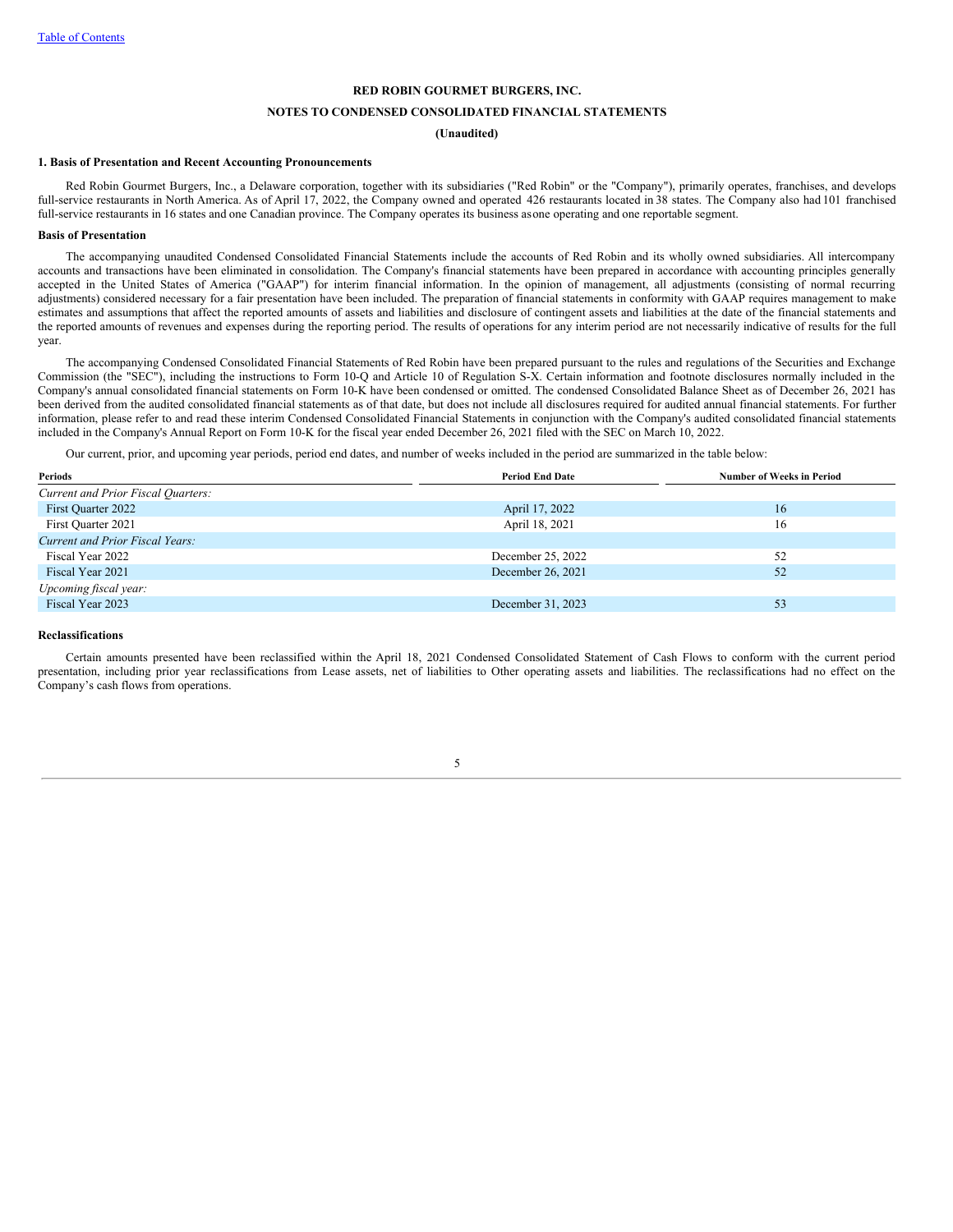## **Change in Accounting Estimate - Gift Card Breakage**

As part of its annual assessment of gift card breakage and during the sixteen weeks ended April 17, 2022, the Company re-evaluated the estimated redemption pattern related to gift cards and aligned the recognition of gift card breakage to the updated estimated redemption pattern. As a result, the Company recognized \$5.9 million of additional gift card breakage in Franchise and other revenues, partially offset by \$0.6 million of associated commissions costs recognized in Selling, general and administrative expenses, in the first quarter of 2022. This change in accounting estimate decreased net loss by \$5.2 million, or \$0.33 per basic and diluted share. The Company does not expect the impact of this change in estimate to be material to its future financial statements.

### **Recent Accounting Pronouncements**

## *Reference Rate Reform*

In March 2020, FASB issued Update 2020-04, Reference Rate Reform (Topic 848): Facilitation of the Effects of Reference Rate Reform on Financial Reporting. This update provides temporary optional expedients to applying the reference rate reform guidance to contracts that reference the London Interbank Offer Rate ("LIBOR") or another reference rate expected to be discontinued. Under this update, contract modifications resulting in a new reference rate may be accounted for as a continuation of the existing contract. This guidance is effective upon issuance of the update and applies to contract modifications made through December 31, 2022. We adopted Topic 848 during the first quarter of fiscal year 2022 in conjunction with the refinancing of our credit facility and its associated transition from LIBOR to the Secured Overnight Financing Rate ("SOFR"), noting it did not have a material impact to the Company's Condensed Consolidated Statements of Operations and Comprehensive Loss upon adoption.

We reviewed all other recently issued accounting pronouncements and concluded they were either not applicable or not expected to have a significant impact on the Company's Condensed Consolidated Financial Statements.

### **2. Revenue**

## **Disaggregation of revenue**

In the following table, revenue is disaggregated by type of good or service (in thousands):

| <u>.</u><br>ິ            | <b>Sixteen Weeks Ended</b> |                |  |                |  |  |
|--------------------------|----------------------------|----------------|--|----------------|--|--|
|                          |                            | April 17, 2022 |  | April 18, 2021 |  |  |
| Restaurant revenue       |                            | 380,612        |  | 318,677        |  |  |
| Franchise revenue        |                            | 6,280          |  | 4,877          |  |  |
| Gift card breakage $(1)$ |                            | 7,819          |  | 2,293          |  |  |
| Other revenue            |                            | 839            |  | 428            |  |  |
| Total revenues           |                            | 395,550        |  | 326,275        |  |  |

During the sixteen weeks ended April 17, 2022, the Company re-evaluated the estimated redemption pattern related to gift cards and aligned the recognition of gift card breakage revenue to the updated estimated redemption pattern. See Footnote 1. Basis of Presentation and Recent Accounting Pronouncements. (1)

# **Contract liabilities**

| Components                 | οt | Unearned | revenue | 1n | the | accompanying | Condensed Consolidated | Balance | Sheets | are as         |        | follows | (in thousands):          |
|----------------------------|----|----------|---------|----|-----|--------------|------------------------|---------|--------|----------------|--------|---------|--------------------------|
|                            |    |          |         |    |     |              |                        |         |        | April 17, 2022 |        |         | <b>December 26, 2021</b> |
| Unearned gift card revenue |    |          |         |    |     |              |                        |         |        |                | 26.150 |         | 41.128                   |
| Deferred loyalty revenue   |    |          |         |    |     |              |                        |         |        |                | 11.836 |         | 13.086                   |

Revenue recognized in the Condensed Consolidated Statements of Operations and Comprehensive Loss for the redemption and breakage of gift cards that were included in the liability balance at the beginning of the fiscal year was as follows (in thousands):

|                   | <b>Sixteen Weeks Ended</b> |  |                |  |
|-------------------|----------------------------|--|----------------|--|
|                   | Anril 17.<br>.2022         |  | April 18, 2021 |  |
| Gift card revenue | 16.859                     |  | 9,020          |  |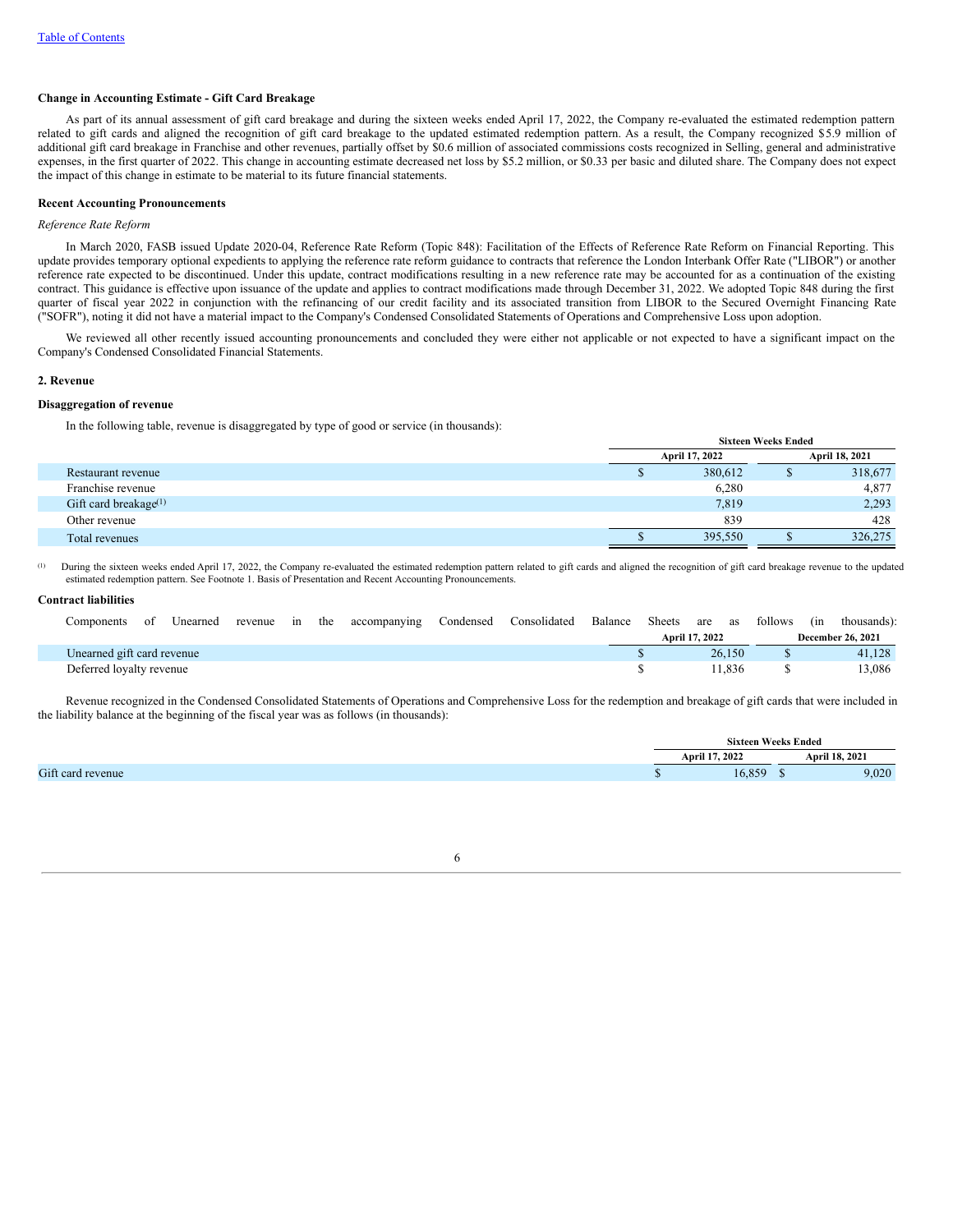# **3. Leases**

The Company's finance and operating lease assets and liabilities as of April 17, 2022 and December 26, 2021 were as follows (in thousands):

| April 17, 2022                         | Finance <sup>(1)</sup> |      | Operating $(2)$ |
|----------------------------------------|------------------------|------|-----------------|
| Lease assets, $net(3)$                 | $7,936$ \$             |      | 389,983         |
|                                        |                        |      |                 |
| Current portion of lease obligations   | 1,102                  |      | 48,297          |
| Long-term portion of lease obligations | 9,314                  |      | 420,648         |
| Total                                  | $10,416$ \$            |      | 468,945         |
|                                        |                        |      |                 |
|                                        |                        |      |                 |
| December 26, 2021                      | Finance <sup>(1)</sup> |      | Operating $(2)$ |
| Lease assets, $net^{(3)}$              | 9,664                  | - \$ | 400,825         |
|                                        |                        |      |                 |
| Current portion of lease obligations   | 1,194                  |      | 48,842          |
| Long-term portion of lease obligations | 10,765                 |      | 435,136         |
| Total                                  | 11,959                 |      | 483,978         |

Finance lease assets and obligations are included in Other assets, net, Accrued liabilities and other current liabilities, and Other non-current liabilities on our April 17, 2022 and December 26, 2021 Consolidated Balance Sheets. (1)

Operating lease assets and obligations are included in Operating lease assets, net, Current portion of operating lease liabilities, and Long-term portion of operating lease liabilities on our April 17, 2022 and December 26, 2021 Consolidated Balance Sheets. (2)

The Lease assets, net caption includes the right of use assets associated with the Company's Finance and Operating leases, net of the associated amortization of these right of use assets. (3)

The components of lease expense, including variable lease costs primarily consisting of common area maintenance charges and real estate taxes, are included in Occupancy on our Condensed Consolidated Statement of Operations and Comprehensive Loss as follows (in thousands): **Sixteen Weeks Ended**

|                                     | Sixteen Weeks Ended |  |                |
|-------------------------------------|---------------------|--|----------------|
|                                     | April 17, 2022      |  | April 18, 2021 |
| Operating lease cost                | 21,689              |  | 21,461         |
| Finance lease cost:                 |                     |  |                |
| Amortization of right of use assets | 342                 |  | 263            |
| Interest on lease liabilities       | 145                 |  | 159            |
| Total finance lease cost            | 487 \$              |  | 422            |
| Variable lease cost                 | 6,325               |  | 6,416          |
| Total                               | 28,501              |  | 28,299         |
|                                     |                     |  |                |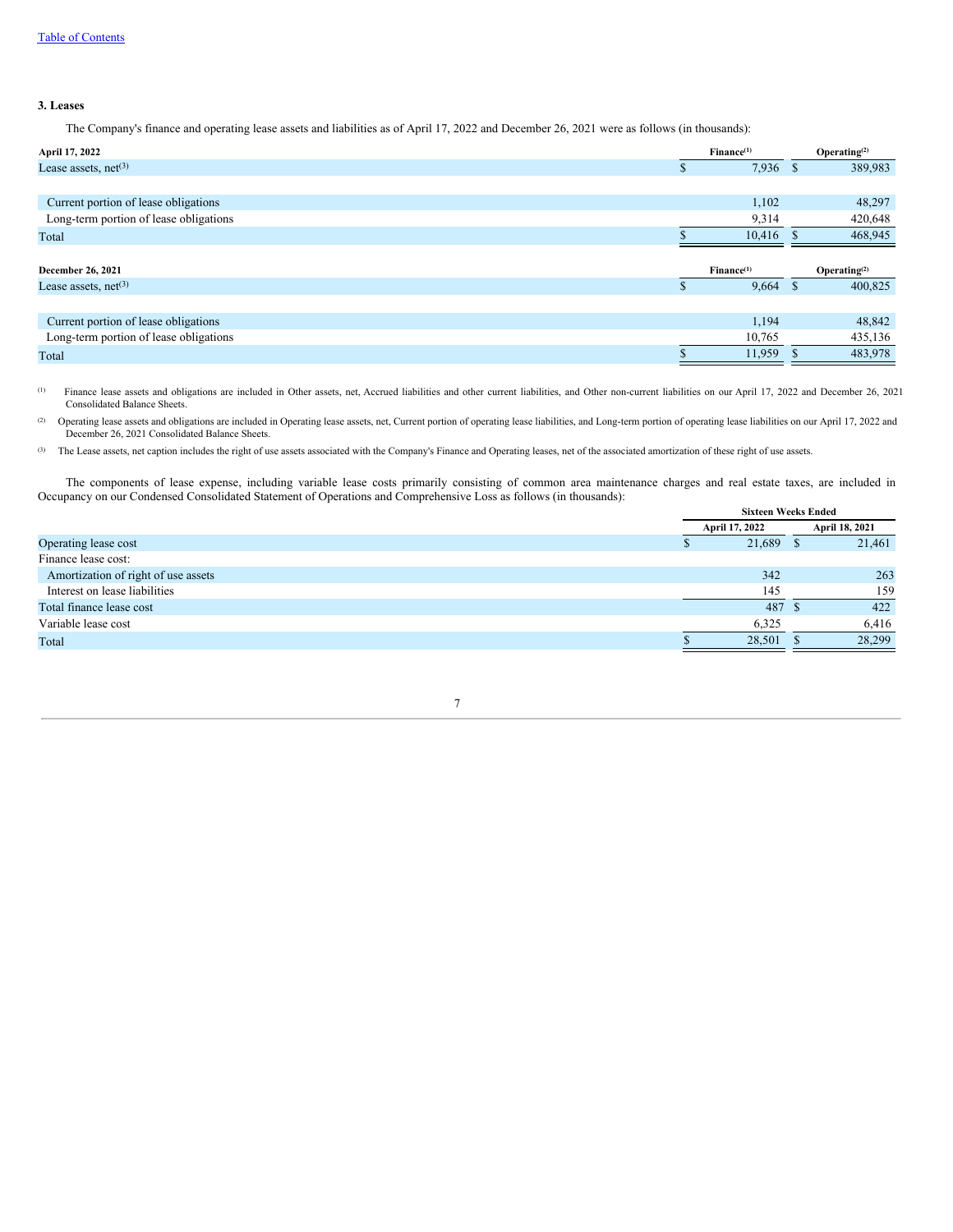Maturities of our lease liabilities as of April 17, 2022 were as follows (in thousands):

|                               | <b>Finance Leases</b> | <b>Operating Leases</b> |         |  |
|-------------------------------|-----------------------|-------------------------|---------|--|
| Remainder of 2022             | 1,133                 | Æ                       | 53,494  |  |
| 2023                          | 1,461                 |                         | 76,964  |  |
| 2024                          | 1,473                 |                         | 75,368  |  |
| 2025                          | 1,201                 |                         | 70,764  |  |
| 2026                          | 1,241                 |                         | 64,679  |  |
| Thereafter                    | 6,452                 |                         | 316,985 |  |
| Total future lease liability  | 12,961                |                         | 658,254 |  |
| Less imputed interest         | 2,545                 |                         | 189,309 |  |
| Fair value of lease liability | 10,416                |                         | 468,945 |  |
|                               |                       |                         |         |  |

Supplemental cash flow and other information related to leases is as follows (in thousands, except other information):

|                                                                          | <b>Sixteen Weeks Ended</b> |                |               |    |                |               |
|--------------------------------------------------------------------------|----------------------------|----------------|---------------|----|----------------|---------------|
|                                                                          |                            | April 17, 2022 |               |    | April 18, 2021 |               |
| Cash flows from operating activities                                     |                            |                |               |    |                |               |
| Cash paid related to lease liabilities                                   |                            |                |               |    |                |               |
| Operating leases                                                         | \$                         | 26,519         |               | \$ | 27,998         |               |
| Finance leases                                                           |                            | 145            |               |    | 159            |               |
| Cash flows from financing activities                                     |                            |                |               |    |                |               |
| Cash paid related to lease liabilities                                   |                            |                |               |    |                |               |
| Finance leases                                                           |                            | 573            |               |    | 599            |               |
| Cash paid for amounts included in the measurement of lease liabilities:  |                            | 27,237         |               |    | 28,756         |               |
|                                                                          |                            |                |               |    |                |               |
| Right of use assets obtained in exchange for operating lease obligations | \$                         | 3,382          |               | S  | 13,448         |               |
| Right of use assets obtained in exchange for finance lease obligations   | \$                         | 746            |               | \$ |                |               |
|                                                                          |                            |                |               |    |                |               |
| Other information related to operating leases as follows:                |                            |                |               |    |                |               |
| Weighted average remaining lease term (years)                            |                            |                | 9.48          |    |                | 10.10         |
| Weighted average discount rate                                           |                            | 7.12           | $\frac{0}{0}$ |    | 6.96           | $\frac{0}{0}$ |
|                                                                          |                            |                |               |    |                |               |
| Other information related to finance leases as follows:                  |                            |                |               |    |                |               |
| Weighted average remaining lease term (years)                            |                            |                | 10.91         |    |                | 11.47         |
| Weighted average discount rate                                           |                            | 4.89           | $\frac{0}{0}$ |    | 4.56           | $\frac{0}{0}$ |

## **4. Loss Per Share**

Basic loss per share amounts are calculated by dividing net loss by the weighted-average number of shares of common stock outstanding during the period. Diluted loss per share amounts are calculated based upon the weighted-average number of shares of common stock and potentially dilutive shares of common stock outstanding during the period. Potentially dilutive shares are excluded from the computation in periods in which they have an anti-dilutive effect. Diluted loss per share reflects the potential dilution that could occur if holders of options exercised their options into common stock. As the Company was in a net loss position for both the sixteen weeks ended April 17, 2022 and April 18, 2021, all potentially dilutive common shares are considered anti-dilutive.

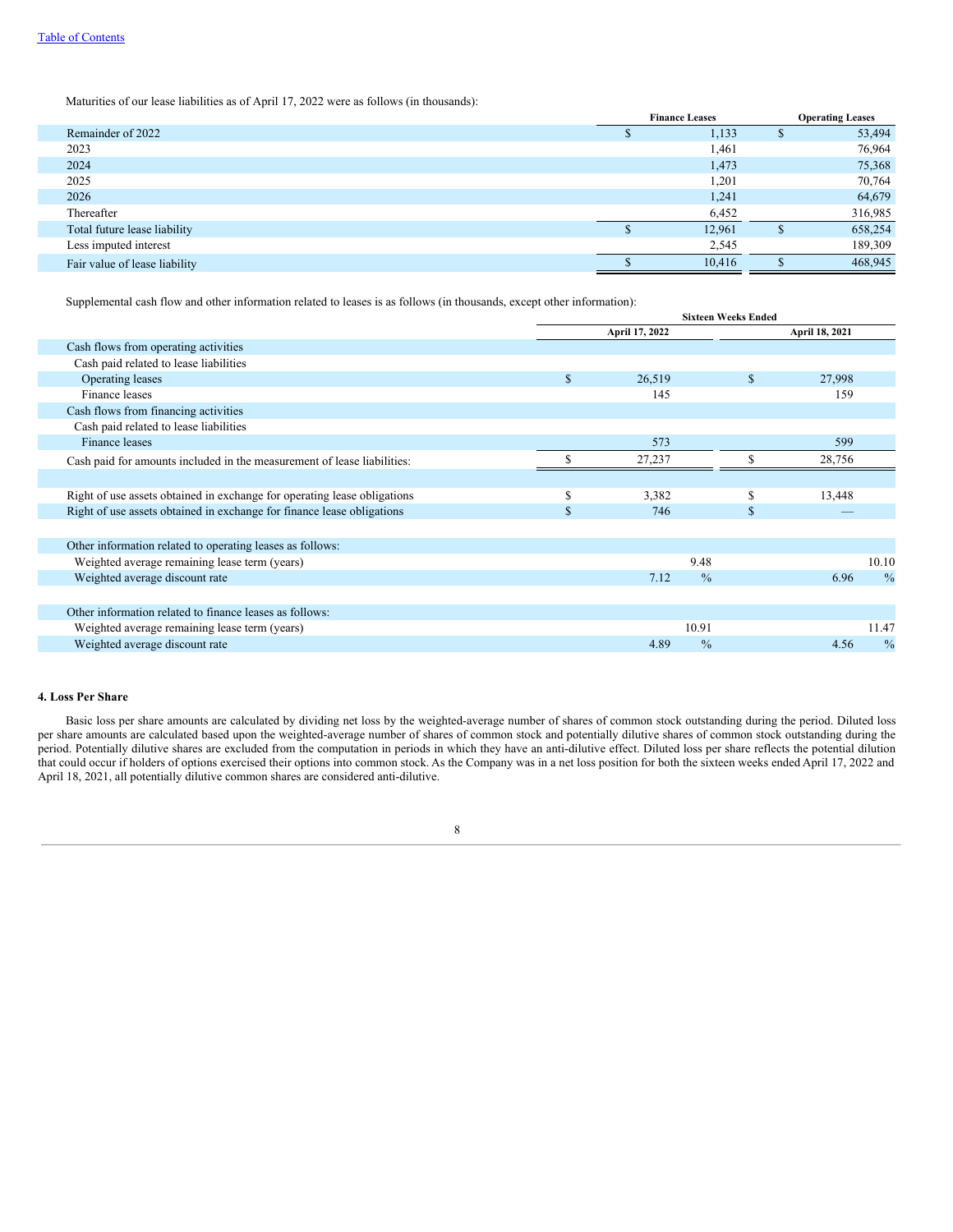The Company uses the treasury stock method to calculate the effect of outstanding stock options and awards.Basic weighted average shares outstanding is reconciled to diluted weighted average shares outstanding as follows (in thousands): **Sixteen Weeks Ended**

|                                                                       |                | Sixteen Weeks Ended |
|-----------------------------------------------------------------------|----------------|---------------------|
|                                                                       | April 17, 2022 | April 18, 2021      |
| Basic weighted average shares outstanding                             | 15.748         | 15,579              |
| Dilutive effect of stock options and awards                           |                |                     |
| Diluted weighted average shares outstanding                           | 15.748         | 15.579              |
| Awards excluded due to anti-dilutive effect on diluted loss per share | 885            | 241                 |

# **5. Other Charges, net**

Other charges, net consisted of the following (in thousands):

| $\overline{\phantom{0}}$<br>$\sim$ $\sim$ |                            |  |                |  |
|-------------------------------------------|----------------------------|--|----------------|--|
|                                           | <b>Sixteen Weeks Ended</b> |  |                |  |
|                                           | April 17, 2022             |  | April 18, 2021 |  |
| Restaurant asset impairment               | 2,122                      |  | 1,242          |  |
| Litigation contingencies                  | 1,720                      |  | 1,085          |  |
| Restaurant closure costs                  | 949                        |  | 2,447          |  |
| Other financing costs                     | 309                        |  |                |  |
| COVID-19 related charges                  | 207                        |  | 569            |  |
| Board and stockholder matter costs        |                            |  | 128            |  |
| Other charges, net                        | 5,307                      |  | 5,471          |  |
|                                           |                            |  |                |  |

The Company recognized non-cash impairment charges related to restaurant assets atthree and one Company-owned restaurants during the sixteen weeks ended April 17, 2022 and April 18, 2021, respectively.

Restaurant closure costs include the ongoing restaurant operating costs of the Company-owned restaurants that remained temporarily closed due to the COVID-19 pandemic, as well as any costs incurred for permanently closed restaurants including lease termination costs.

Litigation contingencies include legal settlement costs accrued within the period presented related to class action employment cases and other employment matters.

Other financing costs include fees related to the entry by the Company into the New Credit Agreement (as defined below) on March 4, 2022 that were not capitalized with the closing of the New Credit Facility. See Footnote 6. *Borrowings*.

COVID-19 related costs include the costs of purchasing personal protective equipment for restaurant Team Members and Guests and emergency sick pay provided to restaurant Team Members related to the COVID-19 pandemic.

Board and stockholder matters costs were primarily related to the recruitment and appointment of a new board member in the first quarter of 2021.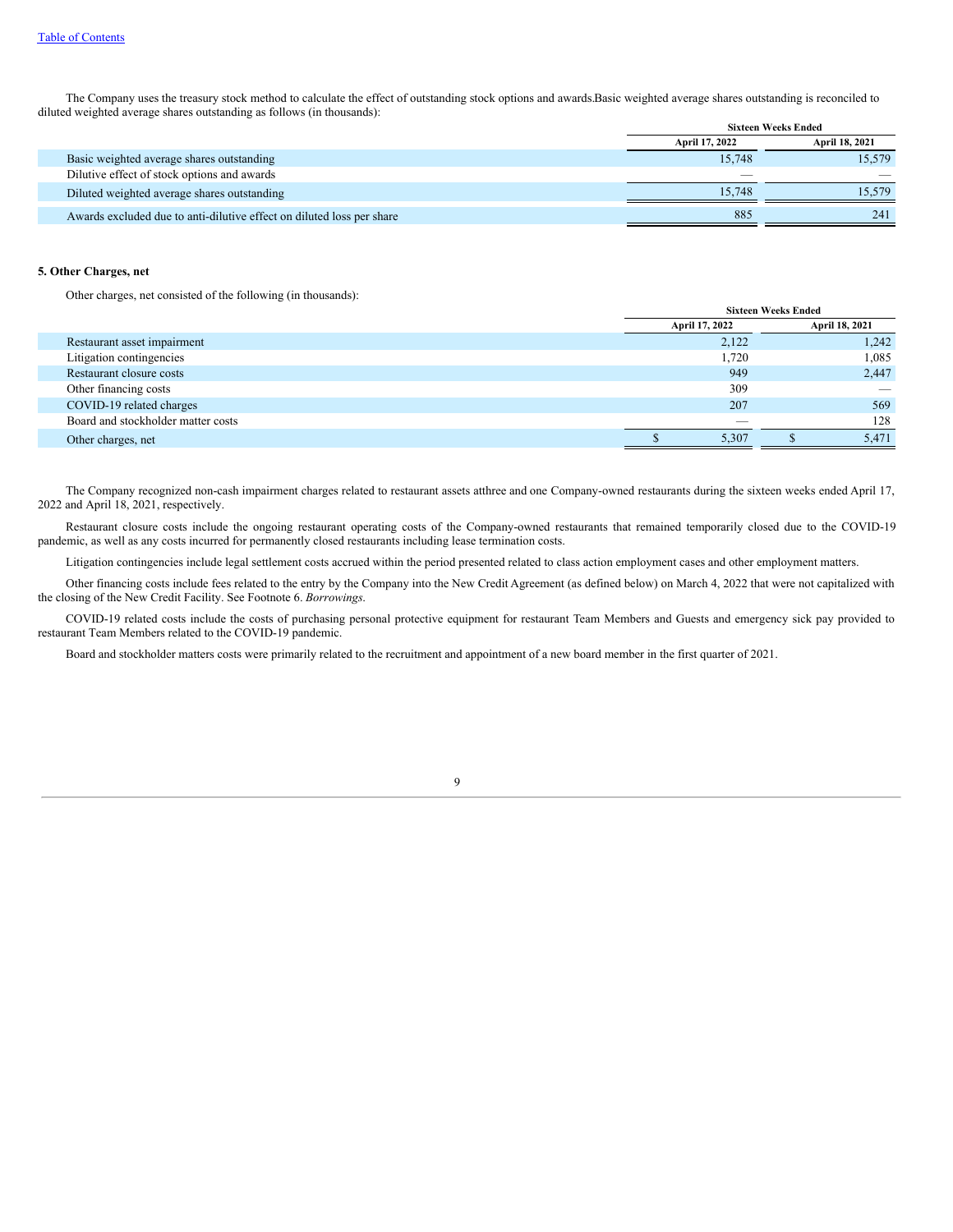## **6. Borrowings**

Borrowings as of April 17, 2022 and December 26, 2021 are summarized below (in thousands):

|                                                                            |    | April 17, 2022 | Weighted<br>Average<br><b>Interest Rate</b> |      |   | December 26, 2021 | Weighted<br>Average<br><b>Interest Rate</b> |      |
|----------------------------------------------------------------------------|----|----------------|---------------------------------------------|------|---|-------------------|---------------------------------------------|------|
| Revolving line of credit                                                   | æ. | 3,000          |                                             |      | æ | 57,000            |                                             |      |
| Term loan                                                                  |    | 200,000        | 8.20                                        | $\%$ |   | 119,080           | 7.10                                        | $\%$ |
| Notes payable, non-current                                                 |    | 875            |                                             |      |   | 875               |                                             |      |
| Total borrowings                                                           |    | 203,875        |                                             |      |   | 176,955           |                                             |      |
| Less: unamortized debt issuance costs and discounts <sup>1)</sup>          |    | 9,449          |                                             |      |   |                   |                                             |      |
| Less: current portion of long-term debt                                    |    | 2,000          |                                             |      |   | 9,692             |                                             |      |
| Long-term debt                                                             |    | 192,426        |                                             |      |   | 167,263           |                                             |      |
|                                                                            |    |                |                                             |      |   |                   |                                             |      |
| Revolving line of credit unamortized deferred financing<br>charges $(1)$ : |    | 0.9            |                                             |      |   | 2.0               |                                             |      |

Loan origination costs associated with the Company's credit facility are included as deferred costs in Other assets, net for financing charges allocated to the Revolving line of credit, and Long-term debt for financing charges associated with the term loan in the accompanying Condensed Consolidated Balance Sheets. (1)

## **New Credit Agreement**

On March 4, 2022, the Company replaced its prior amended and restated credit agreement (the "Prior Credit Agreement") with a new Credit Agreement (the "Credit Agreement") by and among the Company, Red Robin International, Inc., as the borrower, the lenders from time to time party thereto, the issuing banks from time to time party thereto, Fortress Credit Corp., as Administrative Agent and as Collateral Agent and JPMorgan Chase Bank, N.A., as Sole Lead Arranger and Sole Bookrunner. The five-year \$225.0 million Credit Agreement provides for a \$25.0 million revolving line of credit and a \$200.0 million term loan. The borrower maintains the option to increase the Credit Agreement in the future, subject to lenders' participation, by up to an additional \$40.0 million in the aggregate on the terms and conditions set forth in the Credit Agreement.

The Credit Facility will mature on March 4, 2027. No amortization is required with respect to the revolving Credit Agreement. The term loans require quarterly principal payments in an aggregate annual amount equal to 1.00% of the original principal amount of the term loan. The Credit Agreement's interest rate references SOFR, a new index calculated by short-term repurchase agreements and backed by U.S. Treasury securities, or the Alternate Base Rate ("ABR"), which represents the highest of (a) the Prime Rate, (b) the Federal Funds Rate plus 0.50% per annum, or (c) one-month term SOFR plus1.00% per annum.

Red Robin International, Inc. is the borrower under the Credit Agreement, and certain of its subsidiaries and the Company are guarantors of borrower's obligations under the Credit Agreement. Borrowings under the Credit Agreement are secured by substantially all of the assets of the borrower and the guarantors, including the Company, and are available to: (i) refinance certain existing indebtedness of the borrower and its subsidiaries, (ii) pay any fees and expenses in connection with the Credit Agreement, and (iii) provide for the working capital and general corporate requirements of the Company, the borrower and its subsidiaries, including permitted acquisitions and capital expenditures, but excluding restricted payments.

On March 4, 2022, Red Robin International, Inc., the Company, and the guarantors also entered into a Pledge and Security Agreement (the "Security Agreement") granting to the Administrative Agent a first priority security interest in substantially all of the assets of the borrower and the guarantors to secure the obligations under the Credit Agreement. This new Security Agreement replaces the existing security agreement, dated January 10, 2020, which was entered into in connection with the Prior Credit Agreement.

Red Robin International, Inc. as the borrower is obligated to pay customary fees to the agents, lenders and issuing banks under the Credit Agreement with respect to providing, maintaining, or administering, as applicable, the credit facilities.

In connection with entry into the new Credit Agreement, the Company's Prior Credit Agreement was terminated. In connection with such termination and new borrowings under the new Credit Agreement, the Company paid off all outstanding borrowings, accrued interest, and fees under the Prior Credit Agreement.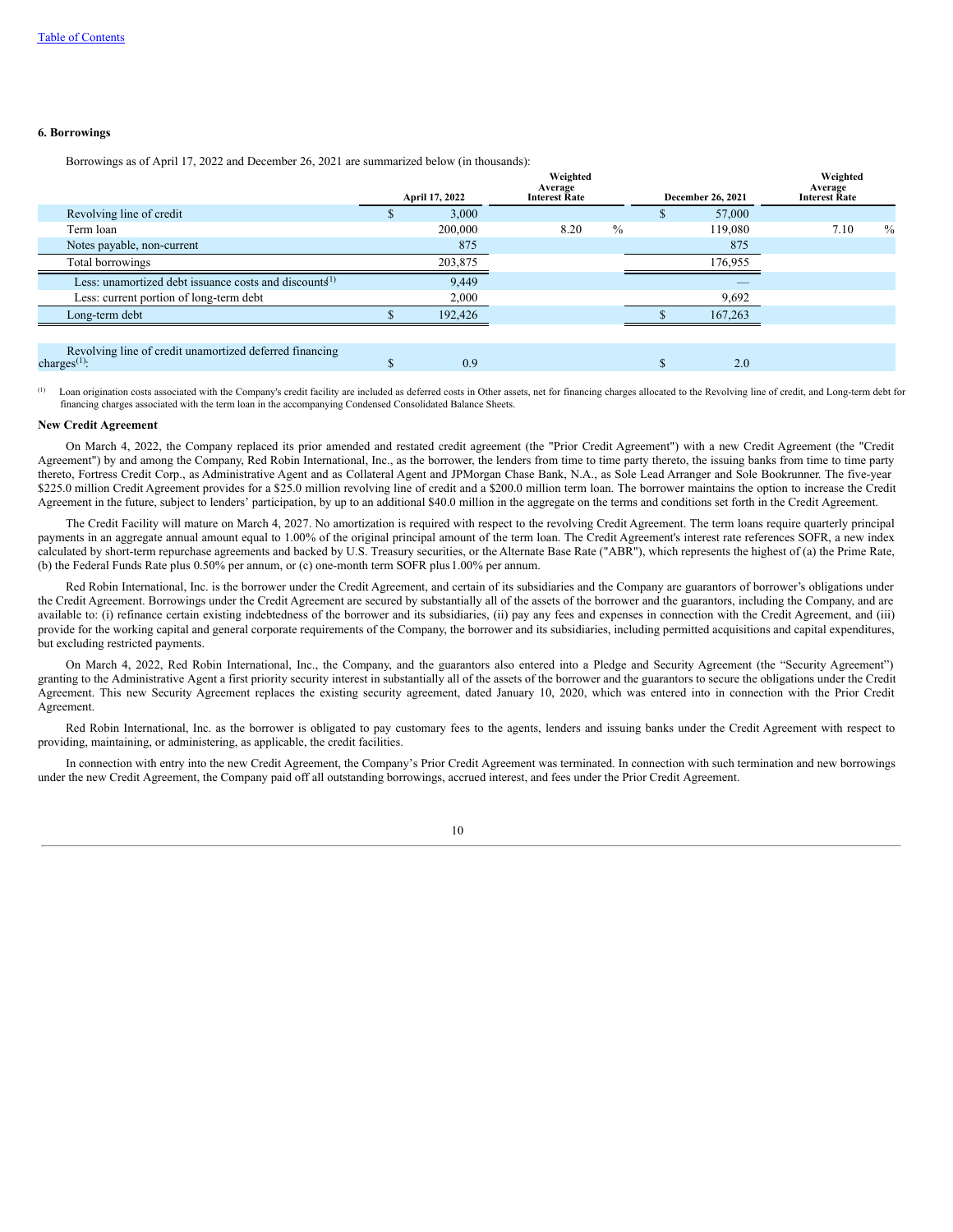The summary descriptions of the Credit Agreement and the Security Agreement do not purport to be complete and are qualified in their entirety by reference to the full text of the Credit Agreement and the Security Agreement, respectively.

During the first quarter of 2022, the Company expensed approximately \$1.7 million of deferred financing charges related to the extinguishment of the Prior Credit Agreement on March 4, 2022. These charges were recorded to interest expense, net and other on the Consolidated Statements of Operations and Comprehensive Loss for the quarter ended April 17, 2022. In association with the issuance of the new credit agreement, the Company recognized \$4.8 million of deferred financing charges, and \$6.1 million of original issuance discount.

## **7. Fair Value Measurements**

## **Assets and Liabilities Measured at Fair Value on a Recurring Basis**

The carrying amounts of the Company's cash and cash equivalents, accounts receivable, accounts payable, and current accrued expenses and other liabilities approximate fair value due to the short term nature or maturity of the instruments.

The Company maintains a rabbi trust to fund obligations under a deferred compensation plan. Amounts in the rabbi trust are invested in mutual funds, which are designated as trading securities and carried at fair value and are included in Other assets, net in the accompanying consolidated balance sheets. Fair market value of mutual funds is measured using level 1 inputs (quoted prices for identical assets in active markets).

The following tables present the Company's assets measured at fair value on a recurring basis included in Other assets, net on the accompanying Condensed Consolidated Balance Sheets as of April 17, 2022 and December 26, 2021 (in thousands):

|                                     | April 17, 2022    | Level 1 | Level 2                  | Level 3 |
|-------------------------------------|-------------------|---------|--------------------------|---------|
| Assets:                             |                   |         |                          |         |
| Investments in rabbi trust          | 4,764             | 4.764   | $\overline{\phantom{a}}$ | __      |
| Total assets measured at fair value | 4.764             | 4.764   | $\overline{\phantom{a}}$ |         |
|                                     |                   |         |                          |         |
|                                     |                   |         |                          |         |
|                                     | December 26, 2021 | Level 1 | Level 2                  | Level 3 |
| Assets:                             |                   |         |                          |         |
| Investments in rabbi trust          | 6,276             | 6.276   | $\overline{\phantom{a}}$ |         |

### **Assets and Liabilities Measured at Fair Value on a Nonrecurring Basis**

Assets and liabilities recognized or disclosed at fair value on the Condensed Consolidated Financial Statements on a nonrecurring basis include items such as property, plant and equipment, right of use assets, and other intangible assets. These assets are measured at fair value if determined to be impaired.

The Company has measured non-financial assets for impairment using continuing and projected future cash flows, which were based on significant inputs not observable in the market and thus represented a level 3 fair value measurement. See Note 5, *Other Charges, net*.

We impaired long-lived restaurant assets atthree Company-owned restaurants with a carrying value of \$3.0 million, recognizing an impairment expense of \$2.1 million related to the net book value of long-lived restaurant assets for these restaurants. The impairment was recorded as a result of changes in the lease term of these locations.

#### **Disclosures of Fair Value of Other Assets and Liabilities**

The Company's liability under its credit facility is carried at historical cost in the accompanying consolidated balance sheets. The carrying value approximated the fair value of the credit facility as of April 17, 2022 and December 26, 2021, as the interest rate on the instrument approximated current market rates. The interest rate on the credit facility represents a level 2 fair value input.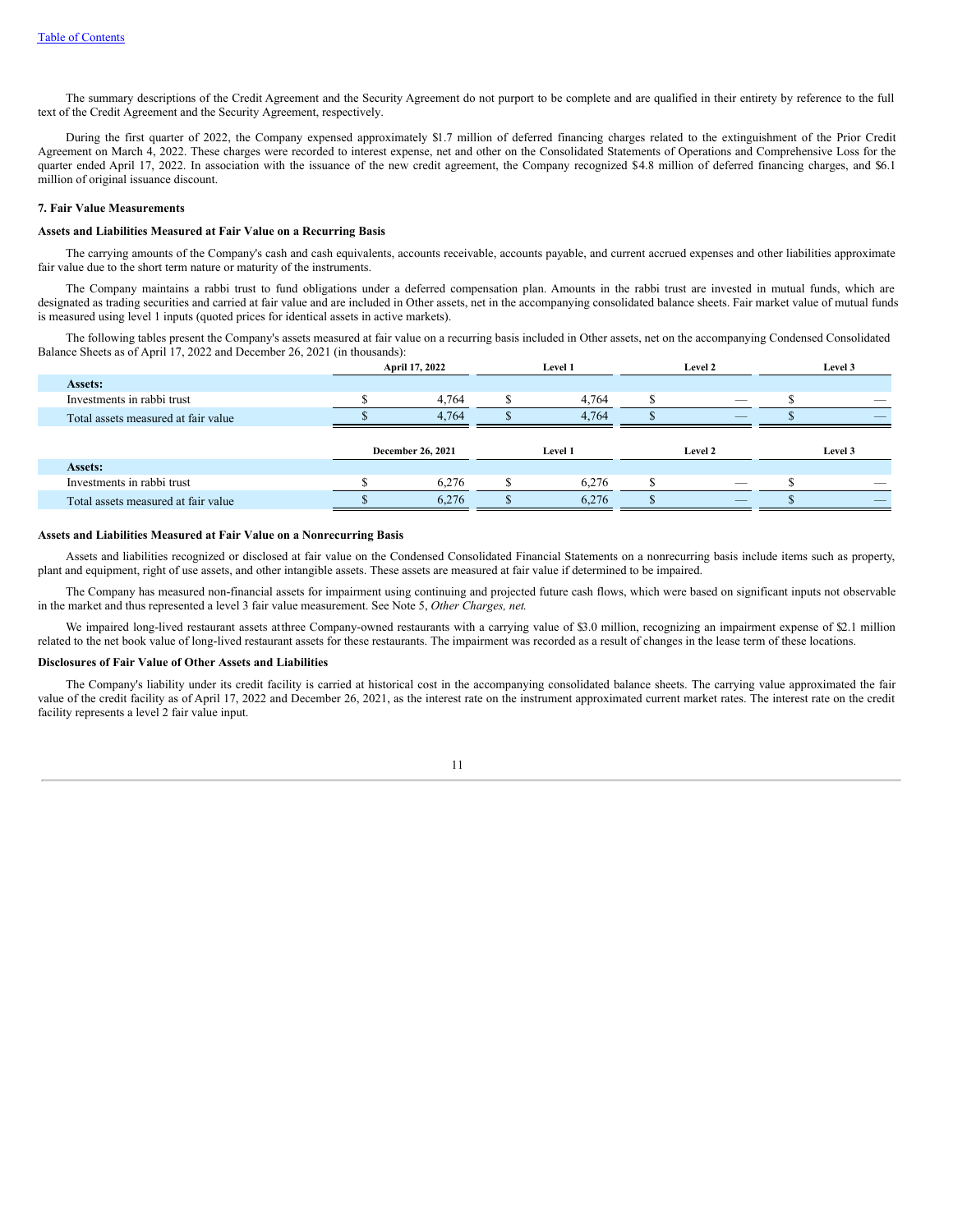## **8. Commitments and Contingencies**

Because litigation is inherently unpredictable, assessing contingencies related to litigation is a complex process involving highly subjective judgment about potential outcomes of future events. When evaluating litigation contingencies, we may be unable to provide a meaningful estimate due to a number of factors, including the procedural status of the matter in question, the availability of appellate remedies, insurance coverage related to the claim or claims in question, the presence of complex or novel legal theories, and the ongoing discovery and development of information important to the matter. In addition, damage amounts claimed in litigation against us may be unsupported, exaggerated, or unrelated to possible outcomes, and as such are not meaningful indicators of our potential liability or financial exposure. Accordingly, we review the adequacy of accruals and disclosures each quarter in consultation with legal counsel, and we assess the probability and range of possible losses associated with contingencies for potential accrual in the consolidated financial statements. However, the ultimate resolution of litigated claims may differ from our current estimates.

In the normal course of business, there are various claims in process, matters in litigation, and other contingencies. These include employment related claims and claims from Guests or Team Members alleging illness, injury, food quality, health, or operational concerns. To date, none of these claims, certain of which are covered by insurance policies, have had a material effect on the Company. While it is not possible to predict the outcome of these suits, legal proceedings, and claims with certainty, management is of the opinion that adequate provision for potential losses associated with these matters has been made in the financial statements and that the ultimate resolution of these matters will not have a material adverse effect on our financial position and results of operations. However, a significant increase in the number of these claims, or one or more successful claims resulting in greater liabilities than we currently anticipate, could materially and adversely affect our business, financial condition, results of operations, and cash flows.

As of April 17, 2022, we had a balance of \$3.9 million for loss contingencies on our consolidated balance sheets. We ultimately may be subject to greater or less than the accrued amount.

<span id="page-13-0"></span>As of April 17, 2022, we had non-cancellable purchase commitments to certain vendors who provide food and beverages and other supplies to our restaurants, for an aggregate of \$135.1 million. We expect to fulfill our commitments under these agreements in the normal course of business, and as such, no liability has been recorded.

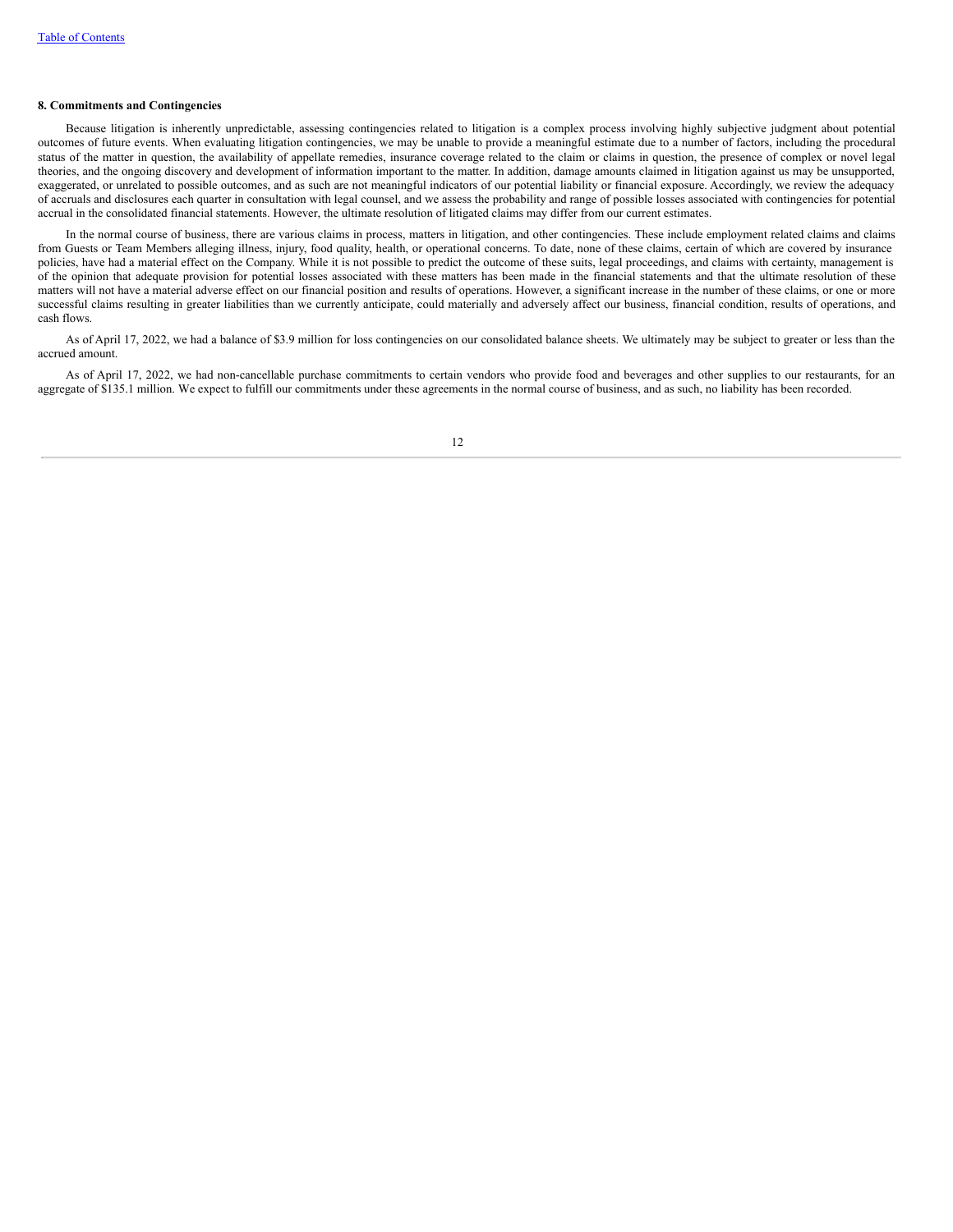## **ITEM 2. Management's Discussion and Analysis of Financial Condition and Results of Operations**

Management's Discussion and Analysis of Financial Condition and Results of Operations provides a narrative of our financial performance and condition that should be read in conjunction with the accompanying Condensed Consolidated Financial Statements. All comparisons under this heading between 2022 and 2021 refer to the sixteen weeks ended April 17, 2022 and April 18, 2021, unless otherwise indicated.

# **Overview**

# *Description of Business*

Red Robin Gourmet Burgers, Inc., a Delaware corporation, together with its subsidiaries ("Red Robin," "we," "us," "our," or the "Company"), primarily operates, franchises, and develops full-service restaurants with 527 locations in North America. As of April 17, 2022, the Company owned 426 restaurants located in 38 states. The Company also had 101 franchised full-service restaurants in 16 states and one Canadian province. The Company operates its business as one operating and one reportable segment.

## *Financial and Operational Highlights*

The following summarizes the operational and financial highlights during the sixteen weeks ended April 17, 2022:

Restaurant Revenue, compared to the same period in the prior year, is presented in the table below:

|                                                                     | (millions) |
|---------------------------------------------------------------------|------------|
| Restaurant Revenue for the sixteen weeks ended April 18, 2021       | 318.7      |
| Increase/(decrease) in comparable restaurant revenue <sup>(1)</sup> | 61.5       |
| Increase/(decrease) from non-comparable restaurants                 | 0.4        |
| Total increase/(decrease)                                           | 61.9       |
| Restaurant Revenue for the sixteen weeks ended April 17, 2022       | 380.6      |
|                                                                     |            |

Comparable restaurant revenue represents revenue from Company-owned restaurants that have operated five full quarters as of the end of the period presented. (1)

Restaurant revenues and operating costs as a percentage of restaurant revenue for the period are detailed in the table below:

|                               |                                    | <b>Sixteen Weeks</b><br>Ended |  |                |                     |               |  |
|-------------------------------|------------------------------------|-------------------------------|--|----------------|---------------------|---------------|--|
|                               |                                    | April 17, 2022                |  | April 18, 2021 | Increase/(Decrease) |               |  |
| Restaurant revenue (millions) |                                    | 380.6                         |  | 318.7          | 19.4                | $\frac{0}{0}$ |  |
| Restaurant operating costs:   | (Percentage of Restaurant Revenue) |                               |  |                |                     |               |  |
| Cost of sales                 |                                    | 23.9%                         |  | $21.7\%$       | 220                 |               |  |
| Labor                         |                                    | 36.3                          |  | 35.0           | 130                 |               |  |
| Other operating               |                                    | 17.8                          |  | 18.1           | (30)                |               |  |
| Occupancy                     |                                    | 8.0                           |  | 9.4            | (140)               |               |  |
| Total                         |                                    | 86.0%                         |  | 84.3           | 170                 |               |  |

Certain percentage and basis point amounts in the table above do not total due to rounding as well as restaurant operating costs being expressed as a percentage of restaurant revenue and not total revenues.

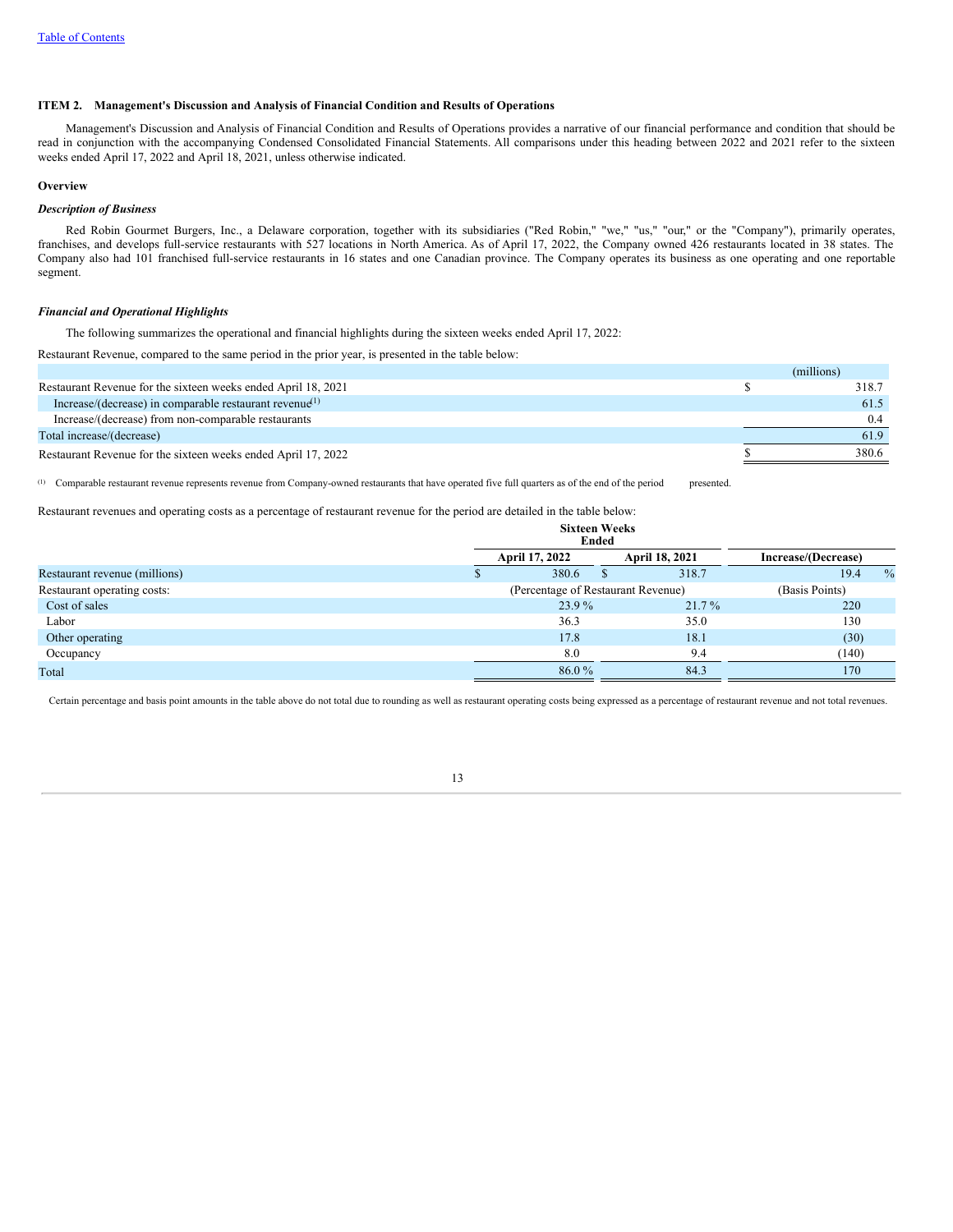The following table summarizes Net Loss, loss per diluted share, and adjusted loss per diluted share for the sixteen weeks ended April 17, 2022 and April 18, 2021;

|                                                                                              |   | <b>Sixteen Weeks Ended</b> |                       |  |  |  |
|----------------------------------------------------------------------------------------------|---|----------------------------|-----------------------|--|--|--|
|                                                                                              |   | April 17, 2022             | <b>April 18, 2021</b> |  |  |  |
| Net loss as reported                                                                         |   | $(3,105)$ \$               | (8,713)               |  |  |  |
| Loss per share - diluted:                                                                    |   |                            |                       |  |  |  |
| Net (loss) income as reported                                                                | S | $(0.20)$ \$                | (0.56)                |  |  |  |
| Change in accounting estimate, gift card breakage revenue, net of commissions <sup>(1)</sup> |   | (0.33)                     |                       |  |  |  |
| Restaurant asset impairment                                                                  |   | 0.13                       | 0.08                  |  |  |  |
| Litigation contingencies                                                                     |   | 0.11                       | 0.07                  |  |  |  |
| Write-off of unamortized debt issuance $costs^{(2)}$                                         |   | 0.11                       |                       |  |  |  |
| Restaurant closure costs                                                                     |   | 0.06                       | 0.16                  |  |  |  |
| Other financing $costs^{(3)}$                                                                |   | 0.02                       |                       |  |  |  |
| Board and stockholder matter costs                                                           |   |                            | 0.01                  |  |  |  |
| COVID-19 related charges                                                                     |   | 0.01                       | 0.03                  |  |  |  |
| Income tax expense                                                                           |   | (0.03)                     | (0.09)                |  |  |  |
| Adjusted loss per share - diluted                                                            |   | (0.12)                     | (0.30)                |  |  |  |
| Weighted average shares outstanding                                                          |   |                            |                       |  |  |  |
| <b>Basic</b>                                                                                 |   | 15,748                     | 15,579                |  |  |  |
| Diluted                                                                                      |   | 15,748                     | 15,579                |  |  |  |

During the sixteen weeks ended April 17, 2022, the Company re-evaluated the estimated redemption pattern related to gift cards. See Footnote 1. Basis of Presentation and Recent Accounting Pronouncements included in Part I. Financial Information in this quarterly report on form 10-Q. ( 1 )

Write-off of unamortized debt issuance costs related to the remaining unamortized debt issuance costs related to our legacy credit agreement with the completion of the refinancing of our Credit Agreement in the first quarter of fiscal year 2022. (2)

(3) Other financing costs includes legal and other charges related to the refinancing of our Credit Facility in the first quarter of 2022.

We believe the non-GAAP measure of adjusted loss per diluted share gives the reader additional insight into the ongoing operational results of the Company, and it is intended to supplement the presentation of the Company's financial results in accordance with GAAP. Adjusted loss per diluted share excludes the effects of changes in accounting estimates, asset impairment, litigation contingencies, the write-off of unamortized debt issuance costs, restaurant closure costs, other financing costs, COVID-19 related costs, and related income tax effects. Other companies may define adjusted net loss per diluted share differently, and as a result our measure of adjusted loss per share may not be directly comparable to those of other companies. Adjusted loss per share should be considered in addition to, and not as a substitute for, net loss as reported in accordance with U.S. GAAP as a measure of performance.

# *Restaurant Data*

The following table details restaurant unit data for our Company-owned and franchised locations for the periods indicated:

| and a series are an except to the contract the property of the contract and a series of the contract of the contract |                | <b>Sixteen Weeks Ended</b> |
|----------------------------------------------------------------------------------------------------------------------|----------------|----------------------------|
|                                                                                                                      | April 17, 2022 | April 18, 2021             |
| Company-owned:                                                                                                       |                |                            |
| Beginning of period                                                                                                  | 430            | 443                        |
| Closed during the period                                                                                             | (4)            | (3)                        |
| End of period                                                                                                        | 426            | 440                        |
| Franchised:                                                                                                          |                |                            |
| Beginning of period                                                                                                  | 101            | 103                        |
| End of period                                                                                                        | 101            | 103                        |
| Total number of restaurants                                                                                          | 527            | 543                        |

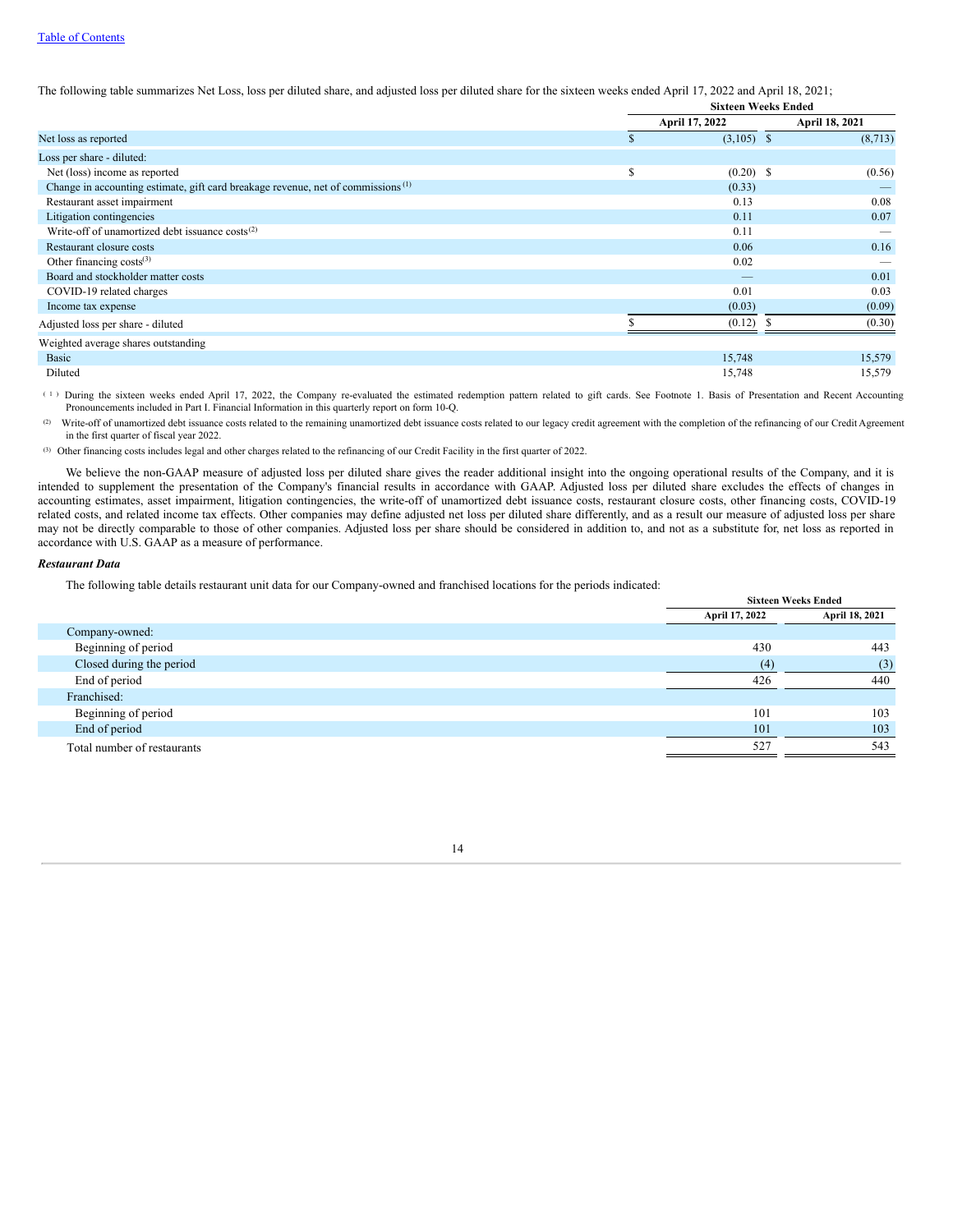# Table of [Contents](#page-0-0)

# The following table presents total Company-owned and franchised restaurants by state or province as of April 17, 2022:

| $\sqrt{2}$<br>$\overline{c}$<br>$\ensuremath{\mathfrak{Z}}$<br>$\equiv$<br>$\overline{4}$<br>$\overline{\phantom{0}}$<br>$\,1\,$<br>17<br>58<br>$\overline{\phantom{0}}$<br>$\equiv$<br>22<br>$\mathfrak{Z}$<br>$\overline{\phantom{0}}$<br>$\overline{\mathbf{5}}$<br>—<br>19<br>$\overline{\phantom{0}}$<br>i.<br>6<br>$\sqrt{5}$<br>$\equiv$<br>$\,$ 8 $\,$<br>21<br>$\frac{1}{4}$<br>13<br>$\overline{\phantom{0}}$<br>$\overline{\phantom{0}}$<br>$\overline{4}$<br>$\overline{2}$<br>$\overline{\mathbf{c}}$<br>$\overline{4}$<br>Maryland<br>12<br>$\overline{\phantom{0}}$<br>$\equiv$<br>$\overline{2}$<br>$20\overline{)}$<br>Michigan<br>$\overline{\phantom{0}}$<br>$\equiv$<br>$\overline{4}$<br>$\overline{\mathbf{3}}$<br>$\,$ 8 $\,$<br>$\overline{c}$<br>Montana<br>17<br>÷<br>$\overline{4}$<br>New Hampshire<br>$\mathfrak z$<br>$\overline{\phantom{0}}$<br>$\,1\,$<br>New Jersey<br>12<br>$\overline{3}$<br>÷<br>6<br>14<br>$\overline{\mathbf{c}}$<br>18<br>5<br>$\overline{\phantom{0}}$<br>$\overline{\mathbf{5}}$<br>15<br>Oregon<br>$21\,$<br>Pennsylvania<br>11<br>$\overline{\phantom{0}}$<br>$\mathbf{1}$<br>$\overline{\mathbf{4}}$<br>South Carolina<br>—<br>÷<br>South Dakota<br>$\mathbf{1}$<br>11<br>Tennessee<br>$\overline{\phantom{0}}$<br>$\begin{array}{c} 9 \\ 6 \end{array}$<br>20<br>Texas<br>$\mathbf{1}$<br>Utah | $\cdot$<br><b>Company-Owned Restaurants</b> |    | <b>Franchised Restaurants</b> |
|--------------------------------------------------------------------------------------------------------------------------------------------------------------------------------------------------------------------------------------------------------------------------------------------------------------------------------------------------------------------------------------------------------------------------------------------------------------------------------------------------------------------------------------------------------------------------------------------------------------------------------------------------------------------------------------------------------------------------------------------------------------------------------------------------------------------------------------------------------------------------------------------------------------------------------------------------------------------------------------------------------------------------------------------------------------------------------------------------------------------------------------------------------------------------------------------------------------------------------------------------------------------------------------------------------------------------------------------------------------|---------------------------------------------|----|-------------------------------|
|                                                                                                                                                                                                                                                                                                                                                                                                                                                                                                                                                                                                                                                                                                                                                                                                                                                                                                                                                                                                                                                                                                                                                                                                                                                                                                                                                              | State:                                      |    |                               |
|                                                                                                                                                                                                                                                                                                                                                                                                                                                                                                                                                                                                                                                                                                                                                                                                                                                                                                                                                                                                                                                                                                                                                                                                                                                                                                                                                              | Arkansas                                    |    |                               |
|                                                                                                                                                                                                                                                                                                                                                                                                                                                                                                                                                                                                                                                                                                                                                                                                                                                                                                                                                                                                                                                                                                                                                                                                                                                                                                                                                              | Alaska                                      |    |                               |
|                                                                                                                                                                                                                                                                                                                                                                                                                                                                                                                                                                                                                                                                                                                                                                                                                                                                                                                                                                                                                                                                                                                                                                                                                                                                                                                                                              | Alabama                                     |    |                               |
|                                                                                                                                                                                                                                                                                                                                                                                                                                                                                                                                                                                                                                                                                                                                                                                                                                                                                                                                                                                                                                                                                                                                                                                                                                                                                                                                                              | Arizona                                     |    |                               |
|                                                                                                                                                                                                                                                                                                                                                                                                                                                                                                                                                                                                                                                                                                                                                                                                                                                                                                                                                                                                                                                                                                                                                                                                                                                                                                                                                              | California                                  |    |                               |
|                                                                                                                                                                                                                                                                                                                                                                                                                                                                                                                                                                                                                                                                                                                                                                                                                                                                                                                                                                                                                                                                                                                                                                                                                                                                                                                                                              | Colorado                                    |    |                               |
|                                                                                                                                                                                                                                                                                                                                                                                                                                                                                                                                                                                                                                                                                                                                                                                                                                                                                                                                                                                                                                                                                                                                                                                                                                                                                                                                                              | Connecticut                                 |    |                               |
|                                                                                                                                                                                                                                                                                                                                                                                                                                                                                                                                                                                                                                                                                                                                                                                                                                                                                                                                                                                                                                                                                                                                                                                                                                                                                                                                                              | Delaware                                    |    |                               |
|                                                                                                                                                                                                                                                                                                                                                                                                                                                                                                                                                                                                                                                                                                                                                                                                                                                                                                                                                                                                                                                                                                                                                                                                                                                                                                                                                              | Florida                                     |    |                               |
|                                                                                                                                                                                                                                                                                                                                                                                                                                                                                                                                                                                                                                                                                                                                                                                                                                                                                                                                                                                                                                                                                                                                                                                                                                                                                                                                                              | Georgia                                     |    |                               |
|                                                                                                                                                                                                                                                                                                                                                                                                                                                                                                                                                                                                                                                                                                                                                                                                                                                                                                                                                                                                                                                                                                                                                                                                                                                                                                                                                              | Iowa                                        |    |                               |
|                                                                                                                                                                                                                                                                                                                                                                                                                                                                                                                                                                                                                                                                                                                                                                                                                                                                                                                                                                                                                                                                                                                                                                                                                                                                                                                                                              | Idaho                                       |    |                               |
|                                                                                                                                                                                                                                                                                                                                                                                                                                                                                                                                                                                                                                                                                                                                                                                                                                                                                                                                                                                                                                                                                                                                                                                                                                                                                                                                                              | Illinois                                    |    |                               |
|                                                                                                                                                                                                                                                                                                                                                                                                                                                                                                                                                                                                                                                                                                                                                                                                                                                                                                                                                                                                                                                                                                                                                                                                                                                                                                                                                              | Indiana                                     |    |                               |
|                                                                                                                                                                                                                                                                                                                                                                                                                                                                                                                                                                                                                                                                                                                                                                                                                                                                                                                                                                                                                                                                                                                                                                                                                                                                                                                                                              | Kansas                                      |    |                               |
|                                                                                                                                                                                                                                                                                                                                                                                                                                                                                                                                                                                                                                                                                                                                                                                                                                                                                                                                                                                                                                                                                                                                                                                                                                                                                                                                                              | Kentucky                                    |    |                               |
|                                                                                                                                                                                                                                                                                                                                                                                                                                                                                                                                                                                                                                                                                                                                                                                                                                                                                                                                                                                                                                                                                                                                                                                                                                                                                                                                                              | Louisiana                                   |    |                               |
|                                                                                                                                                                                                                                                                                                                                                                                                                                                                                                                                                                                                                                                                                                                                                                                                                                                                                                                                                                                                                                                                                                                                                                                                                                                                                                                                                              | Massachusetts                               |    |                               |
|                                                                                                                                                                                                                                                                                                                                                                                                                                                                                                                                                                                                                                                                                                                                                                                                                                                                                                                                                                                                                                                                                                                                                                                                                                                                                                                                                              |                                             |    |                               |
|                                                                                                                                                                                                                                                                                                                                                                                                                                                                                                                                                                                                                                                                                                                                                                                                                                                                                                                                                                                                                                                                                                                                                                                                                                                                                                                                                              | Maine                                       |    |                               |
|                                                                                                                                                                                                                                                                                                                                                                                                                                                                                                                                                                                                                                                                                                                                                                                                                                                                                                                                                                                                                                                                                                                                                                                                                                                                                                                                                              |                                             |    |                               |
|                                                                                                                                                                                                                                                                                                                                                                                                                                                                                                                                                                                                                                                                                                                                                                                                                                                                                                                                                                                                                                                                                                                                                                                                                                                                                                                                                              | Minnesota                                   |    |                               |
|                                                                                                                                                                                                                                                                                                                                                                                                                                                                                                                                                                                                                                                                                                                                                                                                                                                                                                                                                                                                                                                                                                                                                                                                                                                                                                                                                              | Missouri                                    |    |                               |
|                                                                                                                                                                                                                                                                                                                                                                                                                                                                                                                                                                                                                                                                                                                                                                                                                                                                                                                                                                                                                                                                                                                                                                                                                                                                                                                                                              |                                             |    |                               |
|                                                                                                                                                                                                                                                                                                                                                                                                                                                                                                                                                                                                                                                                                                                                                                                                                                                                                                                                                                                                                                                                                                                                                                                                                                                                                                                                                              | North Carolina                              |    |                               |
|                                                                                                                                                                                                                                                                                                                                                                                                                                                                                                                                                                                                                                                                                                                                                                                                                                                                                                                                                                                                                                                                                                                                                                                                                                                                                                                                                              | Nebraska                                    |    |                               |
|                                                                                                                                                                                                                                                                                                                                                                                                                                                                                                                                                                                                                                                                                                                                                                                                                                                                                                                                                                                                                                                                                                                                                                                                                                                                                                                                                              |                                             |    |                               |
|                                                                                                                                                                                                                                                                                                                                                                                                                                                                                                                                                                                                                                                                                                                                                                                                                                                                                                                                                                                                                                                                                                                                                                                                                                                                                                                                                              |                                             |    |                               |
|                                                                                                                                                                                                                                                                                                                                                                                                                                                                                                                                                                                                                                                                                                                                                                                                                                                                                                                                                                                                                                                                                                                                                                                                                                                                                                                                                              | New Mexico                                  |    |                               |
|                                                                                                                                                                                                                                                                                                                                                                                                                                                                                                                                                                                                                                                                                                                                                                                                                                                                                                                                                                                                                                                                                                                                                                                                                                                                                                                                                              | Nevada                                      |    |                               |
|                                                                                                                                                                                                                                                                                                                                                                                                                                                                                                                                                                                                                                                                                                                                                                                                                                                                                                                                                                                                                                                                                                                                                                                                                                                                                                                                                              | New York                                    |    |                               |
|                                                                                                                                                                                                                                                                                                                                                                                                                                                                                                                                                                                                                                                                                                                                                                                                                                                                                                                                                                                                                                                                                                                                                                                                                                                                                                                                                              | Ohio                                        |    |                               |
|                                                                                                                                                                                                                                                                                                                                                                                                                                                                                                                                                                                                                                                                                                                                                                                                                                                                                                                                                                                                                                                                                                                                                                                                                                                                                                                                                              | Oklahoma                                    |    |                               |
|                                                                                                                                                                                                                                                                                                                                                                                                                                                                                                                                                                                                                                                                                                                                                                                                                                                                                                                                                                                                                                                                                                                                                                                                                                                                                                                                                              |                                             |    |                               |
|                                                                                                                                                                                                                                                                                                                                                                                                                                                                                                                                                                                                                                                                                                                                                                                                                                                                                                                                                                                                                                                                                                                                                                                                                                                                                                                                                              |                                             |    |                               |
|                                                                                                                                                                                                                                                                                                                                                                                                                                                                                                                                                                                                                                                                                                                                                                                                                                                                                                                                                                                                                                                                                                                                                                                                                                                                                                                                                              | Rhode Island                                |    |                               |
|                                                                                                                                                                                                                                                                                                                                                                                                                                                                                                                                                                                                                                                                                                                                                                                                                                                                                                                                                                                                                                                                                                                                                                                                                                                                                                                                                              |                                             |    |                               |
|                                                                                                                                                                                                                                                                                                                                                                                                                                                                                                                                                                                                                                                                                                                                                                                                                                                                                                                                                                                                                                                                                                                                                                                                                                                                                                                                                              |                                             |    |                               |
|                                                                                                                                                                                                                                                                                                                                                                                                                                                                                                                                                                                                                                                                                                                                                                                                                                                                                                                                                                                                                                                                                                                                                                                                                                                                                                                                                              |                                             |    |                               |
|                                                                                                                                                                                                                                                                                                                                                                                                                                                                                                                                                                                                                                                                                                                                                                                                                                                                                                                                                                                                                                                                                                                                                                                                                                                                                                                                                              |                                             |    |                               |
|                                                                                                                                                                                                                                                                                                                                                                                                                                                                                                                                                                                                                                                                                                                                                                                                                                                                                                                                                                                                                                                                                                                                                                                                                                                                                                                                                              |                                             |    |                               |
|                                                                                                                                                                                                                                                                                                                                                                                                                                                                                                                                                                                                                                                                                                                                                                                                                                                                                                                                                                                                                                                                                                                                                                                                                                                                                                                                                              | Virginia                                    | 20 | $\equiv$                      |
| 38                                                                                                                                                                                                                                                                                                                                                                                                                                                                                                                                                                                                                                                                                                                                                                                                                                                                                                                                                                                                                                                                                                                                                                                                                                                                                                                                                           | Washington                                  |    |                               |
| $\equiv$<br>11                                                                                                                                                                                                                                                                                                                                                                                                                                                                                                                                                                                                                                                                                                                                                                                                                                                                                                                                                                                                                                                                                                                                                                                                                                                                                                                                               | Wisconsin                                   |    |                               |
|                                                                                                                                                                                                                                                                                                                                                                                                                                                                                                                                                                                                                                                                                                                                                                                                                                                                                                                                                                                                                                                                                                                                                                                                                                                                                                                                                              |                                             |    |                               |
|                                                                                                                                                                                                                                                                                                                                                                                                                                                                                                                                                                                                                                                                                                                                                                                                                                                                                                                                                                                                                                                                                                                                                                                                                                                                                                                                                              | Province:                                   |    |                               |
| 12                                                                                                                                                                                                                                                                                                                                                                                                                                                                                                                                                                                                                                                                                                                                                                                                                                                                                                                                                                                                                                                                                                                                                                                                                                                                                                                                                           | British Columbia                            |    |                               |
| 101<br>426                                                                                                                                                                                                                                                                                                                                                                                                                                                                                                                                                                                                                                                                                                                                                                                                                                                                                                                                                                                                                                                                                                                                                                                                                                                                                                                                                   | Total                                       |    |                               |

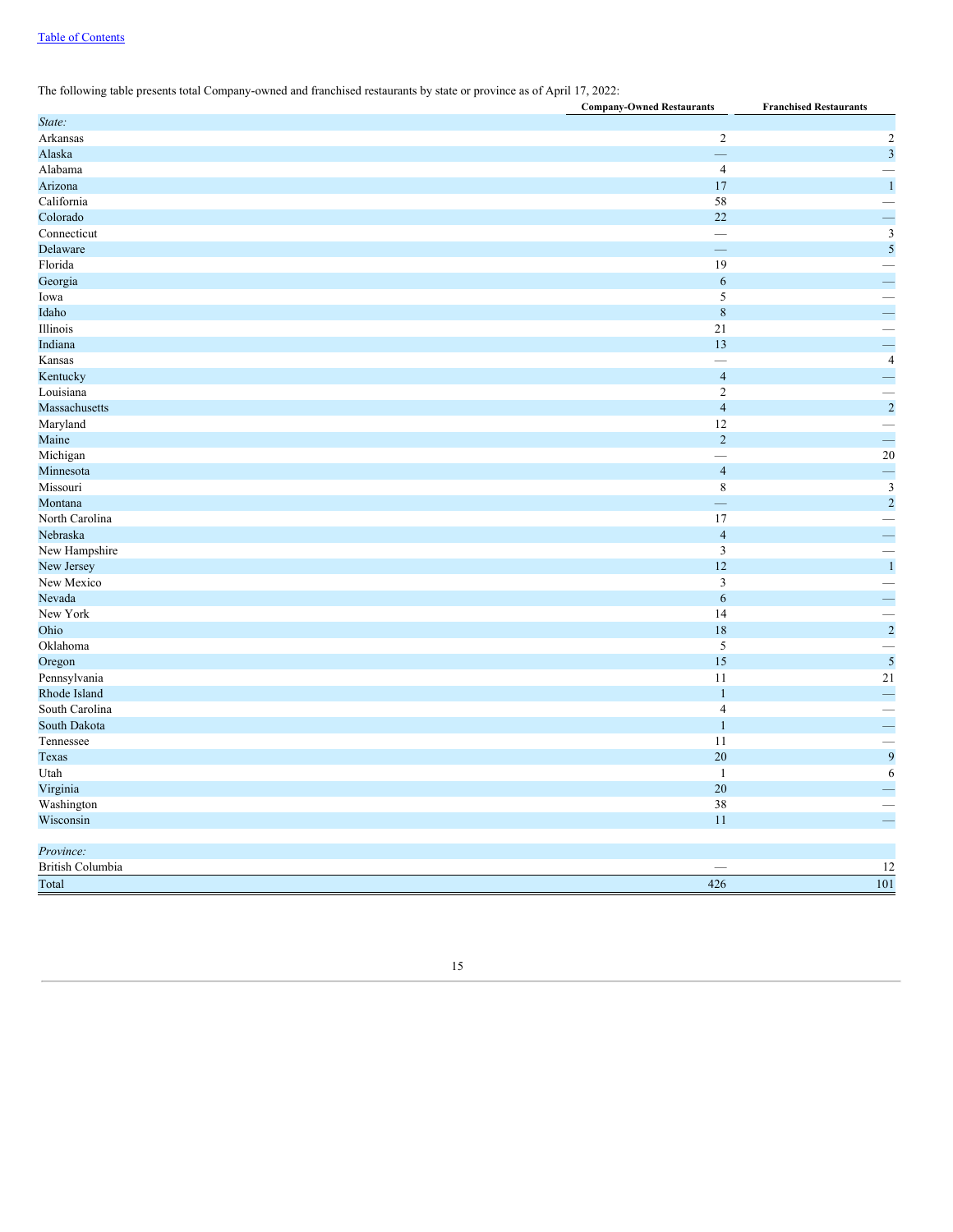# **Results of Operations**

Operating results for each fiscal period presented below are expressed as a percentage of total revenues, except for the components of restaurant operating costs, which are expressed as a percentage of restaurant revenue.

This information has been prepared on a basis consistent with our audited 2021 annual financial statements, and, in the opinion of management, includes all adjustments, consisting only of normal recurring adjustments, necessary for a fair presentation of the information for the periods presented. Our operating results may fluctuate significantly as a result of a variety of factors, and operating results for any period presented are not necessarily indicative of results for a full fiscal year.

|                                                                                                 | <b>Sixteen Weeks Ended</b> |                       |  |  |  |  |
|-------------------------------------------------------------------------------------------------|----------------------------|-----------------------|--|--|--|--|
|                                                                                                 | April 17, 2022             | April 18, 2021        |  |  |  |  |
| <b>Revenues:</b>                                                                                |                            |                       |  |  |  |  |
| Restaurant revenue                                                                              | $\frac{0}{0}$<br>96.2      | $\frac{0}{0}$<br>97.7 |  |  |  |  |
| Franchise and other revenues                                                                    | 3.8                        | 2.3                   |  |  |  |  |
| Total revenues                                                                                  | 100.0                      | 100.0                 |  |  |  |  |
|                                                                                                 |                            |                       |  |  |  |  |
| Costs and expenses:                                                                             |                            |                       |  |  |  |  |
| Restaurant operating costs (exclusive of depreciation and amortization shown separately below): |                            |                       |  |  |  |  |
| Cost of sales                                                                                   | 23.9                       | 21.7                  |  |  |  |  |
| Labor                                                                                           | 36.3                       | 35.0                  |  |  |  |  |
| Other operating                                                                                 | 17.8                       | 18.1                  |  |  |  |  |
| Occupancy                                                                                       | 8.0                        | 9.4                   |  |  |  |  |
| Total restaurant operating costs                                                                | 86.0                       | 84.3                  |  |  |  |  |
| Depreciation and amortization                                                                   | 6.0                        | 7.9                   |  |  |  |  |
| Selling, general and administrative                                                             | 8.7                        | 9.4                   |  |  |  |  |
| Other charges, net                                                                              | 1.3                        | 1.7                   |  |  |  |  |
| Income (Loss) from operations                                                                   | 1.1                        | (1.3)                 |  |  |  |  |
|                                                                                                 |                            |                       |  |  |  |  |
| Interest expense, net and other                                                                 | 1.9                        | 1.3                   |  |  |  |  |
| Loss before income taxes                                                                        | (0.8)                      | (2.7)                 |  |  |  |  |
| Income tax benefit                                                                              |                            |                       |  |  |  |  |
| Net loss                                                                                        | $\frac{0}{0}$<br>(0.8)     | $\%$<br>(2.7)         |  |  |  |  |
|                                                                                                 |                            |                       |  |  |  |  |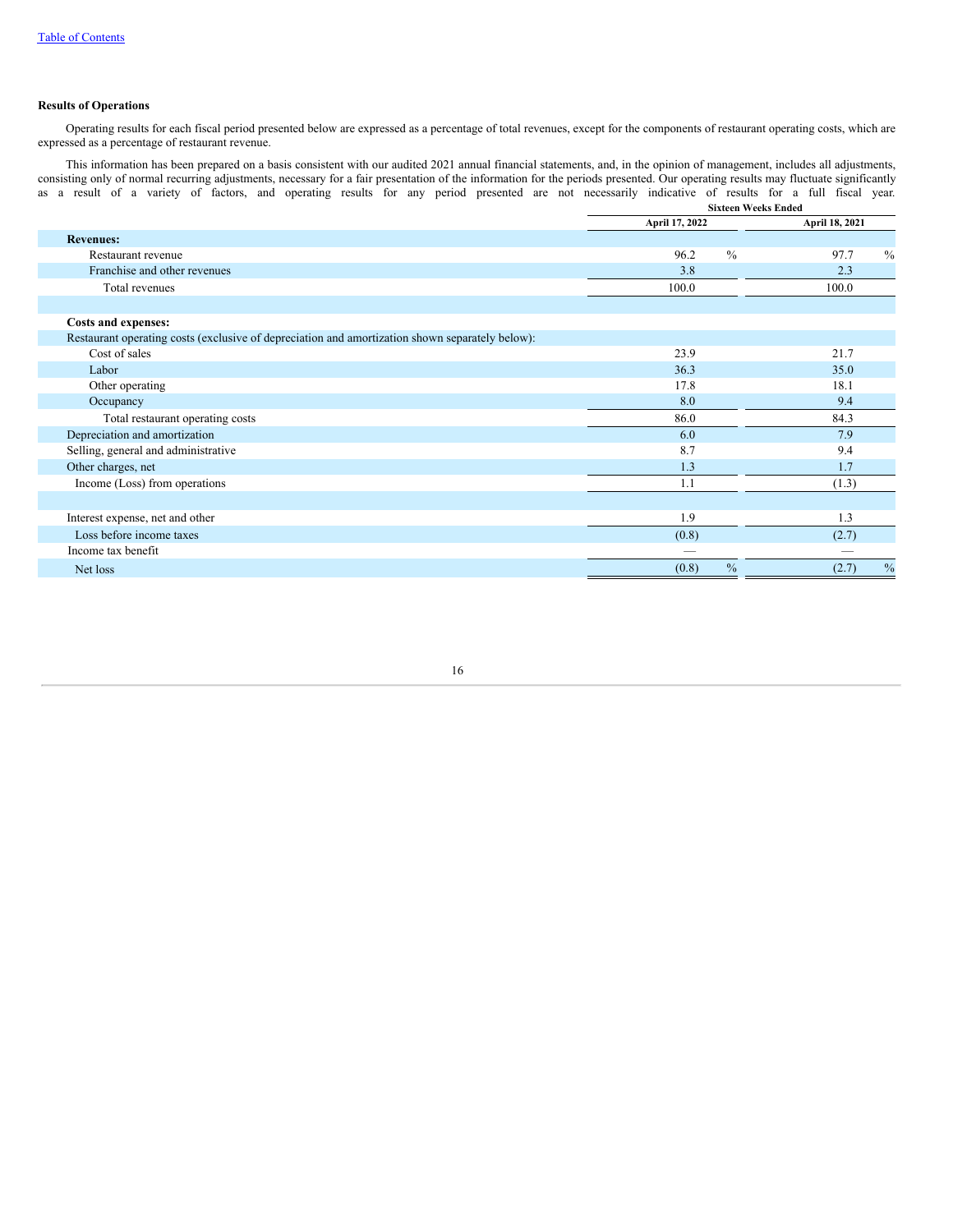## Table of [Contents](#page-0-0)

#### *Revenues*

|                                                               | <b>Sixteen Weeks Ended</b> |                |  |                |                       |  |
|---------------------------------------------------------------|----------------------------|----------------|--|----------------|-----------------------|--|
| (Revenues in thousands)                                       |                            | April 17, 2022 |  | April 18, 2021 | <b>Percent Change</b> |  |
| Restaurant revenue                                            |                            | 380.612 \$     |  | 318,677        | $19.4\%$              |  |
| Franchise royalties, fees and other revenue                   |                            | 14.938         |  | 7,598          | 96.6 %                |  |
| Total revenues                                                |                            | 395,550        |  | 326,275        | $21.2\%$              |  |
| Average weekly net sales volumes in Company-owned restaurants |                            | 55,743 \$      |  | 46,515         | $19.8\%$              |  |
| Total operating weeks                                         |                            | 6.828          |  | 6.851          | $(0.3)\%$             |  |
| Net sales per square foot                                     |                            | 142 \$         |  | 119            | $19.7\%$              |  |

Restaurant revenue for the sixteen weeks ended April 17, 2022, which comprises primarily food and beverage sales, increased \$61.9 million, or 19.4%, as compared to the first quarter of 2021. The increase was due to a \$61.5 million, or 19.7%, increase in comparable restaurant revenue, and a \$0.4 million increase at non-comparable restaurants, including the impact of restaurant closures. The comparable restaurant revenue increase was driven by a 12.8% increase in average Guest check, and a 6.9% increase in Guest count. The increase in average Guest check resulted from a 6.0% increase in menu mix, a 5.4% increase in pricing, and a 1.4% decrease in discounts. The increase in menu mix was primarily driven by our limited time menu offerings and higher dine-in sales volumes. Off-premises sales decreased 12.9% and comprised 30.5% of total food and beverage sales during the first quarter of 2022, as compared to the same period in 2021.

Average weekly net sales volumes represent the total restaurant revenue for all Company-owned Red Robin restaurants for each time period presented, divided by the number of operating weeks in the period. Comparable restaurant revenues are comprised of Company-owned restaurants that have operated five full quarters as of the end of the period presented. The Company-owned restaurants that were temporarily closed due to the COVID-19 pandemic were not included in the comparable base for the sixteen weeks ended April 17, 2022 or April 18, 2021. Fluctuations in average weekly net sales volumes for Company-owned restaurants reflect the effect of comparable restaurant revenue changes as well as the performance of new and acquired restaurants during the period, the average square footage of our restaurants, as well as the impact of changing capacity limitations in response to COVID-19 levels in a given locality. Net sales per square foot represents the total restaurant revenue for Company-owned restaurants included in the comparable base divided by the total square feet of Company-owned restaurants included in the comparable base.

Franchise and other revenue increased \$7.3 million for the sixteen weeks ended April 17, 2022 compared to the sixteen weeks ended April 18, 2021, primarily due to the re-evaluation of the estimated redemption pattern related to gift cards resulting in a \$5.2 million adjustment to gift card breakage from aligning our estimate to the updated estimated redemption pattern. Our franchisees reported a comparable restaurant revenue increase of 18.7% for the sixteen weeks ended April 17, 2022 compared to the same period in 2021.

## *Cost of Sales*

|                                    | <b>Sixteen Weeks Ended</b> |                |  |                       |                       |
|------------------------------------|----------------------------|----------------|--|-----------------------|-----------------------|
| (In thousands, except percentages) |                            | April 17, 2022 |  | <b>April 18, 2021</b> | <b>Percent Change</b> |
| Cost of sales                      |                            | 90.941         |  | 69.166                | $31.5\%$              |
| As a percent of restaurant revenue |                            | 23.9%          |  | 21.7%                 | $2.2\%$               |

Cost of sales, which comprises of food and beverage costs, is variable and generally fluctuates with sales volume. Cost of sales as a percentage of restaurant revenue increased 220 basis points for the sixteen weeks ended April 17, 2022 as compared to the same period in 2021. The increase was primarily driven by commodity inflation, partially offset by favorable mix shifts and pricing.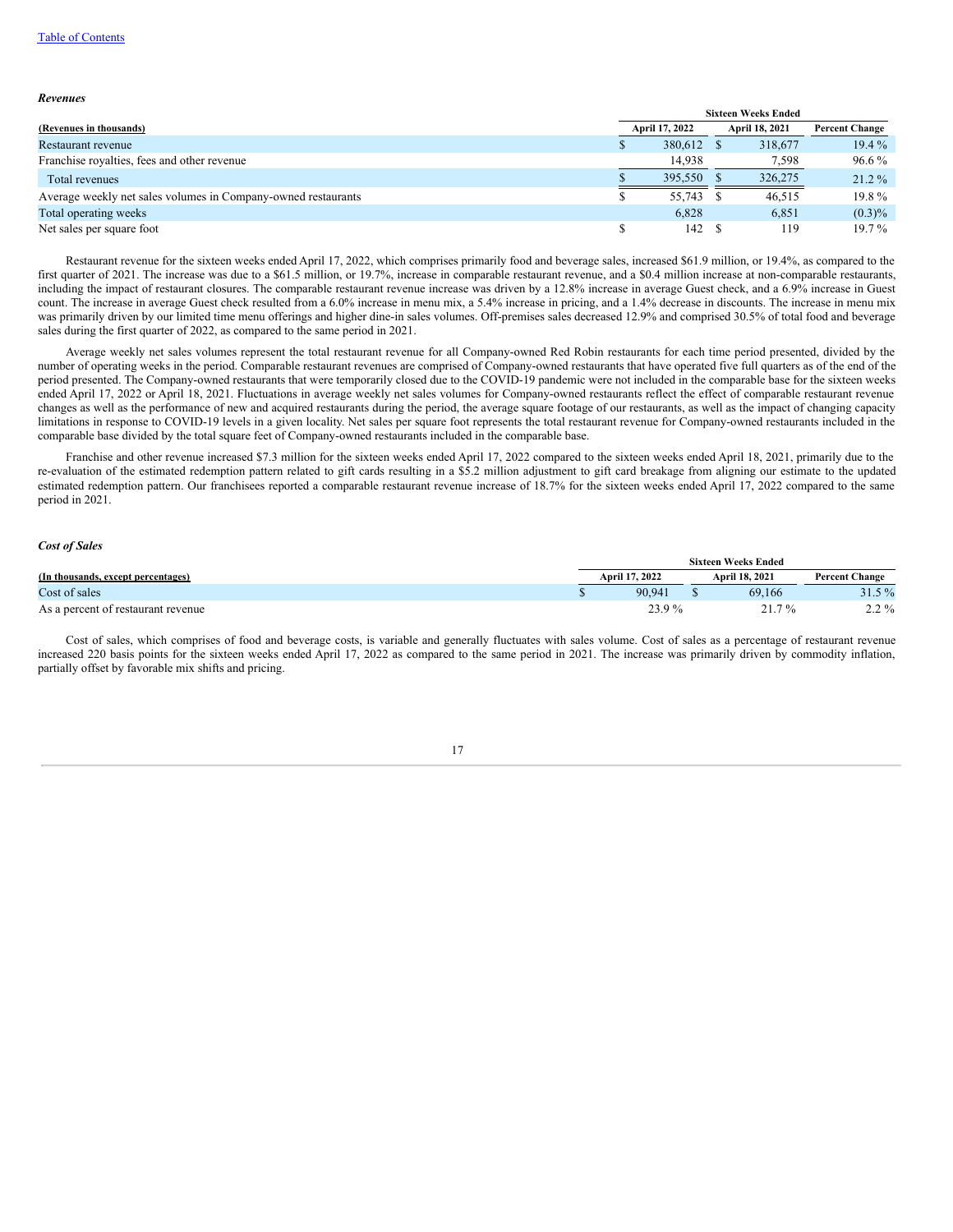| Labor                              |                            |  |                |                       |  |
|------------------------------------|----------------------------|--|----------------|-----------------------|--|
|                                    | <b>Sixteen Weeks Ended</b> |  |                |                       |  |
| (In thousands, except percentages) | April 17, 2022             |  | April 18, 2021 | <b>Percent Change</b> |  |
| Labor                              | 138.108                    |  | 11.659         | $23.7\%$              |  |
| As a percent of restaurant revenue | $36.3\%$                   |  | 35.0 %         | $1.3\%$               |  |

Labor costs include restaurant-level hourly wages and management salaries as well as related taxes and benefits. For the sixteen weeks ended April 17, 2022, labor as a percentage of restaurant revenue increased 130 basis points compared to the same period in 2021. The increase was primarily driven by higher labor inflation and staffing costs, partially offset by sales leverage.

# *Other Operating*

|                                    | <b>Sixteen Weeks Ended</b> |  |                       |                       |  |
|------------------------------------|----------------------------|--|-----------------------|-----------------------|--|
| (In thousands, except percentages) | April 17, 2022             |  | <b>April 18, 2021</b> | <b>Percent Change</b> |  |
| Other operating                    | 67.864                     |  |                       | $17.6\%$              |  |
| As a percent of restaurant revenue | $17.8\%$                   |  | $18.1\%$              | $(0.3)\%$             |  |

Other operating costs include costs such as equipment repairs and maintenance costs, restaurant supplies, utilities, restaurant technology, and other miscellaneous costs. For the sixteen weeks ended April 17, 2022, other operating costs as a percentage of restaurant revenue decreased 30 basis points as compared to the same period in 2021. The decrease was primarily driven by lower supply costs driven by lower off-premises sales, and sales leverage, partially offset by increased maintenance costs due to outsourcing.

## *Occupancy*

|                                    | <b>Sixteen Weeks Ended</b> |                |  |                |                       |
|------------------------------------|----------------------------|----------------|--|----------------|-----------------------|
| (In thousands, except percentages) |                            | April 17, 2022 |  | April 18, 2021 | <b>Percent Change</b> |
| Occupancy                          |                            | 30.599         |  | 30.100         | $7\%$                 |
| As a percent of restaurant revenue |                            | $8.0\%$        |  | $9.4\%$        | $1.4\frac{9}{6}$      |

Occupancy costs include fixed rents, property taxes, common area maintenance charges, general liability insurance, contingent rents, and other property costs. For the sixteen weeks ended April 17, 2022, occupancy costs as a percentage of restaurant revenue decreased 140 basis points compared to the same period in 2021 primarily driven by sales leverage.

Our fixed rents for the sixteen weeks ended April 17, 2022 and April 18, 2021 were \$21.3 million and \$21.1 million, an increase of \$0.2 million.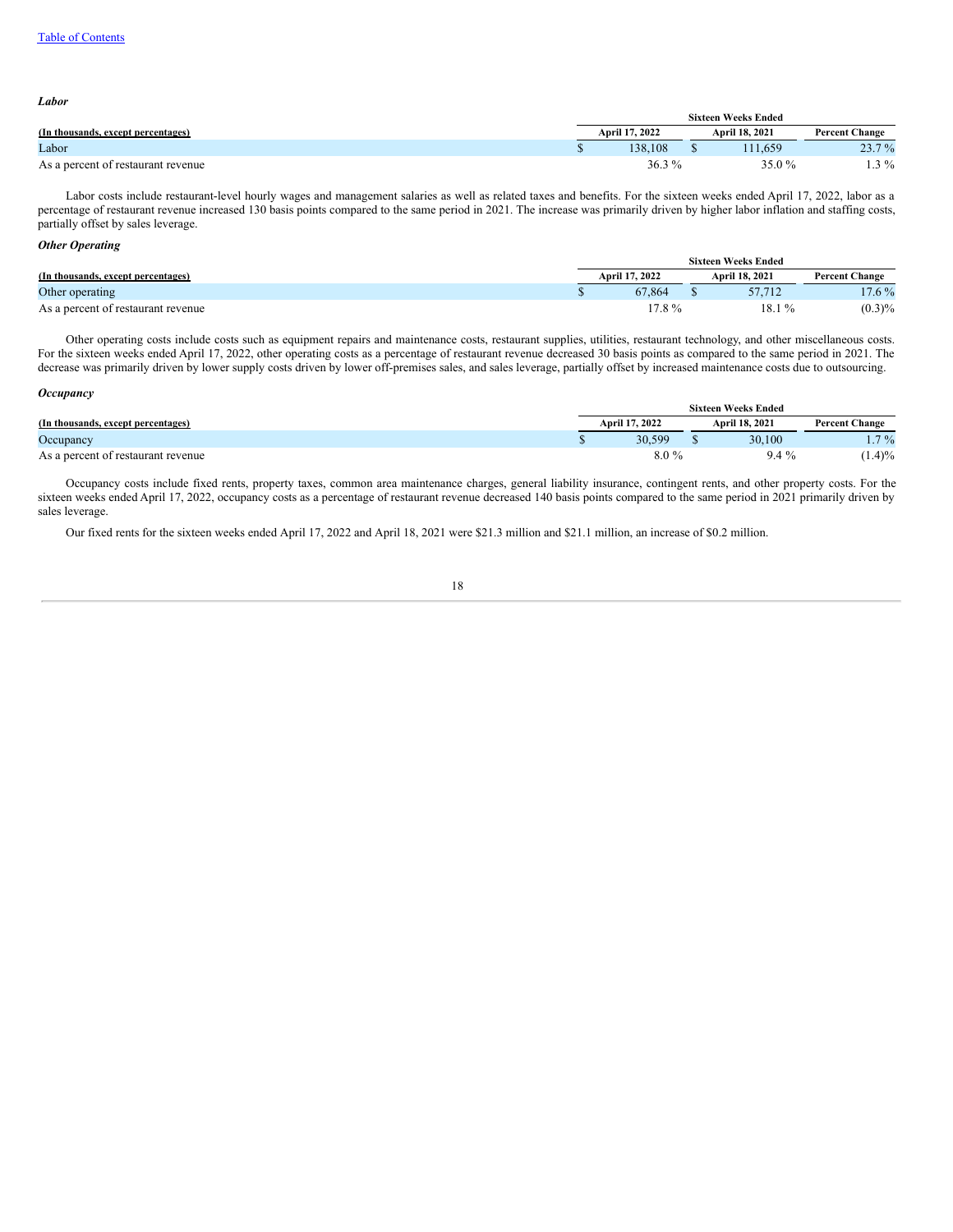## *Depreciation and Amortization*

|                                    | <b>Sixteen Weeks Ended</b> |                |  |                |                       |
|------------------------------------|----------------------------|----------------|--|----------------|-----------------------|
| (In thousands, except percentages) |                            | April 17, 2022 |  | April 18, 2021 | <b>Percent Change</b> |
| Depreciation and amortization      |                            | 23.919         |  | 25,888         | $(7.6)\%$             |
| As a percent of total revenues     |                            | $6.0\%$        |  | 7.9%           | $(1.9)\%$             |

Depreciation and amortization includes depreciation on capital expenditures for restaurants and corporate assets as well as amortization of acquired franchise rights, leasehold interests, and certain liquor licenses. For the sixteen weeks ended April 17, 2022, depreciation and amortization expense as a percentage of revenue decreased 190 basis points over the same period in 2021 primarily due to net closed Company-owned restaurants, and sales leverage.

### *Selling, General, and Administrative*

|                                      | <b>Sixteen Weeks Ended</b> |                |  |                |                       |  |
|--------------------------------------|----------------------------|----------------|--|----------------|-----------------------|--|
| (In thousands, except percentages)   |                            | April 17, 2022 |  | April 18, 2021 | <b>Percent Change</b> |  |
| Selling, general, and administrative |                            | 34.380         |  | 30.610         | 12.3 %                |  |
| As a percent of total revenues       |                            | $8.7\%$        |  | $9.4\%$        | (0.7)%                |  |

Selling, general, and administrative costs include all corporate and administrative functions. Components of this category include marketing and advertising costs; restaurant support center, regional, and franchise support salaries and benefits; travel; professional and consulting fees; corporate information systems; legal expenses; office rent; training; and board of directors expenses.

General, and administrative costs in the sixteen weeks ended April 17, 2022 increased \$2.8 million, or 12.3%, as compared to the same period in 2021. The increase was primarily driven by increased stock based compensation expense, merit increases, and increased manager-in-training costs.

Selling costs in the sixteen weeks ended April 17, 2022 increased \$1.0 million, or 11.8%, as compared to the same period in 2021. The increase was primarily driven by increased marketing spend.

### *Pre-opening Costs*

|                                    | <b>Sixteen Weeks Ended</b> |                                   |                       |  |  |
|------------------------------------|----------------------------|-----------------------------------|-----------------------|--|--|
| (In thousands, except percentages) | April 17, 2022             | April 18, 2021                    | <b>Percent Change</b> |  |  |
| Pre-opening costs                  | 62                         | $\hspace{1.5cm} \overbrace{ }^{}$ |                       |  |  |
| As a percent of total revenues     | $-$                        | $\sim$                            | $\frac{0}{0}$         |  |  |

\* Percentage increases and decreases over 100 percent were not considered meaningful

Pre-opening costs, which are expensed as incurred, comprise the costs related to preparing restaurants to introduce Donatos® and other initiatives, as well as direct costs, including labor, occupancy, training, and marketing, incurred related to opening new restaurants and hiring the initial work force. Our pre-opening costs fluctuate from period to period, depending upon, but not limited to, the number of restaurants where Donatos® has been introduced, the number of restaurant openings, the size of the restaurants being opened, and the location of the restaurants. Pre-opening costs for any given quarter will typically include expenses associated with restaurants opened during the quarter as well as expenses related to restaurants opening in subsequent quarters.

We incurred pre-opening costs during the sixteen weeks ended April 17, 2022 related to the rollout of Donatos®. The Company expects to continue its roll out of Donatos® in 2022 to approximately 50 restaurants.

### *Interest Expense, Net and Other*

Interest expense, net and other was \$7.4 million for the sixteen weeks ended April 17, 2022, an increase of \$3.1 million, or 71.2%, compared to the same period in 2021. The increase was primarily related to a higher weighted average interest rate for the quarter as well as the write off of approximately \$1.7 million of deferred financing charges related to the Company's prior credit facility upon the execution of the Credit Agreement on March 4, 2022. Our weighted average interest rate was 8.2% for the sixteen weeks ended April 17, 2022 as compared to 6.3% for the same period in 2021.

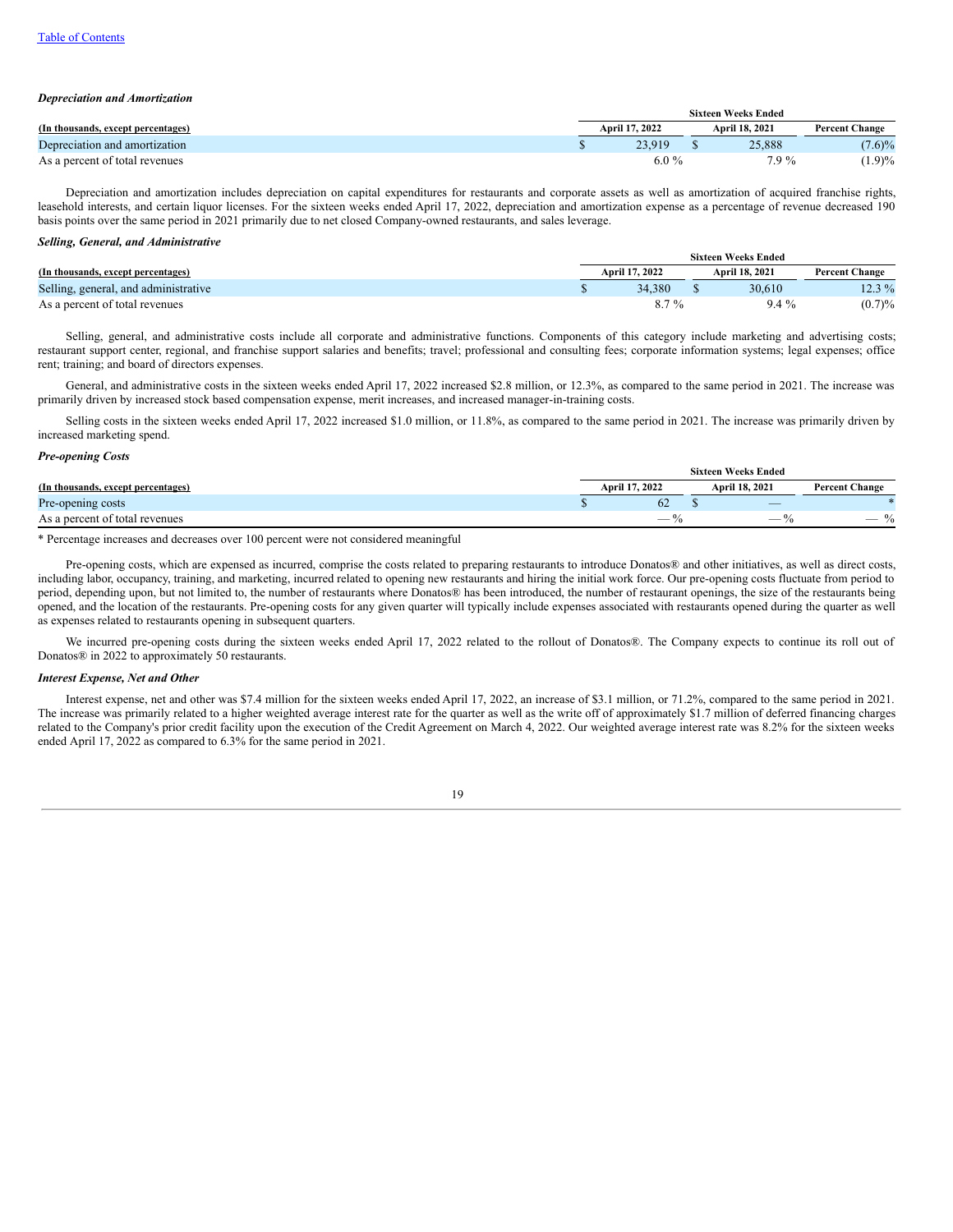## *Income Tax Provision*

The effective tax rate for the sixteen weeks ended April 17, 2022 was a 2.0% expense, compared to a 0.6% expense for the sixteen weeks ended April 18, 2021. The Company had outstanding federal and state refund claims of approximately \$15.8 million as of December 26, 2021. During the sixteen weeks ended April 17, 2022, the Company received \$2.5 million of those refund claims. On May 24, 2022, the Company received an additional \$12.7 million, and expects to receive the remaining \$0.6 million during 2022, due to ongoing processing delays at the IRS and state authorities.

## **Liquidity and Capital Resources**

Cash and cash equivalents, and restricted cash increased \$19.2 million to \$41.9 million as of April 17, 2022, from \$22.8 million at the beginning of the fiscal year. As the Company continues to recover from the COVID-19 pandemic and generates operating cash flow, the Company is using available cash flow from operations to pay down debt, maintain existing restaurants and infrastructure, and execute on its long-term strategic initiatives. As of April 17, 2022, the Company had approximately \$55.8 million in liquidity, including cash on hand and available borrowing capacity under its credit facility.

# *Cash Flows*

The table below summarizes our cash flows from operating, investing, and financing activities for each period presented (in thousands):

|                                                              | <b>Sixteen Weeks Ended</b> |          |  |                |
|--------------------------------------------------------------|----------------------------|----------|--|----------------|
|                                                              | April 17, 2022             |          |  | April 18, 2021 |
| Net cash provided by operating activities                    |                            | 13.296   |  | 18.932         |
| Net cash used in investing activities                        |                            | (9, 548) |  | (5,400)        |
| Net cash provided by (used in) financing activities          |                            | 15.417   |  | (7,393)        |
| Effect of exchange rate changes on cash                      |                            |          |  | 29             |
| Net change in cash and cash equivalents, and restricted cash |                            | 19.173   |  | 6.168          |

### *Operating Cash Flows*

Net cash flows provided by operating activities decreased \$5.6 million to \$13.3 million for the sixteen weeks ended April 17, 2022. The changes in net cash provided by operating activities are primarily attributable to lower accounts payable balances due to the timing of operational receipts and payments, as well as other changes in working capital as presented in the Condensed Consolidated Statements of Cash Flows, partially offset increased income from operations, driven primarily by an increase in comparable restaurant revenue.

# *Investing Cash Flows*

Net cash flows used in investing activities increased \$4.1 million to \$9.5 million for the sixteen weeks ended April 17, 2022, as compared to \$5.4 million for the same period in 2021. The increase is primarily due to increased spending on restaurant improvements, and investments in technology.

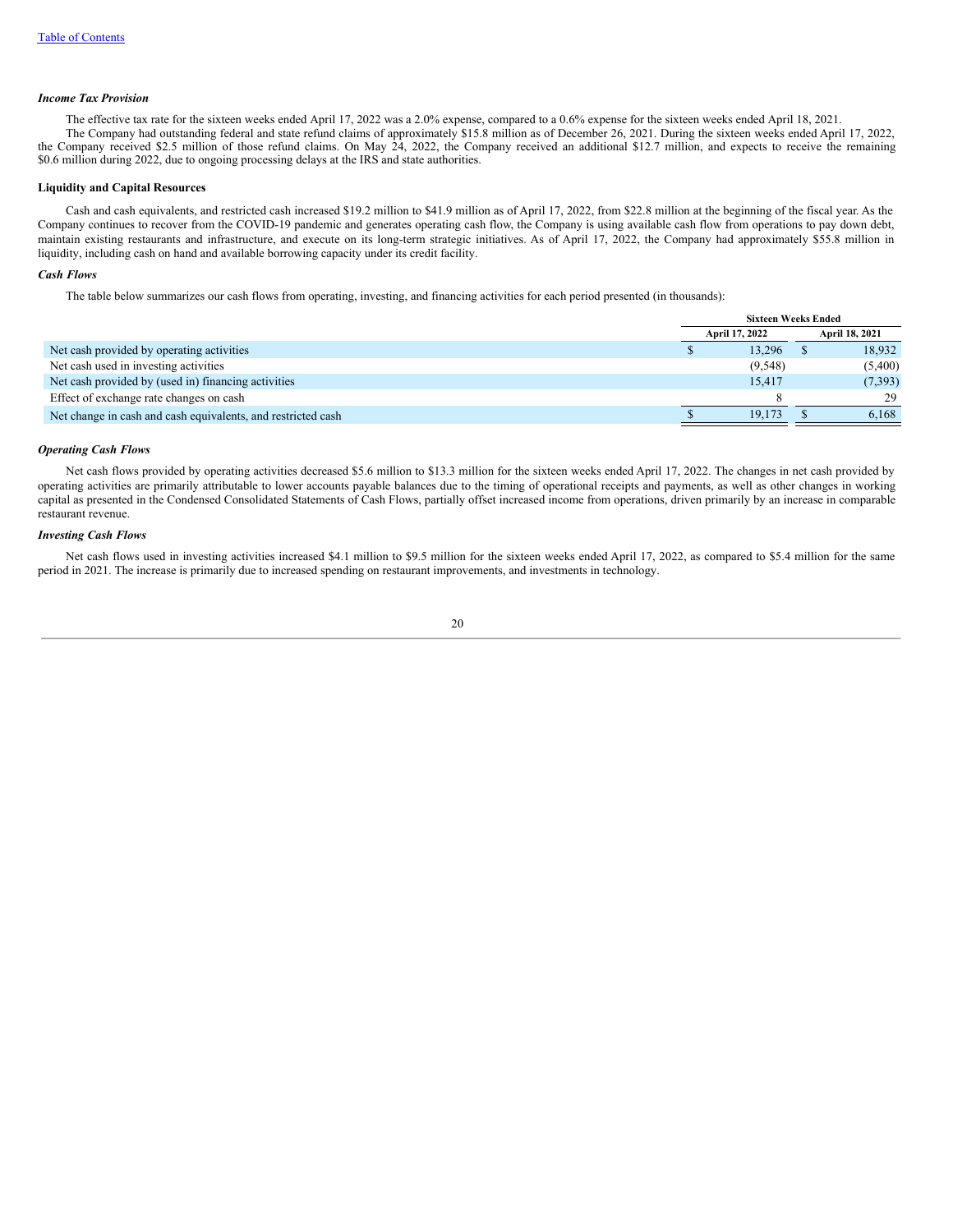The following table lists the components of our capital expenditures, net of currency translation, for the sixteen weeks ended April 17, 2022 and April 18, 2021 (in thousands):

|                                                     | <b>Sixteen Weeks Ended</b> |                |  |                          |
|-----------------------------------------------------|----------------------------|----------------|--|--------------------------|
|                                                     |                            | April 17, 2022 |  | April 18, 2021           |
| Restaurant improvement capital and other            |                            | 4,856          |  | 2,429                    |
| Investment in technology, infrastructure, and other |                            | 3,116          |  | 2,269                    |
| Donatos <sup>®</sup> expansion                      |                            | 1,176          |  | 702                      |
| New restaurants and restaurant refreshes            |                            | 568            |  | $\overline{\phantom{a}}$ |
| Total capital expenditures                          |                            | 9.716          |  | 5.400                    |

### *Financing Cash Flows*

Net cash flows provided by financing activities increased \$22.8 million to \$15.4 million for the sixteen weeks ended April 17, 2022, as compared to net cash flows used in financing activities of \$7.4 million in the same period in 2021. The increase is primarily due to a \$20.4 million increase in net draws made on long-term debt as a result of the Company's refinancing of debt on March 4, 2022, partially offset by an increase in cash used for debt issuance costs, compared to a net paydown of debt in 2021.

## *New Credit Agreement*

On March 4, 2022 the Company entered into a new Credit Agreement. The new Credit Agreement references the Secured Overnight Financing Rate ("SOFR"), a new index calculated by short-term repurchase agreements and backed by U.S. Treasury securities, or the Alternate Base Rate ("ABR"), which represents the highest of (a) the Prime Rate, (b) the Federal Funds Rate plus 0.50% per annum, or (c) one-month term SOFR plus 1.00% per annum.

As of April 17, 2022, the Company had outstanding borrowings under the Credit Agreement of \$194.4 million net of unamortized deferred financing charges and discounts, of which \$2.0 million was classified as current. As of April 17, 2022, the Company had \$22.0 million of available borrowing capacity under its Credit Agreement. Net draws during the sixteen weeks ended April 17, 2022 totaled \$26.9 million, compared to net payments totaling \$6.4 million for the same period in 2021.

As of April 17, 2022, the Company had \$7.8 million of letters of credit issued against cash collateral, compared to \$8.6 million for the same period in 2021. The Company's cash collateral is recorded in Restricted cash on our Condensed Consolidated Balance Sheets for the quarter ended April 17, 2022.

#### *Covenants*

We are subject to a number of customary covenants under our new Credit Facility, including limitations on additional borrowings, acquisitions, stock repurchases, sales of assets, and dividend payments, as well as a Total Net Leverage ratio covenant.

### *Debt Outstanding*

Total debt outstanding increased \$26.9 million to \$203.9 million at April 17, 2022, from \$177.0 million at December 26, 2021, primarily driven by net proceeds from the issuance of the New Credit Facility during the sixteen weeks ended April 17, 2022.

### *Working Capital*

We typically maintain current liabilities in excess of our current assets which results in a working capital deficit. We are able to operate with a working capital deficit because restaurant sales are primarily conducted on a cash or credit card basis. Rapid turnover of inventory results in limited investment in inventories, and cash from sales is usually received before related payables for food, supplies, and payroll become due. In addition, receipts from the sale of gift cards are received well in advance of related redemptions. Rather than maintain higher cash balances that would result from this pattern of operating cash flows, we typically utilize operating cash flows in excess of those required for currently-maturing liabilities to pay for capital expenditures, debt repayment, or to repurchase stock as allowed. When necessary, we utilize our credit facility to satisfy short-term liquidity requirements. We believe our future cash flows generated from restaurant operations combined with our remaining borrowing capacity under the credit facility will be sufficient to satisfy any working capital deficits and our planned capital expenditures.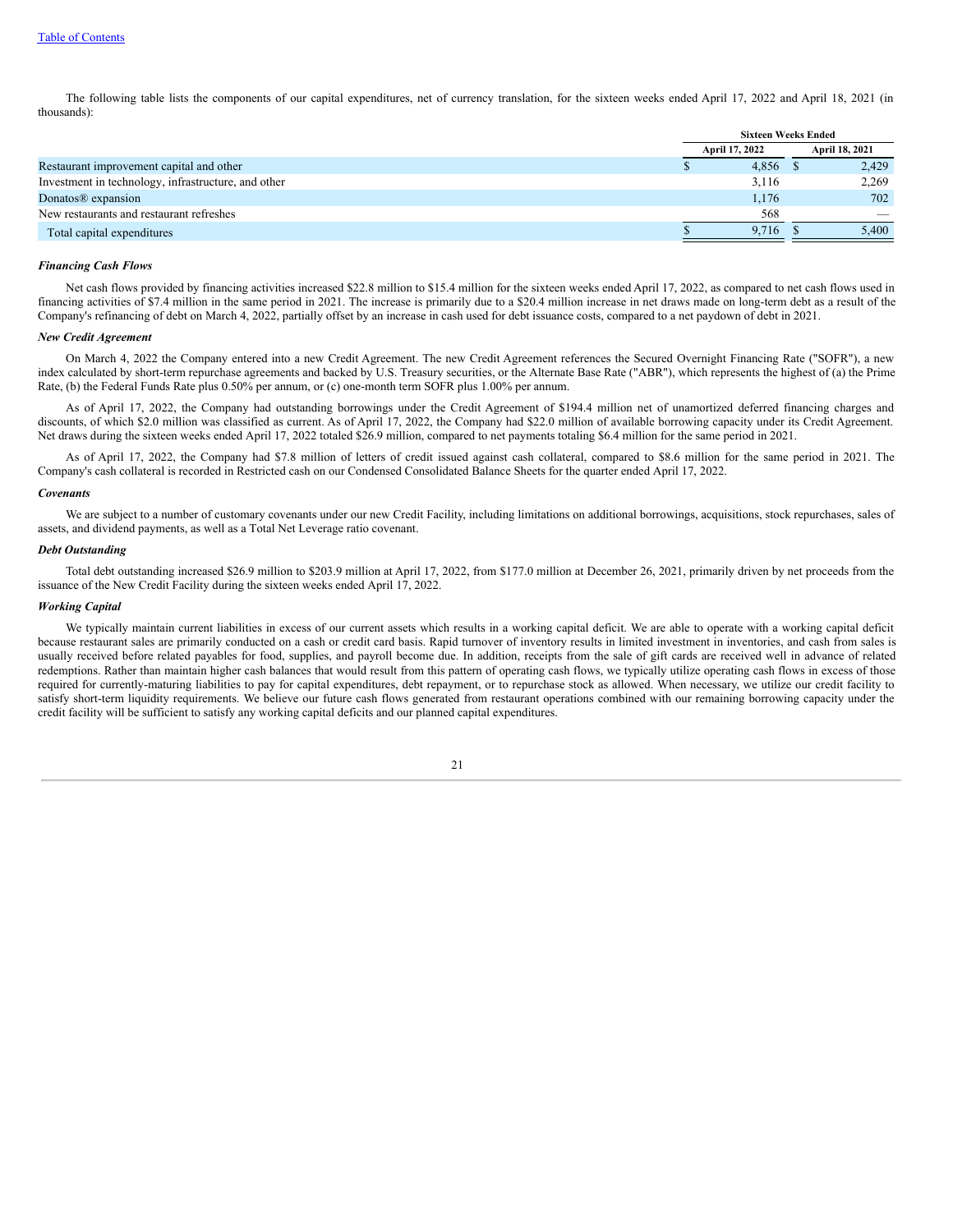#### *Share Repurchase*

On August 9, 2018, the Company's board of directors authorized the Company's current share repurchase program of up to a total of \$75 million of the Company's common stock. The share repurchase authorization was effective as of August 9, 2018, and will terminate upon completing repurchases of \$75 million of common stock unless otherwise terminated by the board. Pursuant to the repurchase program, purchases may be made from time to time at the Company's discretion and the Company is not obligated to acquire any particular amount of common stock. From the date of the current program approval through April 17, 2022, we have repurchased a total of 226,500 shares at an average price of \$29.14 per share for an aggregate amount of \$6.6 million. Accordingly, as of April 17, 2022, we had \$68.4 million of availability under the current share repurchase program.

Effective March 14, 2020, the Company suspended its share repurchase program to provide additional liquidity during the COVID-19 pandemic. Our ability to repurchase shares is limited to conditions set forth by our lenders in the Credit Agreement; redemptions shall not exceed (in any fiscal year) the greater of \$2,500,000 and 4% of Consolidated EBITDA calculated on a Pro Forma Basis for the then most recently ended period.

#### *Inflation*

The primary inflationary factors affecting our operations are food, labor costs, energy costs, and materials used in the construction of new restaurants. A large number of our restaurant personnel are paid at rates based on the applicable minimum wage, and increases in the minimum wage rates have directly affected our labor costs in recent years. Many of our leases require us to pay taxes, maintenance, repairs, insurance, and utilities, all of which are generally subject to inflationary increases. Labor cost inflation had a negative impact on our financial condition and results of operations during the sixteen weeks ended April 17, 2022. Uncertainties related to fluctuations in costs, including energy costs, commodity prices, annual indexed and other wage increases, and construction materials make it difficult to predict what impact, if any, inflation may continue to have on our business, but it is anticipated inflation will have a negative impact on labor and commodity costs for the remainder of 2022.

## *Seasonality*

Our business is subject to seasonal fluctuations. Prior to the COVID-19 pandemic, sales in most of our restaurants have been higher during the summer months and winter holiday season and lower during the fall season. As a result, our quarterly operating results and comparable restaurant revenue may fluctuate significantly as a result of seasonality. Accordingly, results for any one quarter are not necessarily indicative of results to be expected for any other quarter, and comparable restaurant sales for any particular future period may decrease.

### *Contractual Obligations*

There were no other material changes outside the ordinary course of business to our contractual obligations since the filing of the Company's Annual Report on Form 10-K for the fiscal year ended December 26, 2021, except for long-term debt obligations resulting from the changes to our Credit Facility in March 2022 as previously discussed in Note 6, *Borrowings*, of Notes to Condensed Consolidated Financial Statements in Part I, Item 1 of this Quarterly Report on Form 10-Q, Contractual long-term debt payments as of April 17, 2022 are as follows (in thousands):

|                                                        | <b>Payments Due by Period</b> |         |      |        |           |        |           |        |                     |         |
|--------------------------------------------------------|-------------------------------|---------|------|--------|-----------|--------|-----------|--------|---------------------|---------|
|                                                        |                               | Total   | 2022 |        | 2023-2024 |        | 2025-2026 |        | 2027 and Thereafter |         |
| Long-term debt obligations <sup><math>(1)</math></sup> |                               | 279.160 |      | 15.563 |           | 34.515 |           | 34.515 |                     | 194,566 |
| Purchase obligations <sup><math>(2)</math></sup>       |                               | 185.906 |      | 36.471 |           | 62.843 |           | 38.848 |                     | 47,744  |

Long-term debt obligations primarily represent minimum required principal payments under our Credit Facility including estimated interest of \$75.3 million based on a 7.50% average borrowing interest rate. (1)

<sup>(2)</sup> Purchase obligations includes the Company's share of expected system-wide fixed price commitments for food, beverage, equipment, and restaurant supply items. These amounts are estimates based on both purchase commitments for contracts, as well as anticipated inventory needed for the Company's restaurants, and could vary due to the timing of anticipated volumes.

See the maturity of lease liabilities table in Note 3, Leases, in the Notes to the Condensed Consolidated Financial Statements in Part I, Item 1 of this Quarterly Report on Form 10-Q.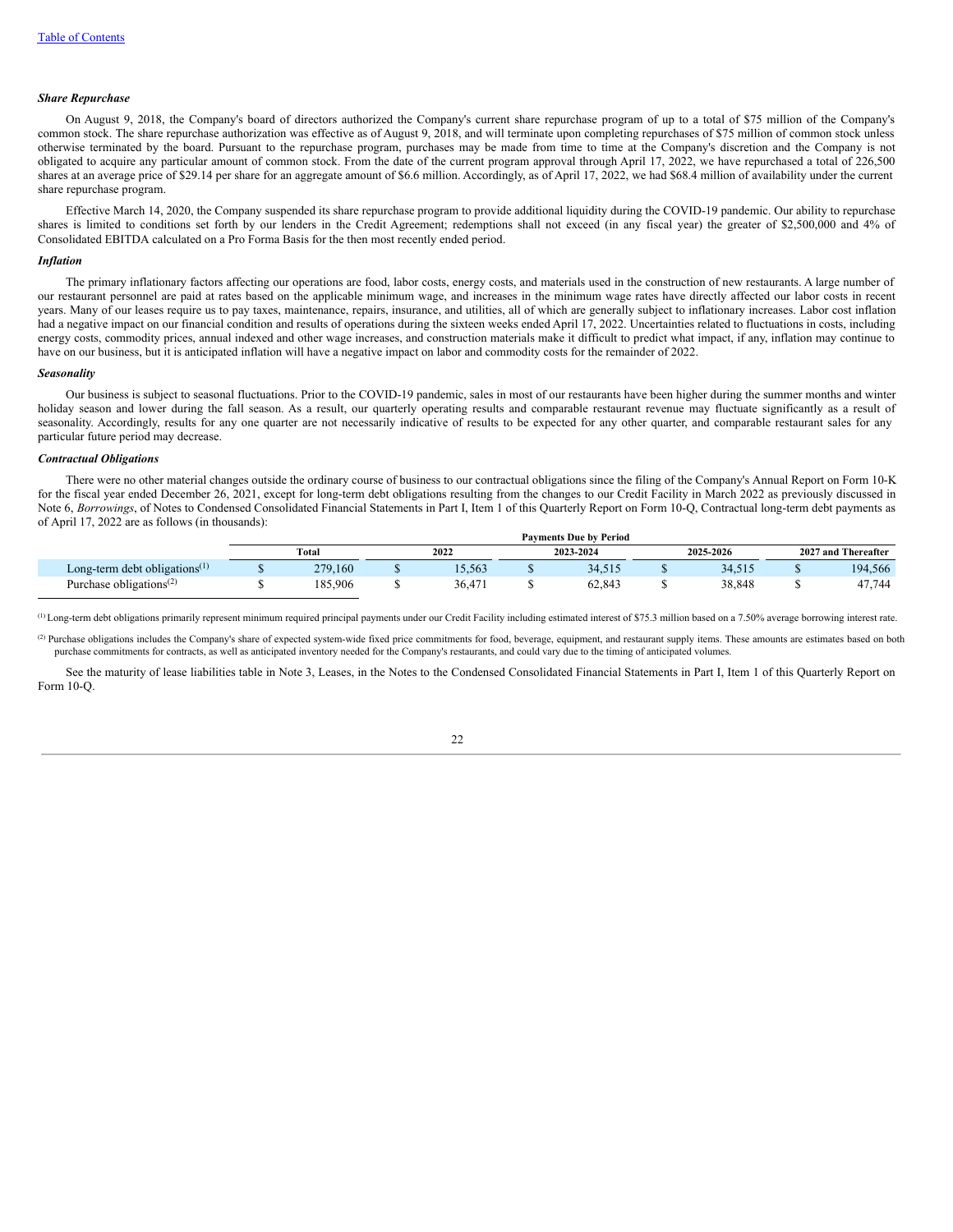## *Critical Accounting Policies and Estimates*

Critical accounting policies and estimates are those we believe are both significant and that require us to make difficult, subjective, or complex judgments, often because we need to estimate the effect of inherently uncertain matters. We base our estimates and judgments on historical experiences and various other factors we believe to be appropriate under the circumstances. Actual results may differ from these estimates, including our estimates of future restaurant level cash flows, which are subject to the current economic environment and future impact from the COVID-19 pandemic, and we might obtain different results if we use different assumptions or conditions. We had no significant changes in our critical accounting policies and estimates which were disclosed in our Annual Report on Form 10-K for the fiscal year ended December 26, 2021.

### *Recently Issued and Recently Adopted Accounting Standards*

See Note 1, *Basis of Presentation and Recent Accounting Pronouncements*, of Notes to Condensed Consolidated Financial Statements in Part I, Item 1 of this Quarterly Report on Form 10-Q.

## **Forward-Looking Statements**

Certain information and statements contained in this report are forward-looking statements within the meaning of the Private Securities Litigation Reform Act of 1995 (the "PSLRA") codified at Section 27A of the Securities Act of 1933, as amended (the "Securities Act"), and Section 21E of the Exchange Act. Forward-looking statements include statements regarding our expectations, beliefs, intentions, plans, objectives, goals, strategies, future events or performance, and underlying assumptions and other statements which are other than statements of historical facts. These statements may be identified, without limitation, by the use of forward-looking terminology such as "anticipate," "assume," "believe," "could," "estimate," "expect," "future," "intend," "may," "plan," "project," "will," "continue," and similar expressions. Forward-looking statements may relate to, among other things: (i) anticipated impacts of litigation, including employment-related claims, on our financial position and results of operations, (ii) anticipated impacts of COVID-19 on our business, our financial position and results of operations, (iii) expectations regarding our ability to attract and retain Team Members, (iv) our business focus and strategy, (v) expectations regarding claims for tax refunds, (vi) our ability to maintain our working capital position, (vii) our ability to use our Credit Facility to satisfy our working capital deficit, short-term liquidity requirements and capital expenditures, (viii) anticipated impacts of inflation, and (ix) availability of food and supplies meeting our specifications from alternate sources.

Although we believe the expectations reflected in our forward-looking statements are based on reasonable assumptions, such expectations may prove to be materially incorrect due to known and unknown risks and uncertainties.

In some cases, information regarding certain important factors that could cause actual results to differ materially from a forward-looking statement appears together with such statement. In addition, the factors described under Risk Factors, as well as other possible factors not listed, could cause actual results to differ materially from those expressed in forward-looking statements, including, without limitation, the following:

- the impact of COVID-19 on our results of operations, supply chain, and liquidity; the effectiveness of the Company's strategic initiatives, including alternative labor models, service, and operational improvement initiatives;
- our ability to recruit staff, train, and retain our workforce for service execution;
- the effectiveness of the Company's marketing strategies and promotions;
- menu changes, including the anticipated sales growth, costs, and timing of the Donatos® expansion;
- the implementation, rollout, and timing of technology solutions in our restaurants and at our restaurant support center, in addition to digital platforms that are accessed by our Guests;
- our ability to achieve and sustain revenue and cost savings from off-premise sales and other initiatives;
- competition in the casual dining market and discounting by competitors;
- changes in consumer spending trends and habits;
- changes in the cost and availability of key food products and distribution, restaurant equipment, construction materials, labor, and energy, including the existence of alternate suppliers and the availability of supplies meeting our specification;
- general economic conditions, including changes in consumer disposable income, weather conditions, and related events in regions where our restaurants are operated;
- the adequacy of cash flows and the cost and availability of capital or Credit Facility borrowings, including our ability to refinance our Credit Facility, on terms we expect or at all
- government delays in processing tax refund claims
- the level and impacts of inflation;
- the impact of federal, state, and local regulation of the Company's business;
- changes in federal, state, or local laws and regulations affecting the operation of our restaurants, including minimum wages, consumer health and safety, health insurance coverage, nutritional disclosures, and employment eligibility-related documentation requirements; and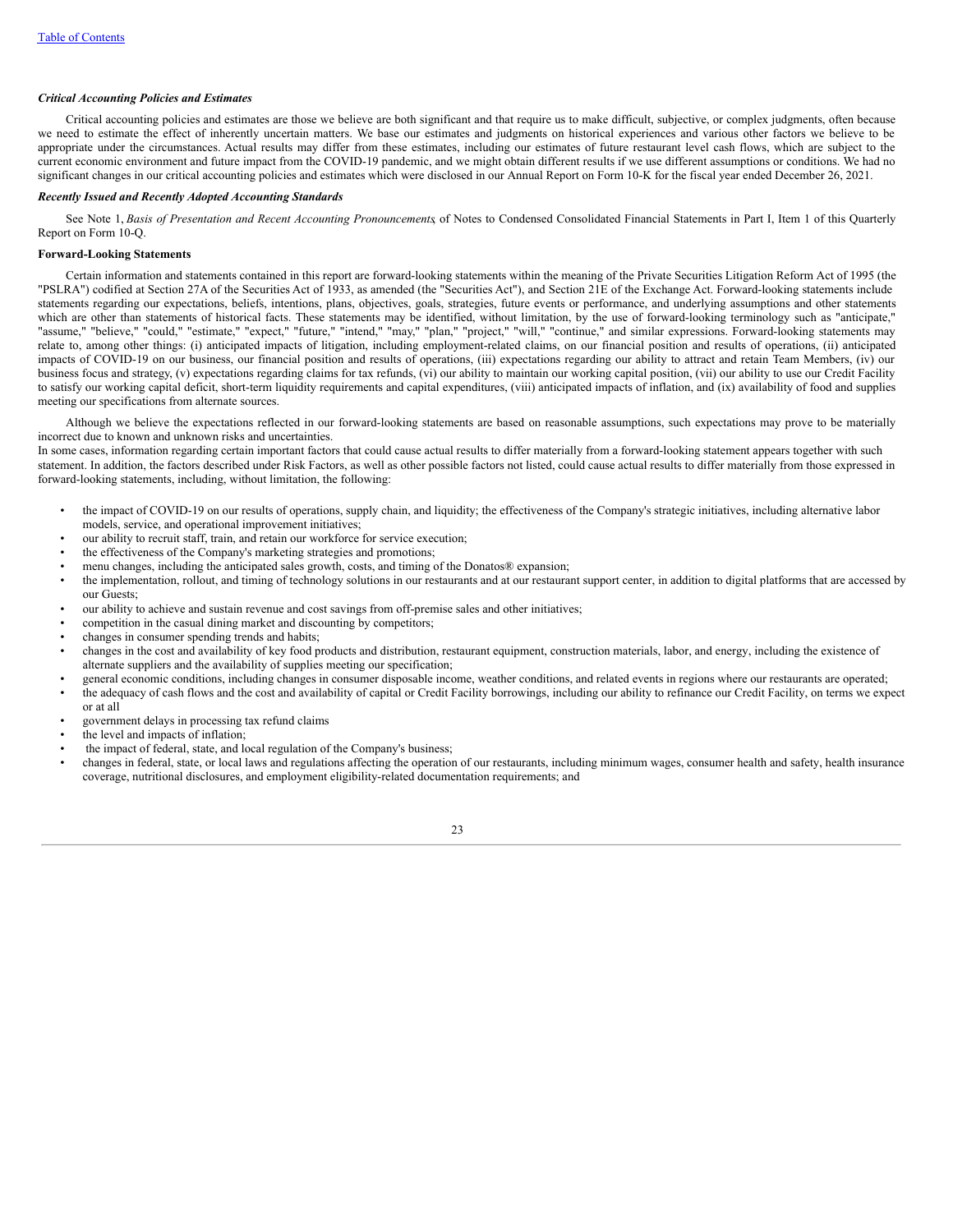• costs and other effects of legal claims by Team Members, franchisees, customers, vendors, stockholders, and others, including negative publicity regarding food safety or cyber security.

<span id="page-25-0"></span>All forward-looking statements speak only as of the date made. All subsequent written and oral forward-looking statements attributable to us, or persons acting on our behalf, are expressly qualified in their entirety by the cautionary statements. Except as required by law, we undertake no obligation to update any forward-looking statement to reflect events or circumstances after the date on which it is made or to reflect the occurrence of anticipated or unanticipated events or circumstances.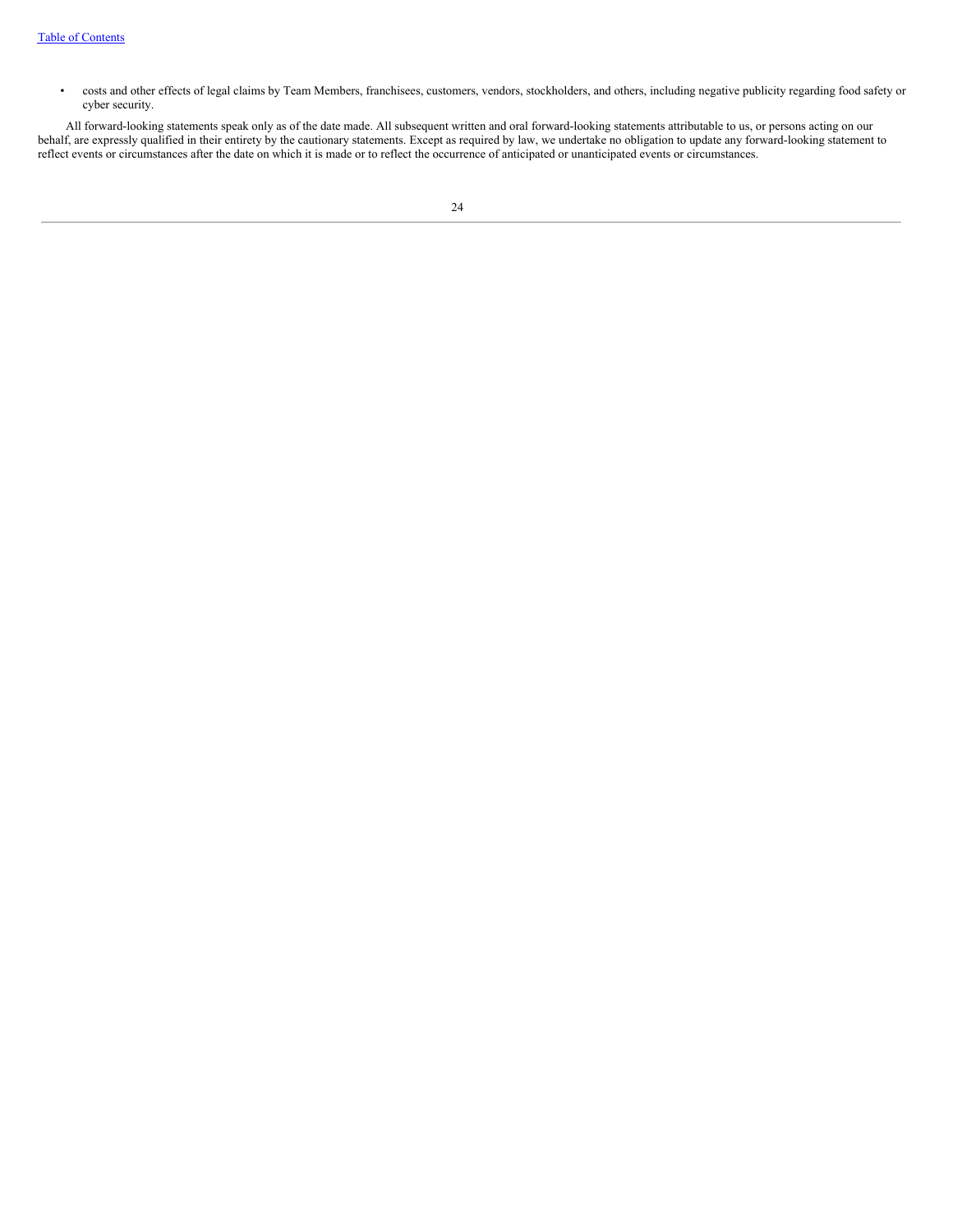## **ITEM 3. Quantitative and Qualitative Disclosures About Market Risk**

There has been no material change in the interest rate risk, foreign currency exchange risk, or commodity price risk since the filing of the Company's Annual Report on Form 10-K for the fiscal year ended December 26, 2021.

We continue to monitor our interest rate risk on an ongoing basis and may use interest rate swaps or similar instruments in the future to manage our exposure to interest rate changes related to our borrowings as the Company deems appropriate. As of April 17, 2022, we had \$203.0 million of borrowings subject to variable interest rates. A 1.0% change in the effective interest rate applied to these loans would have resulted in pre-tax interest expense fluctuation of \$2.0 million on an annualized basis.

The Company's restaurant menus are highly dependent upon a few select commodities, including ground beef, poultry, and potatoes. We may or may not have the ability to increase menu prices, or vary menu items, in response to commodity price increases. A 1.0% increase in food and beverage costs would negatively impact cost of sales by approximately \$2.6 million on an annualized basis.

# <span id="page-26-0"></span>**ITEM 4. Controls and Procedures**

## **Evaluation of Disclosure Controls and Procedures**

The Company maintains disclosure controls and procedures that are designed to ensure that information required to be disclosed in the Company's reports under the Securities Exchange Act of 1934, as amended (the "Exchange Act"), is recorded, processed, summarized, and reported within the time periods specified in the SEC's rules and forms, and that such information is accumulated and communicated to the management of the Company ("Management"), including the Company's Chief Executive Officer (CEO) and Chief Financial Officer (CFO), as appropriate, to allow timely decisions regarding required disclosure. In designing and evaluating the disclosure controls and procedures, Management recognizes that any controls and procedures, no matter how well designed and operated, can only provide reasonable assurance of achieving the desired control objectives. The Company's CEO and CFO have concluded that, based upon the evaluation of disclosure controls and procedures (as defined in Rule 13a-15(e) or 15d-15(e) under the Exchange Act), the Company's disclosure controls and procedures were effective as of the end of the period covered by this report.

## **Changes in Internal Control Over Financial Reporting**

<span id="page-26-1"></span>There were no changes in the Company's internal control over financial reporting that occurred during the Company's most recent fiscal quarter that have materially affected, or are reasonably likely to materially affect, the Company's internal control over financial reporting.

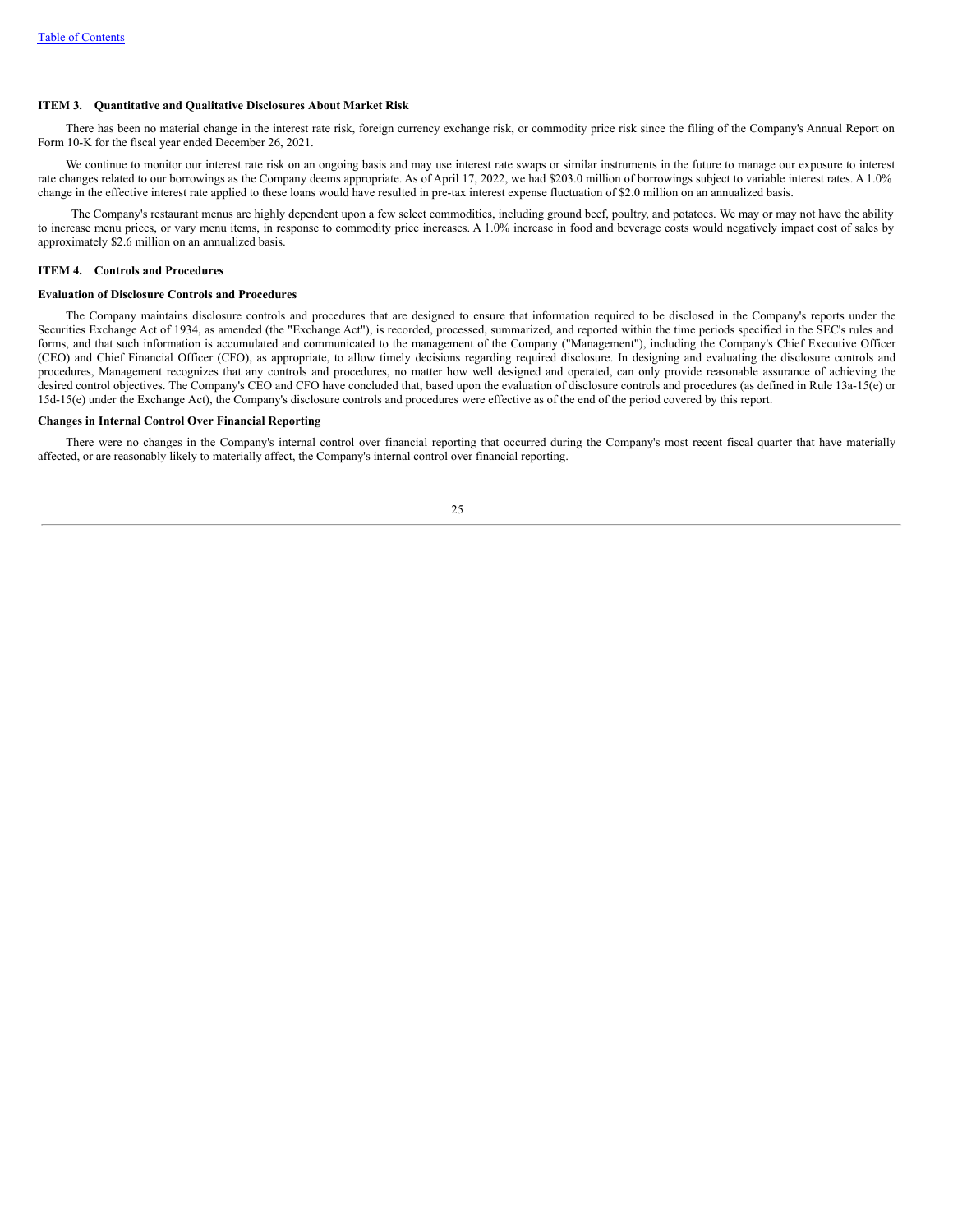## **PART II — OTHER INFORMATION**

# <span id="page-27-0"></span>**ITEM 1. Legal Proceedings**

Evaluating contingencies related to litigation is a complex process involving subjective judgment on the potential outcome of future events and the ultimate resolution of litigated claims may differ from our current analysis. Accordingly, we review the adequacy of accruals and disclosures each quarter in consultation with legal counsel and we assess the probability and range of possible losses associated with contingencies for potential accrual in the consolidated financial statements.

For further information related to our litigation contingencies, see Note 8,*Commitments and Contingencies*, in the Notes to the Condensed Consolidated Financial Statements in Part 1, Item 1 of this Quarterly Report on Form 10-Q.

# <span id="page-27-1"></span>**ITEM 1A. Risk Factors**

Risk factors associated with our business are contained in Item 1A, "Risk Factors," of our Annual Report on Form 10-K for the fiscal year ended December 26, 2021 filed with the SEC on March 10, 2022. There have been no material changes from the risk factors disclosed in the fiscal year 2021 Annual Report on Form 10-K.

# <span id="page-27-2"></span>**ITEM 2. Unregistered Sales of Equity Securities and Use of Proceeds**

<span id="page-27-3"></span>During the sixteen weeks ended April 17, 2022, the Company did not have any sales of securities in transactions that were not registered under the Securities Act of 1933, as amended, that have not been reported in a Current Report on Form 8-K. No share repurchases were made by the Company during the first fiscal quarter of 2022. Our ability to repurchase shares is limited to conditions set forth by our lenders in the Credit Agreement; redemptions shall not exceed (in any fiscal year) the greater of \$2,500,000 and 4% of Consolidated EBITDA calculated on a Pro Forma Basis for the then most recently ended period.

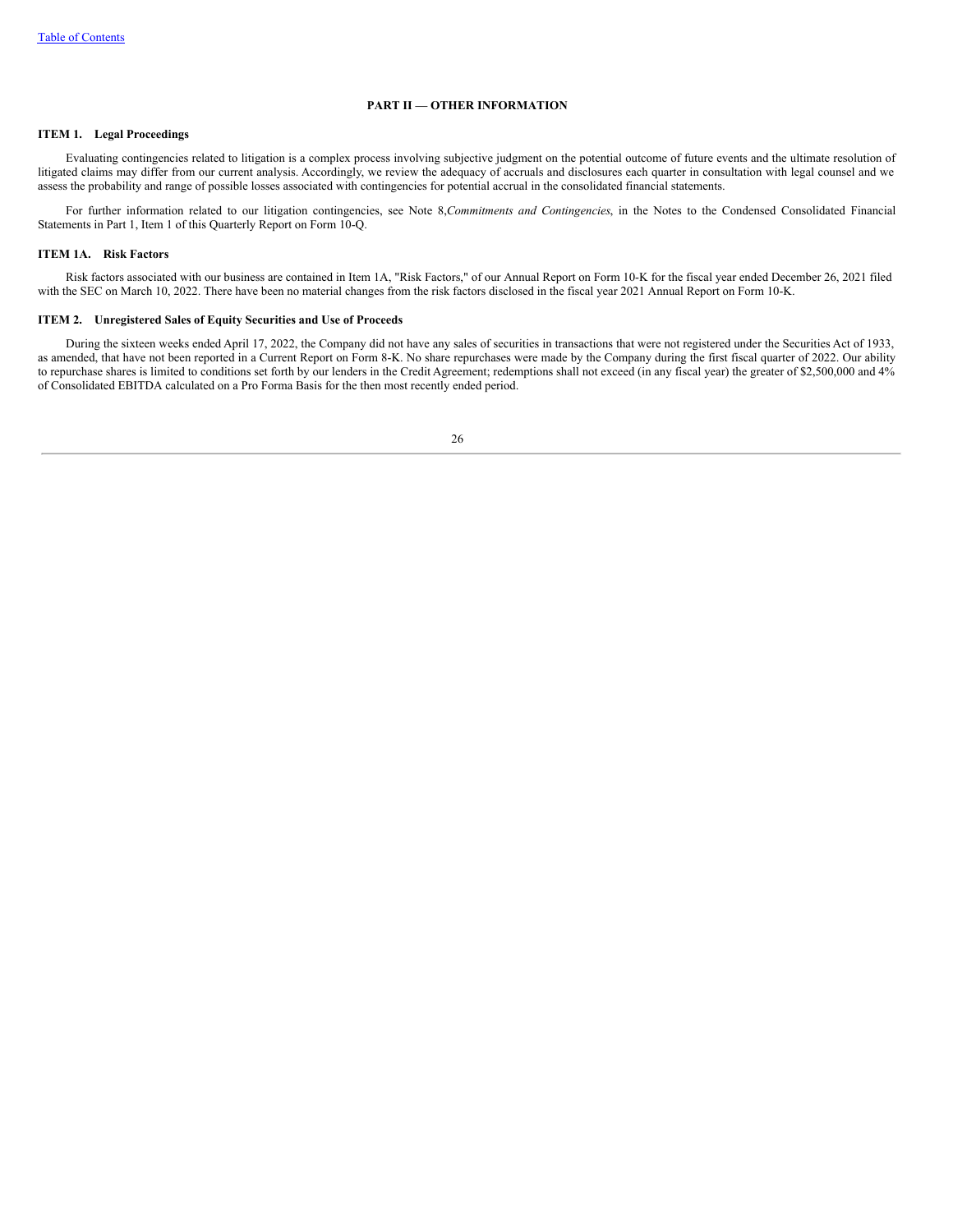## **ITEM 6. Exhibits**

| Exhibit<br>Number | <b>Description</b>                                                                                                                                                                                                                                                                                                                                                                                                                                                                                                                                                                                                                                                                                          |
|-------------------|-------------------------------------------------------------------------------------------------------------------------------------------------------------------------------------------------------------------------------------------------------------------------------------------------------------------------------------------------------------------------------------------------------------------------------------------------------------------------------------------------------------------------------------------------------------------------------------------------------------------------------------------------------------------------------------------------------------|
| 31.1              | Rule 13a-14(a) Certification of Chief Executive Officer                                                                                                                                                                                                                                                                                                                                                                                                                                                                                                                                                                                                                                                     |
| 31.2              | Rule 13a-14(a) Certification of Chief Financial Officer                                                                                                                                                                                                                                                                                                                                                                                                                                                                                                                                                                                                                                                     |
| <u>32.1</u>       | Section 1350 Certifications of Chief Executive Officer and Chief Financial Officer                                                                                                                                                                                                                                                                                                                                                                                                                                                                                                                                                                                                                          |
| 101               | The following financial information from the Quarterly Report on Form 10-Q of Red Robin Gourmet Burgers, Inc. for the quarter ended April 17, 2022 formatted in XBRL (eXtensible Business Reporting Language): (i) Condensed C<br>(ii) Condensed Consolidated Statements of Operations and Comprehensive Loss for the sixteen weeks ended April 17, 2022 and April 18, 2021; (iii)<br>Condensed Consolidated Statements of Stockholders' Equity at April 17, 2022 and April 18, 2021; (iv) Condensed Consolidated Statements of Cash<br>Flows for the sixteen weeks ended April 17, 2022 and April 18, 2021; and (v) the Notes to Condensed Consolidated Financial Statements, tagged as<br>blocks of text. |

<span id="page-28-0"></span>( ) Exhibits previously filed in the Company's periodic filings as specifically noted.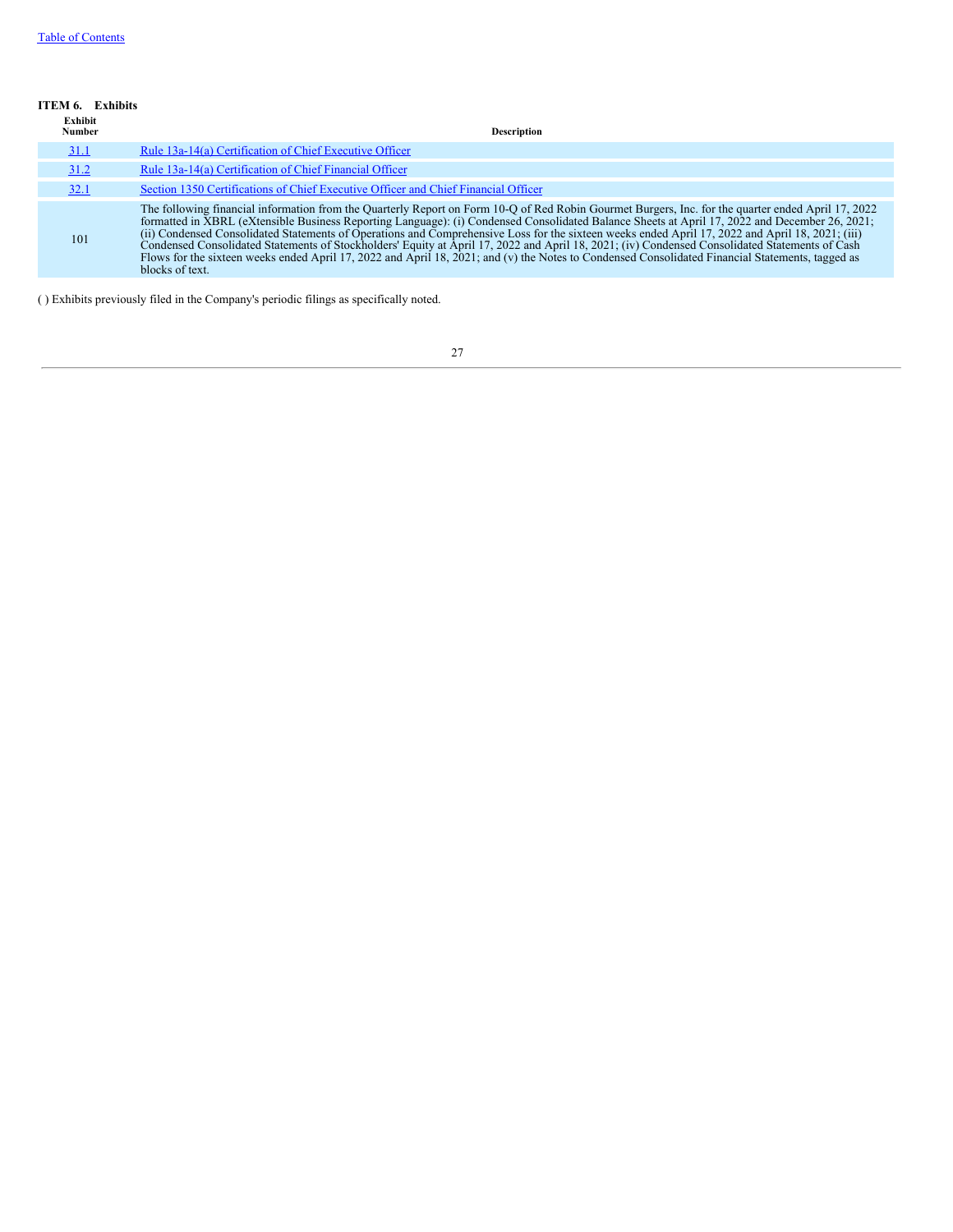# **SIGNATURE**

Pursuant to the requirements of the Securities and Exchange Act of 1934, the registrant has duly caused this report to be signed on its behalf by the undersigned, thereunto RED ROBIN GOURMET BURGERS, INC.

(Registrant)

May 26, 2022 By: By: /s/ Lynn S. Schweinfurth (Date) Lynn S. Schweinfurth *(Chief Financial Of icer)*

duly authorized.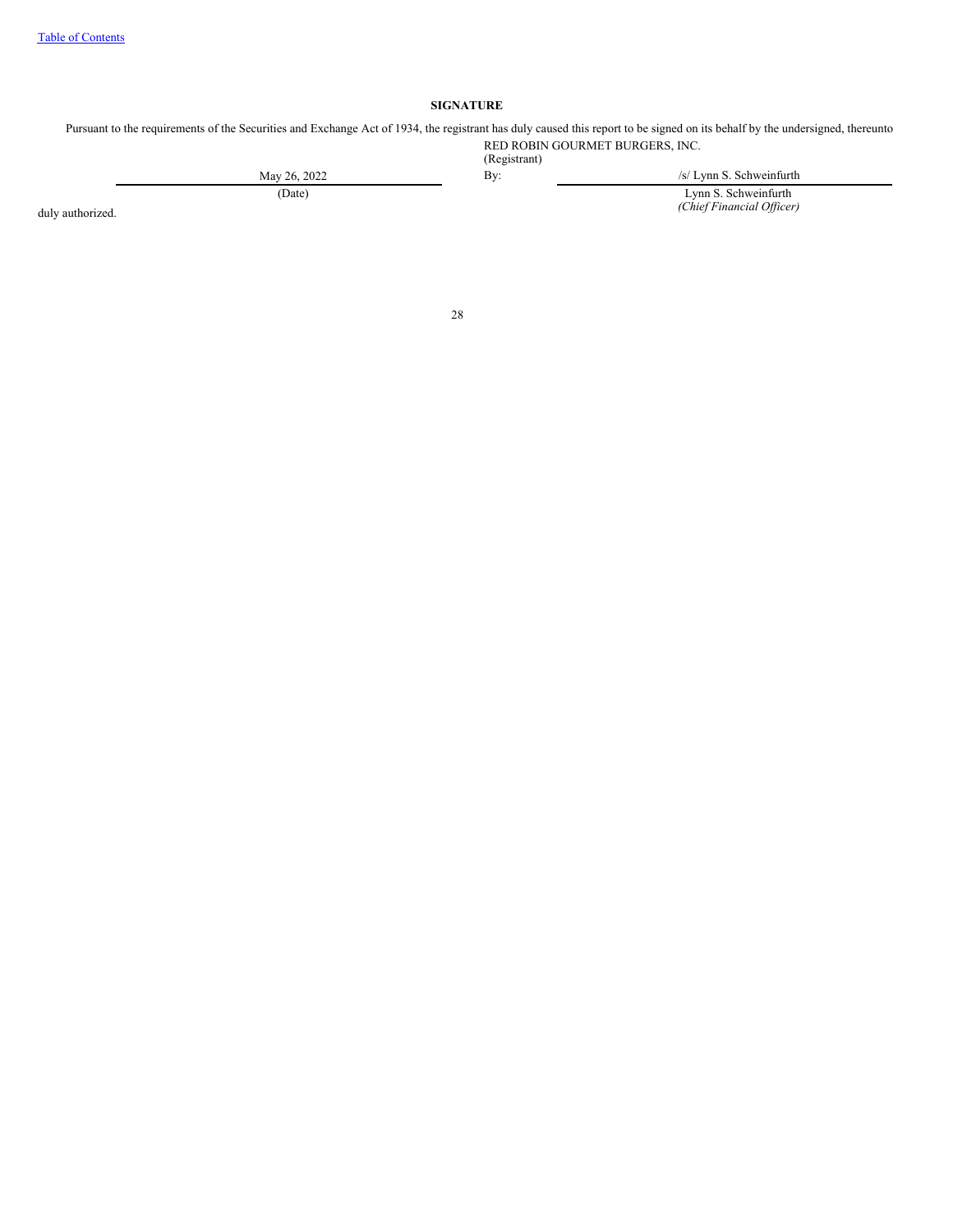# **CEO CERTIFICATION**

<span id="page-30-0"></span>I, Paul Murphy, certify that:

- 1. I have reviewed this Quarterly Report on Form 10-Q of Red Robin Gourmet Burgers, Inc.;
- 2. Based on my knowledge, this report does not contain any untrue statement of a material fact or omit to state a material fact necessary to make the statements made, in light of the circumstances under which such statements were made, not misleading with respect to the period covered by this report;
- 3. Based on my knowledge, the financial statements, and other financial information included in this report, fairly present in all material respects the financial condition, results of operations and cash flows of the registrant as of, and for, the periods presented in this report;
- 4. The registrant's other certifying officer and I are responsible for establishing and maintaining disclosure controls and procedures (as defined in Exchange Act Rules 13a- $15(e)$  and  $15d-15(e)$  and internal control over financial reporting (as defined in Exchange Act Rule  $13a-15(f)$  and  $15d-15(f)$ ) for the registrant and have:
	- (a) Designed such disclosure controls and procedures, or caused such disclosure controls and procedures to be designed under our supervision, to ensure that material information relating to the registrant, including its consolidated subsidiaries, is made known to us by others within those entities, particularly during the period in which this report is being prepared;
	- (b) Designed such internal control over financial reporting, or caused such internal control over financial reporting to be designed under our supervision, to provide reasonable assurance regarding the reliability of financial reporting and the preparation of financial statements for external purposes in accordance with generally accepted accounting principles;
	- (c) Evaluated the effectiveness of the registrant's disclosure controls and procedures and presented in this report our conclusions about the effectiveness of the disclosure controls and procedures, as of the end of the period covered by this report based on such evaluation; and
	- (d) Disclosed in this report any change in the registrant's internal control over financial reporting that occurred during the registrant's most recent fiscal quarter (the registrant's fourth fiscal quarter in the case of an Annual Report) that has materially affected, or is reasonably likely to materially affect, the registrant's internal control over financial reporting; and
- 5. The registrant's other certifying officer and I have disclosed, based on our most recent evaluation of internal control over financial reporting, to the registrant's auditors and the audit committee of the registrant's board of directors (or persons performing the equivalent functions):
	- (a) All significant deficiencies and material weaknesses in the design or operation of internal control over financial reporting which are reasonably likely to adversely affect the registrant's ability to record, process, summarize and report financial information; and
	- (b) Any fraud, whether or not material, that involves management or other employees who have a significant role in the registrant's internal control over financial reporting.

May 26, 2022 /s/ Paul Murphy

(Date) Paul Murphy *Chief Executive Of icer*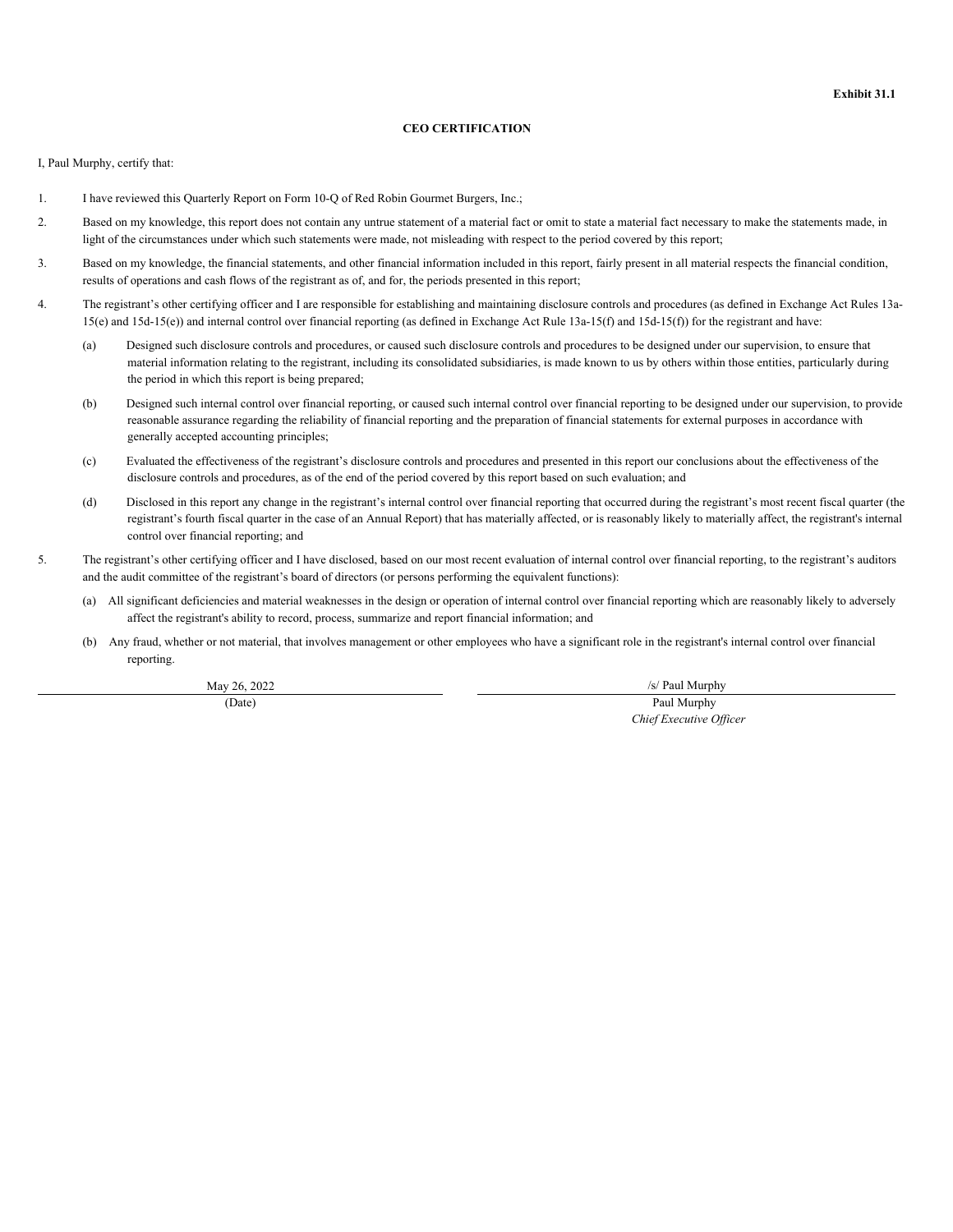# **CFO CERTIFICATION**

<span id="page-31-0"></span>I, Lynn S. Schweinfurth, certify that:

- 1. I have reviewed this Quarterly Report on Form 10-Q of Red Robin Gourmet Burgers, Inc.;
- 2. Based on my knowledge, this report does not contain any untrue statement of a material fact or omit to state a material fact necessary to make the statements made, in light of the circumstances under which such statements were made, not misleading with respect to the period covered by this report;
- 3. Based on my knowledge, the financial statements, and other financial information included in this report, fairly present in all material respects the financial condition, results of operations and cash flows of the registrant as of, and for, the periods presented in this report;
- 4. The registrant's other certifying officer and I are responsible for establishing and maintaining disclosure controls and procedures (as defined in Exchange Act Rules 13a- $15(e)$  and  $15d-15(e)$  and internal control over financial reporting (as defined in Exchange Act Rule  $13a-15(f)$  and  $15d-15(f)$ ) for the registrant and have:
	- (a) Designed such disclosure controls and procedures, or caused such disclosure controls and procedures to be designed under our supervision, to ensure that material information relating to the registrant, including its consolidated subsidiaries, is made known to us by others within those entities, particularly during the period in which this report is being prepared;
	- (b) Designed such internal control over financial reporting, or caused such internal control over financial reporting to be designed under our supervision, to provide reasonable assurance regarding the reliability of financial reporting and the preparation of financial statements for external purposes in accordance with generally accepted accounting principles;
	- (c) Evaluated the effectiveness of the registrant's disclosure controls and procedures and presented in this report our conclusions about the effectiveness of the disclosure controls and procedures, as of the end of the period covered by this report based on such evaluation; and
	- (d) Disclosed in this report any change in the registrant's internal control over financial reporting that occurred during the registrant's most recent fiscal quarter (the registrant's fourth fiscal quarter in the case of an Annual Report) that has materially affected, or is reasonably likely to materially affect, the registrant's internal control over financial reporting; and
- 5. The registrant's other certifying officer and I have disclosed, based on our most recent evaluation of internal control over financial reporting, to the registrant's auditors and the audit committee of the registrant's board of directors (or persons performing the equivalent functions):
	- (a) All significant deficiencies and material weaknesses in the design or operation of internal control over financial reporting which are reasonably likely to adversely affect the registrant's ability to record, process, summarize and report financial information; and
	- (b) Any fraud, whether or not material, that involves management or other employees who have a significant role in the registrant's internal control over financial reporting.

May 26, 2022 /s/ Lynn S. Schweinfurth

(Date) Lynn S. Schweinfurth *Chief Financial Of icer*